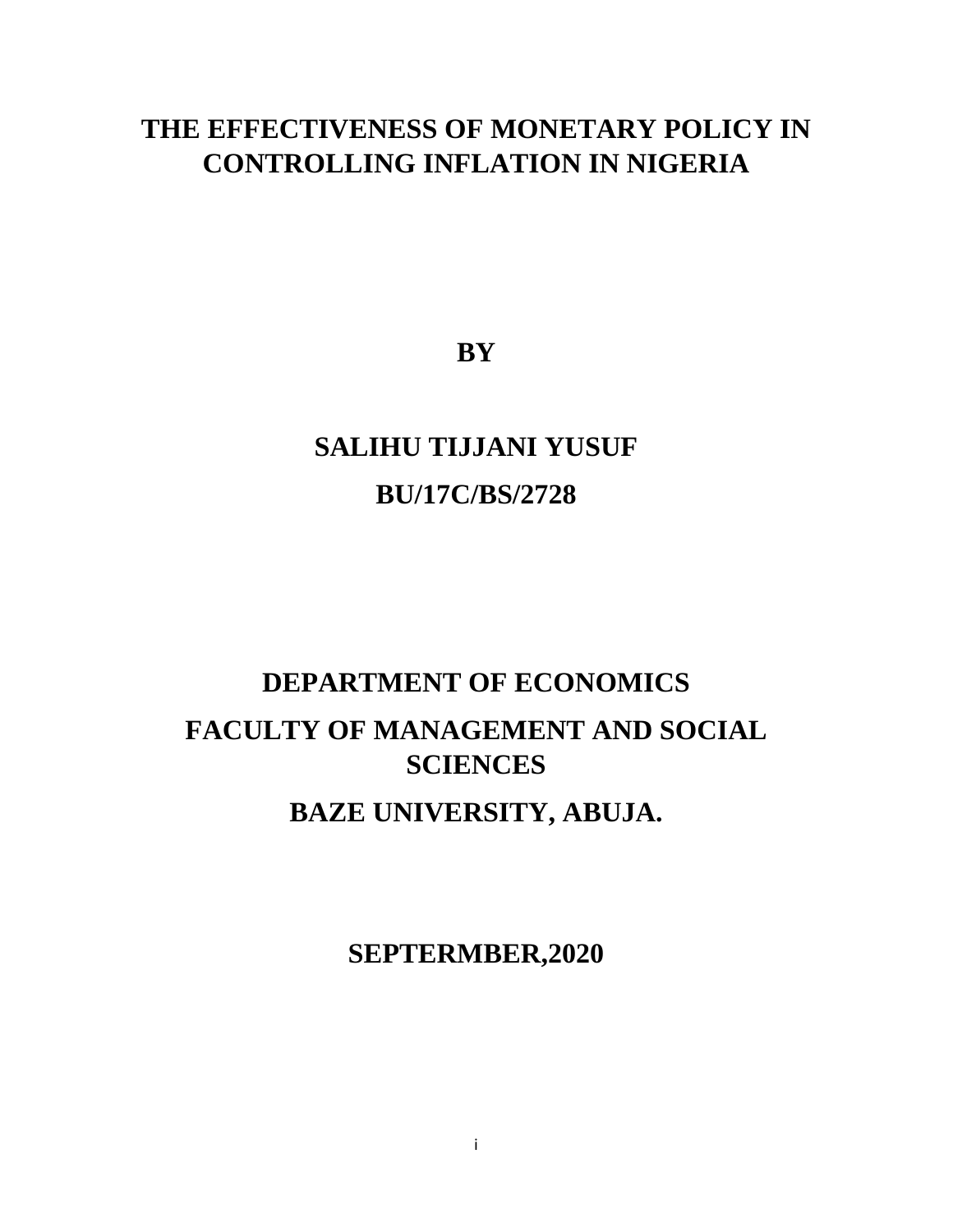# **THE EFFECTIVENESS OF MONETARY POLICY IN CONTROLLING INFLATION IN NIGERIA (1981-2019)**

**BY**

# **SALIHU TIJJANI YUSUF BU/17C/BS/2728**

# **A RESEARCH PROJECT SUBMITTED IN PARTIAL FULFILMENT OF THE REQUIREMENTS FOR THE AWARD OF BACHELOR OF SCIENCE (B.Sc.) DEGREE IN ECONOMICS**

## **TO THE**

## **DEPARTMENT OF ECONOMICS,**

# **FACULTY OF MANAGEMENT AND SOCIAL SCIENCES**

**BAZE UNIVERSITY, ABUJA** 

**SEPTEMBER, 2020**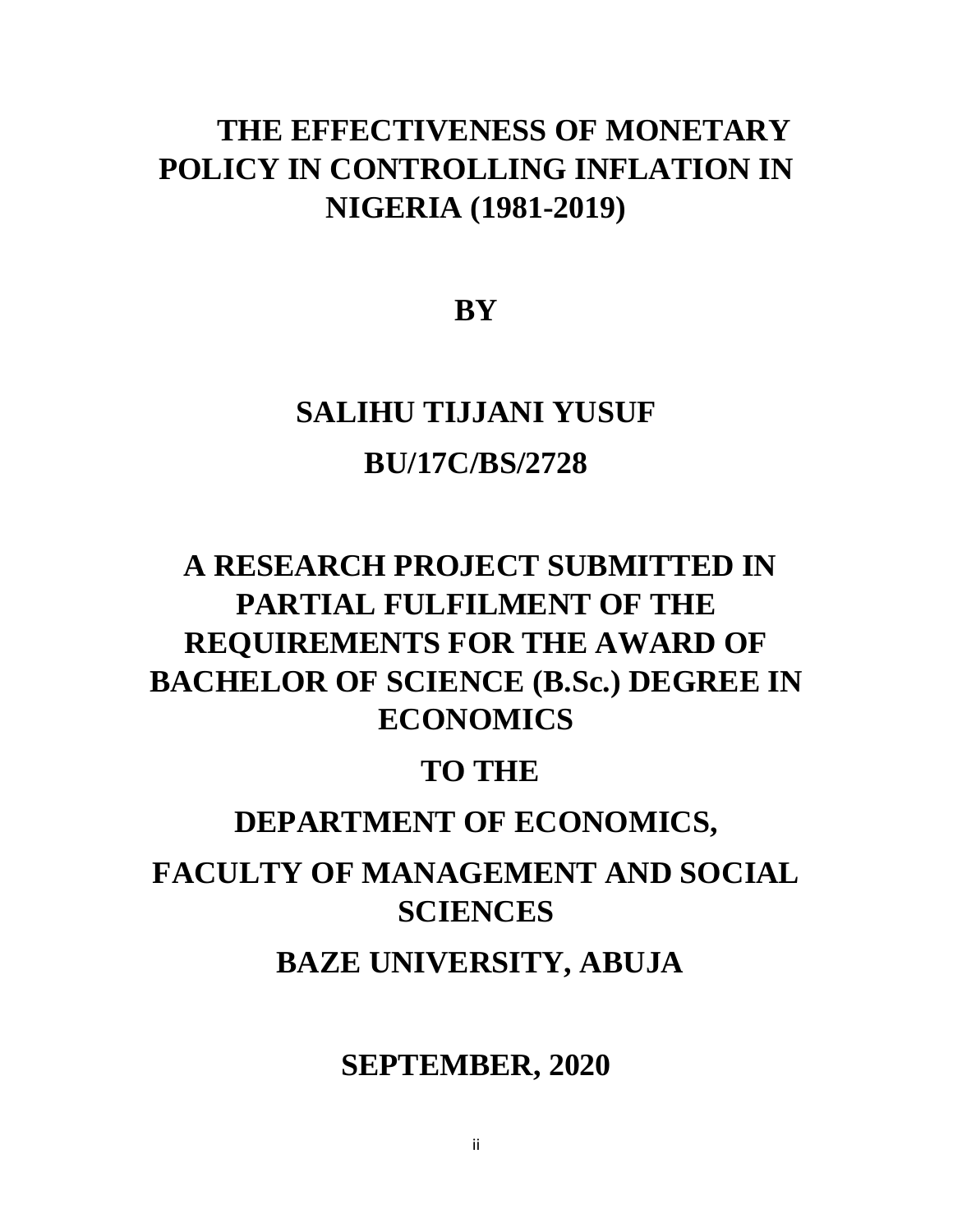#### **DECLARATION**

I hereby declare that this project titled "The Effectiveness of Monetary Policy in Controlling Inflation in Nigeria" has been undertaken by me under the supervision of Dr. Abbas Abdullahi Marafa of the Department of Economics, Baze University, Abuja. I further certify that this work has not been previously submitted for the award of a degree or certificate elsewhere. All ideas and views are products of my research. Where the views of others have been expressed, they have as well been duly acknowledged.

**Salihu Tijjani Yusuf** Date  **BU/17C/BS/2728**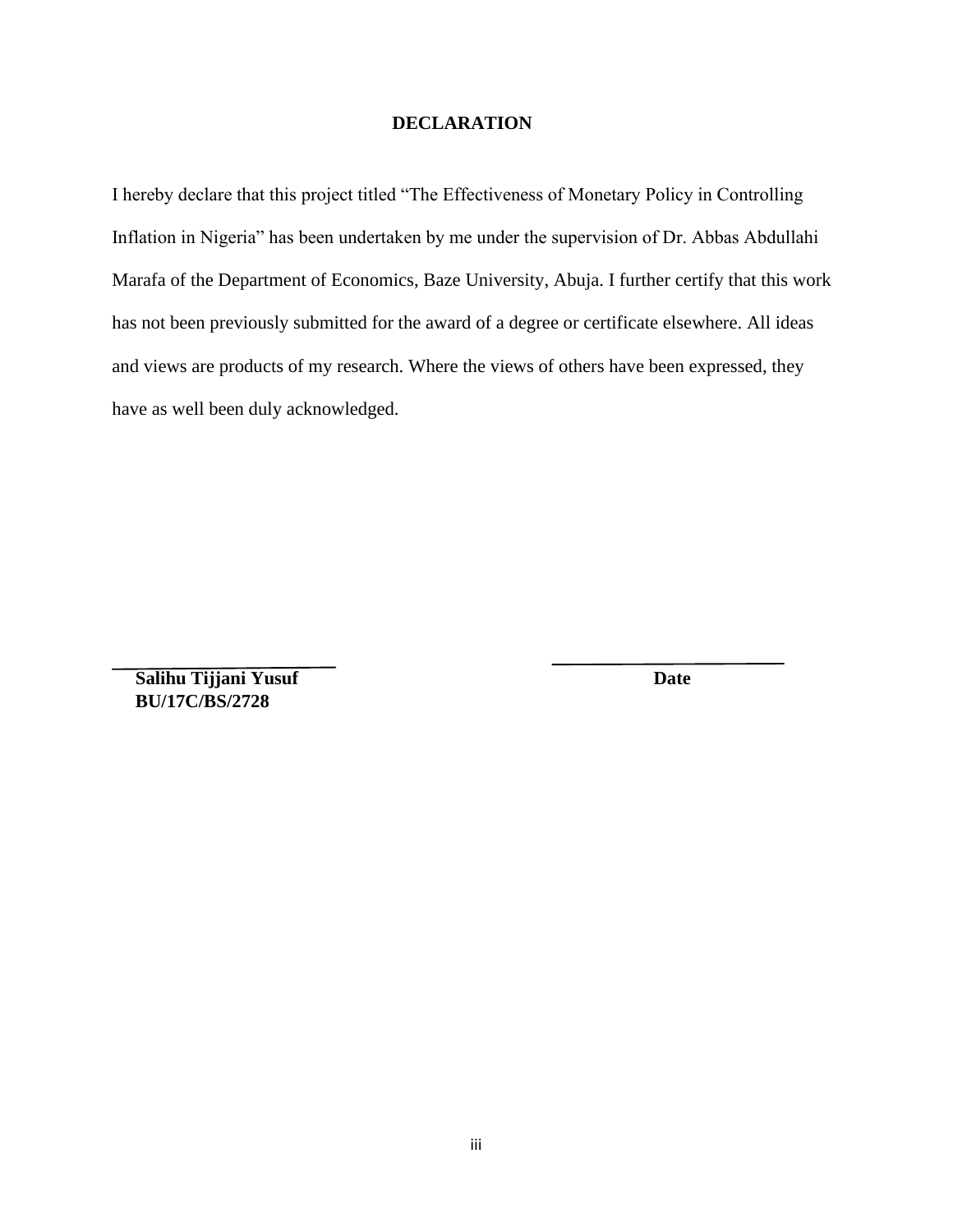iv

### **CERTIFICATION**

This is to certify that this research work "The Effectiveness of Monetary Policy in Controlling Inflation in Nigeria" by Salihu Tijjani Yusuf, BU/17C/BS/2728 meets the regulation governing the award of degree of B.sc Economics in Baze University, Abuja, Nigeria.

**Dr. Abbas Abdullahi Marafa** Date **Supervisor**

**Dr. Badamasi Babangida Usman Date Head of Department**

**Prof. Osita Agbu Date Dean, Faculty of Management and Social Sciences**

**External Examiner Date**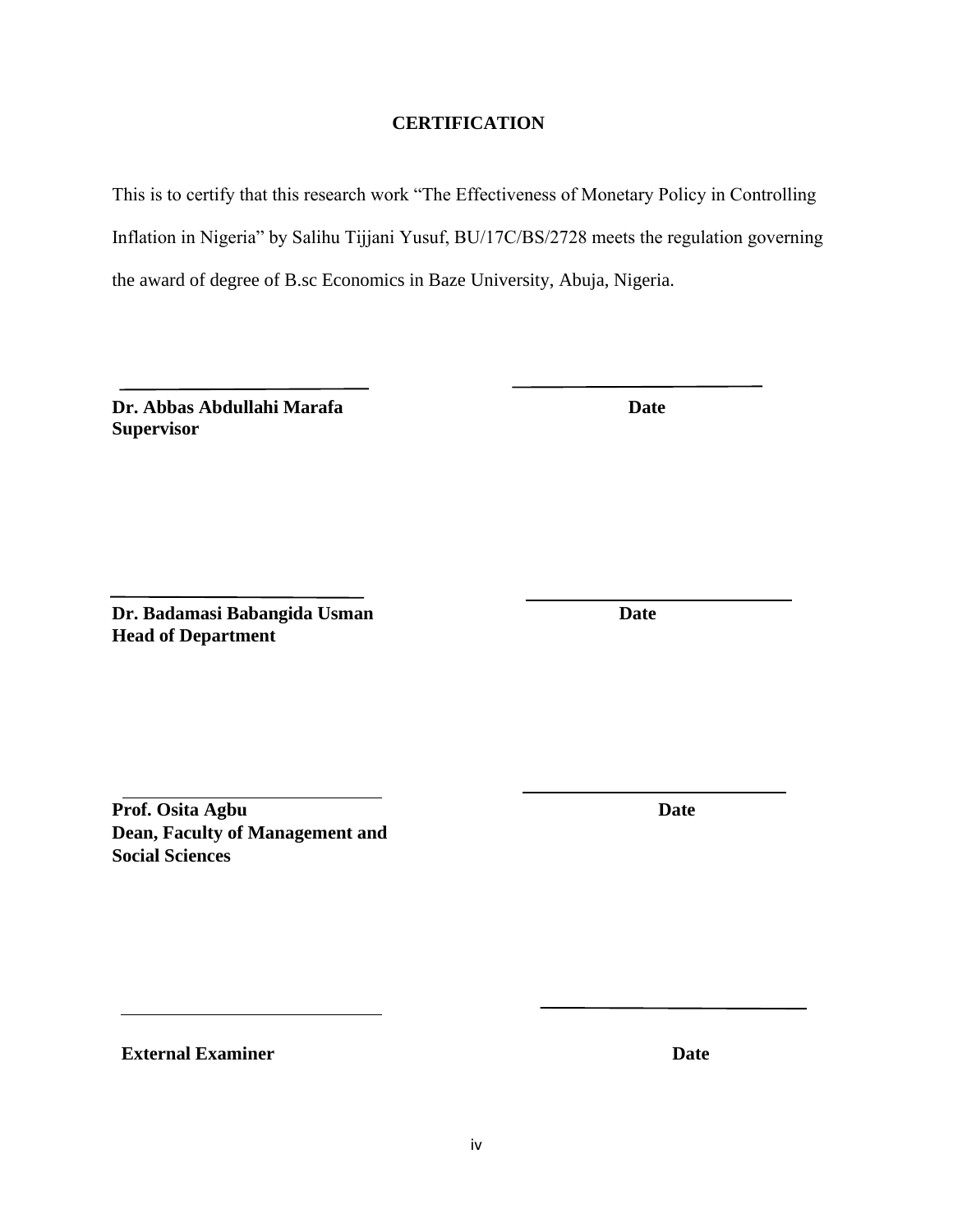### **DEDICATION**

I dedicate this project to God Almighty. I also dedicate this project to my parents who have supported, encouraged, advised and motivated me from start to finish.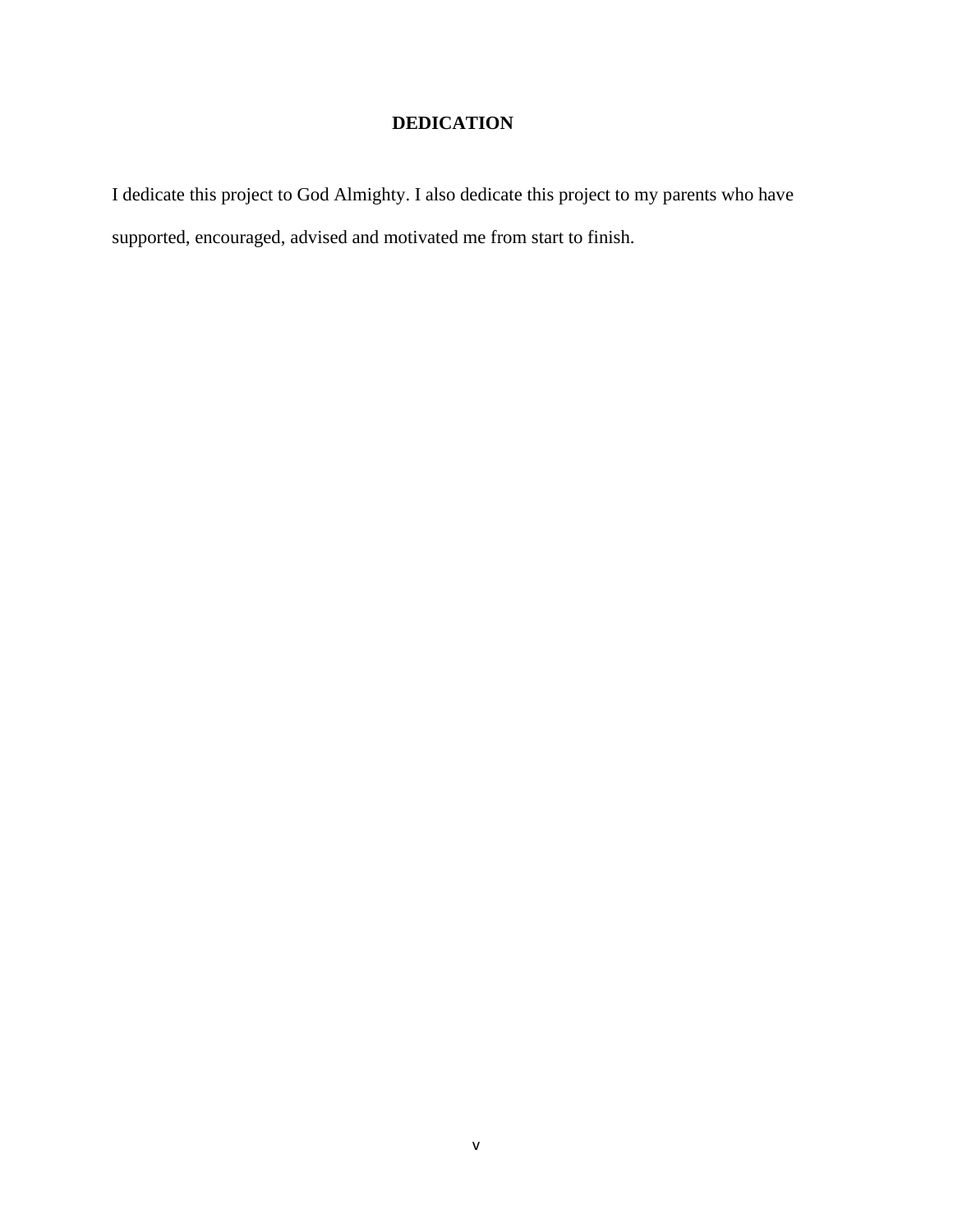#### **ACKNOWLEDGEMENT**

I would like to express my profound gratitude to Allah (S.W.T) for given me the opportunity to complete this project. I would like to thank my family, most especially my parents for their guidance throughout my course of studies at Baze University.

I would also like to thank my supervisor, Dr. Abbas Abdullahi Marafa, the H.O. D, Dr.Badamasi Usman, Dr. Sa'ada Abdullahi, Dr. Aliyu Yusuf, Dr. Ishaq Saidu, Miss. Pauline Owoh, Miss. Lucy Abeng and other lecturers of the department for always encouraging and motivating me to work and study harder.

Also, a special thanks and congratulations to my fellow departmental mates and graduating set of Baze University.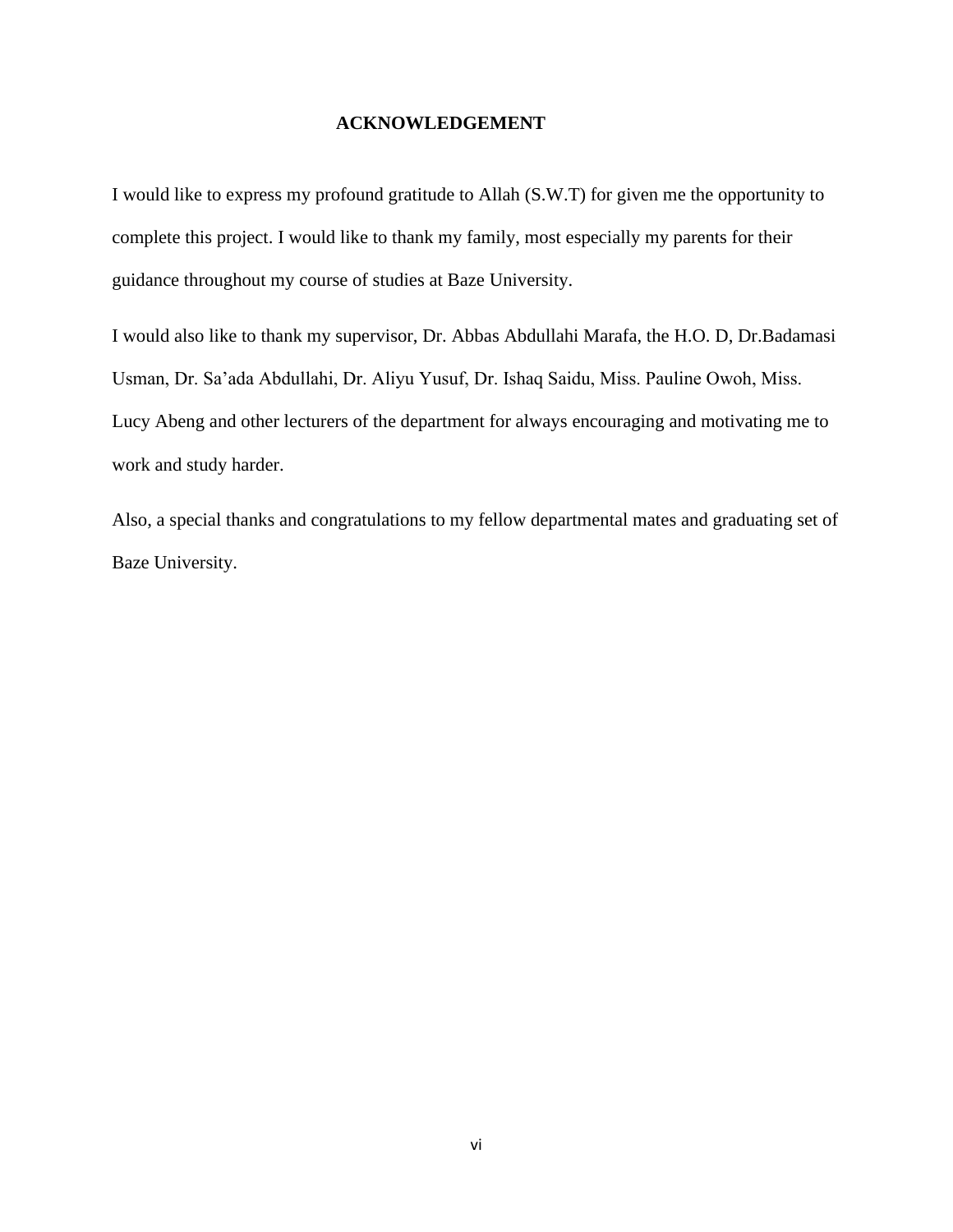#### **ABSTRACT**

*This paper investigated the effectiveness of monetary policy in controlling inflation in Nigeria using secondary annual data spanning from 1981 to 2019. Money Supply, Treasury bills rate, monetary policy rate and exchange rate were the variables used in the study to check inflation. The paper employed cointegration method to check for the long run relationship between the variables, Augmented Dickey Fuller unit root test to check if the variables are stationary or nonstationary, Granger causality test to know if the variables are uni-directional, bi-directional or have no causal relationship and Ordinary Least Square (OLS) was adopted because of its property of Best Linear Unbiased Estimator. The study commenced with the analysis of testing the variables of interest using Augmented Dickey Fuller (ADF) unit root test and the result indicates that the variables were non-stationary at level but was stationary at first differences. The Johansen cointegration test revealed the existence of long-run relationship between the variables. While the empirical result of the OLS test showed that monetary policy rate, money supply and treasury bill rates exert positive influence on inflation in Nigeria. While exchange rate depreciation leads to inflationary growth. This result is consistent with the prediction of economic theory. The study therefore concluded that money supply, treasury bills rate, monetary policy and exchange rate had influence on inflation within the period under consideration and recommends that since open market operation using annual Treasury bill rate as proxy has not been effective in managing inflation; therefore, schemes to make it more effective should be adopted perhaps by offering competitive rates and the monetary authority should re-assess the effectiveness of monetary policy rate given its ineffectiveness as a tool to manage inflation in Nigeria during the period.*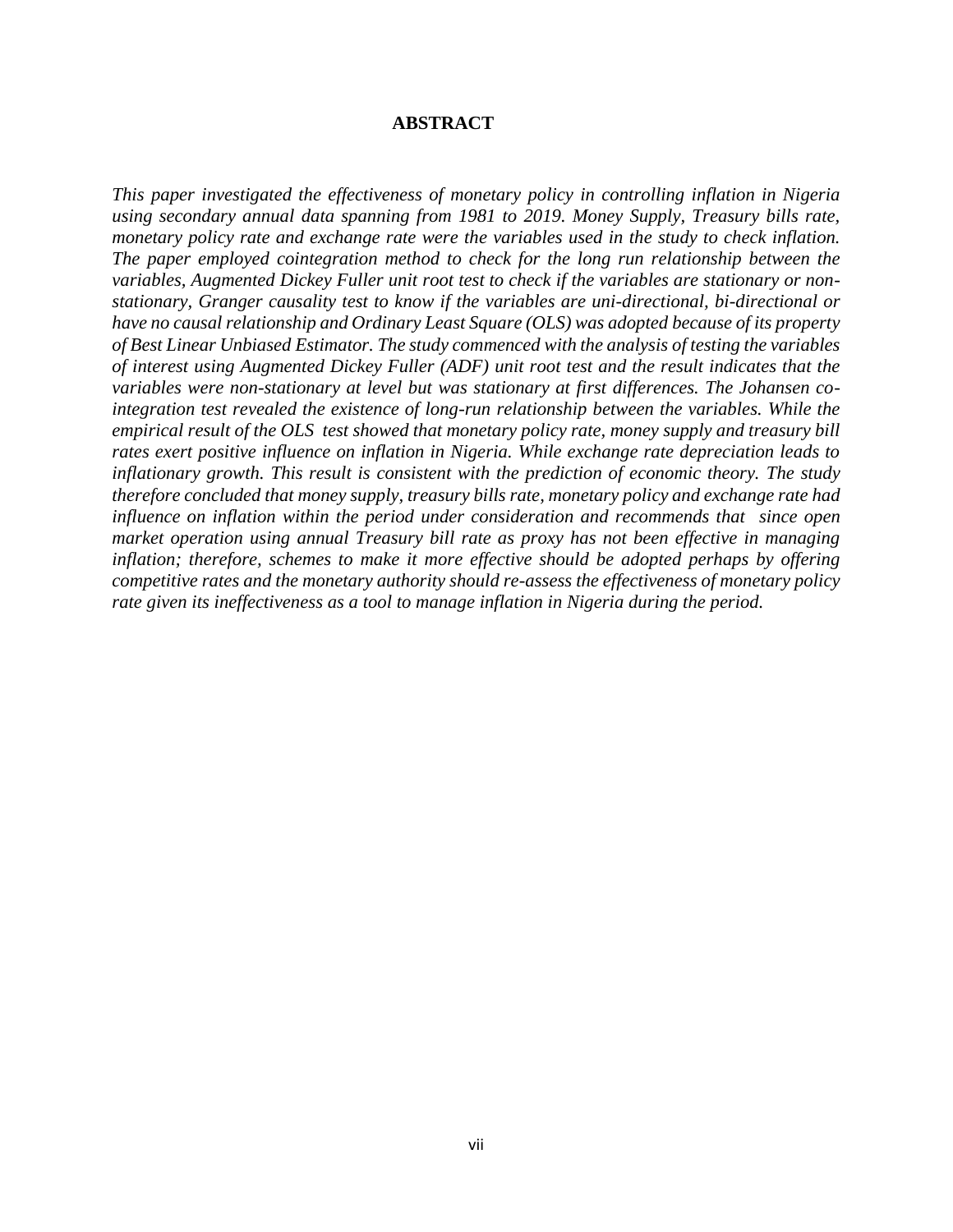| <b>CHAPTER ONE: INTRODUCTION</b> |
|----------------------------------|
|                                  |
|                                  |
|                                  |
|                                  |
|                                  |
|                                  |
|                                  |
|                                  |

### **TABLE OF CONTENT**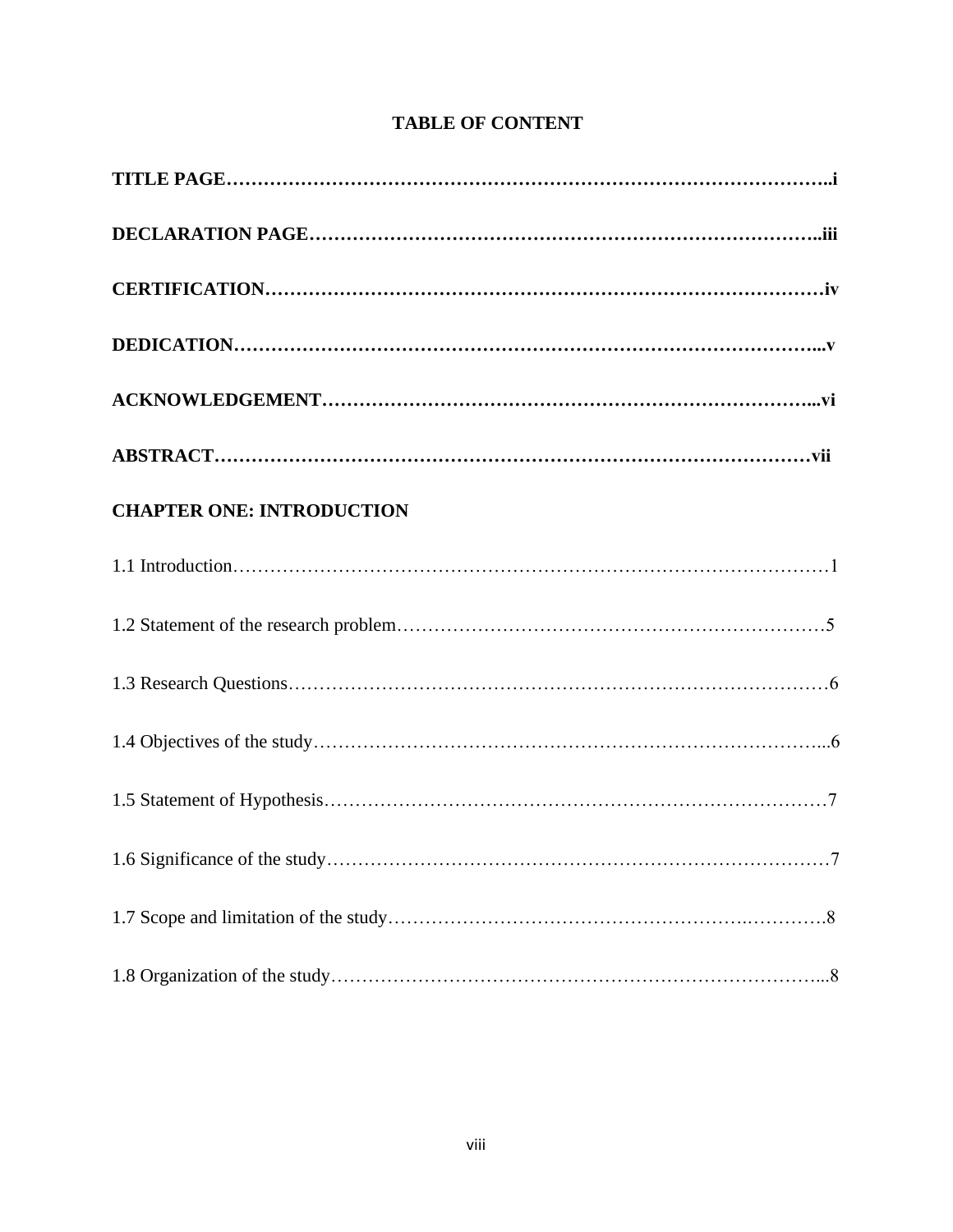### **CHAPTER TWO: LITERATURE REVIEW**

| <b>CHAPTER THREE: METHODOLOGY</b>                            |  |
|--------------------------------------------------------------|--|
|                                                              |  |
|                                                              |  |
|                                                              |  |
|                                                              |  |
| CHAPTER FOUR: DATA PRESENTATION, ANALYSIS AND INTERPRETATION |  |
|                                                              |  |
|                                                              |  |
|                                                              |  |
|                                                              |  |
|                                                              |  |
|                                                              |  |
|                                                              |  |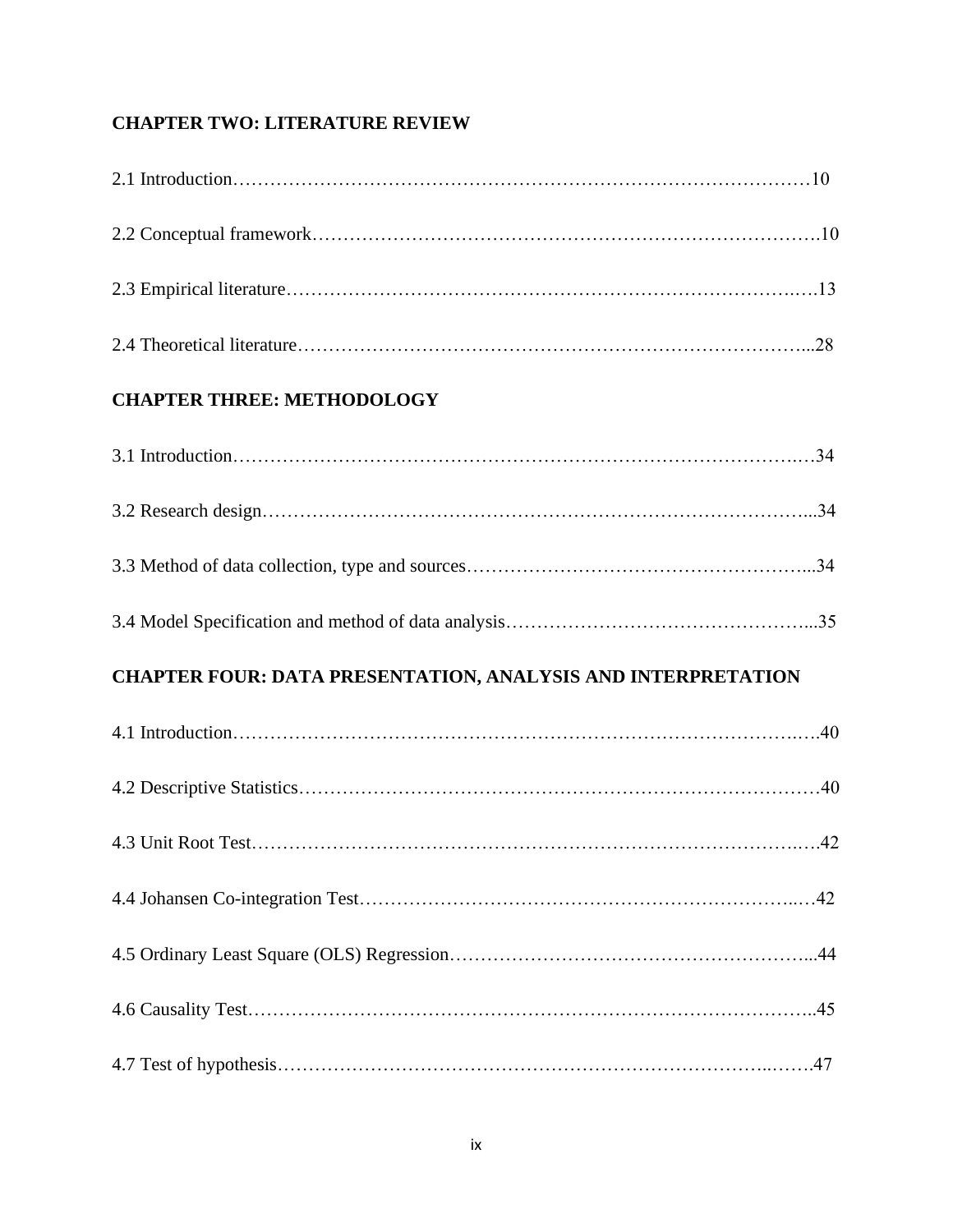## **CHAPTER FIVE: SUMMARY, CONCLUSION AND RECOMMEMDATION**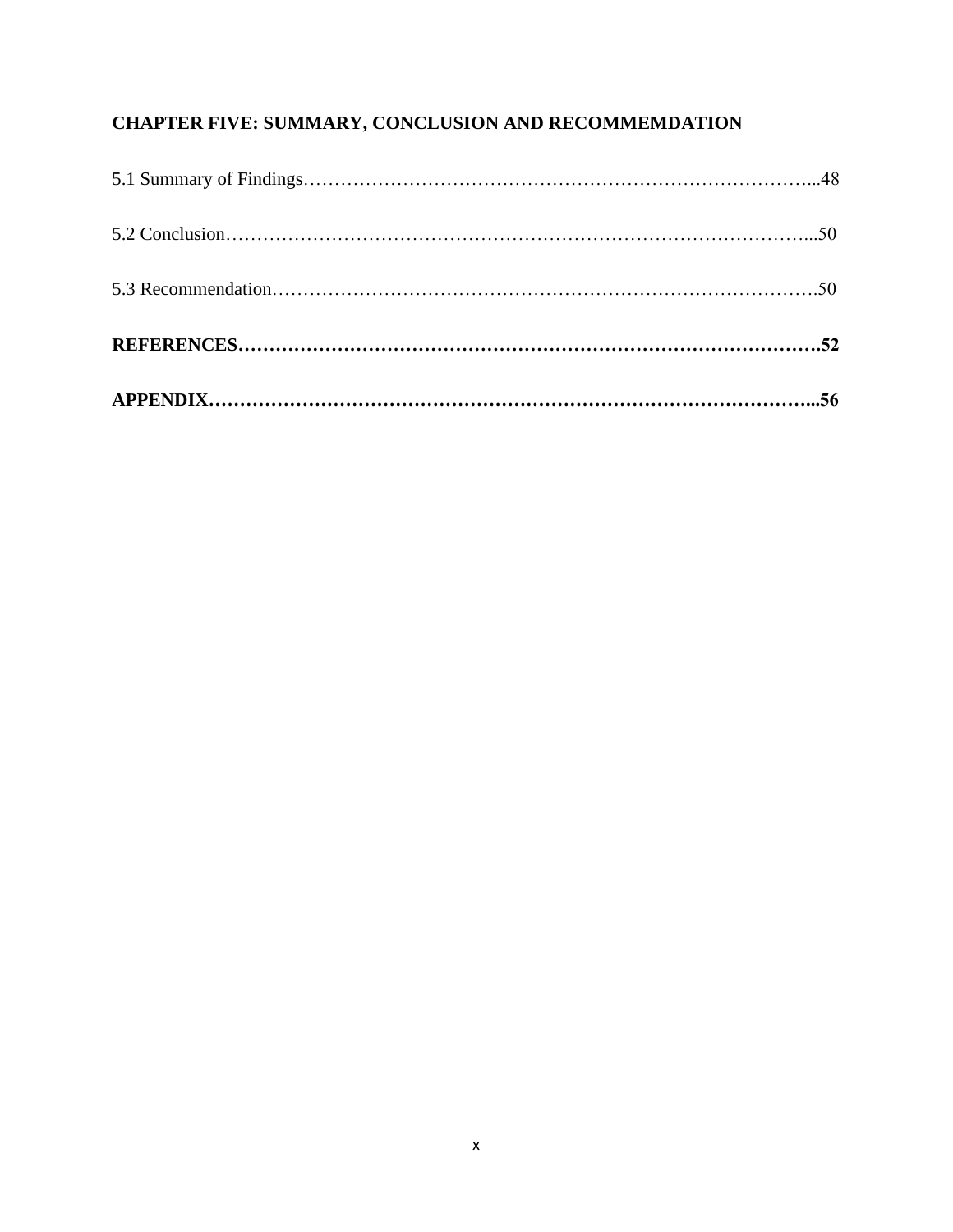### **LIST OF TABLES**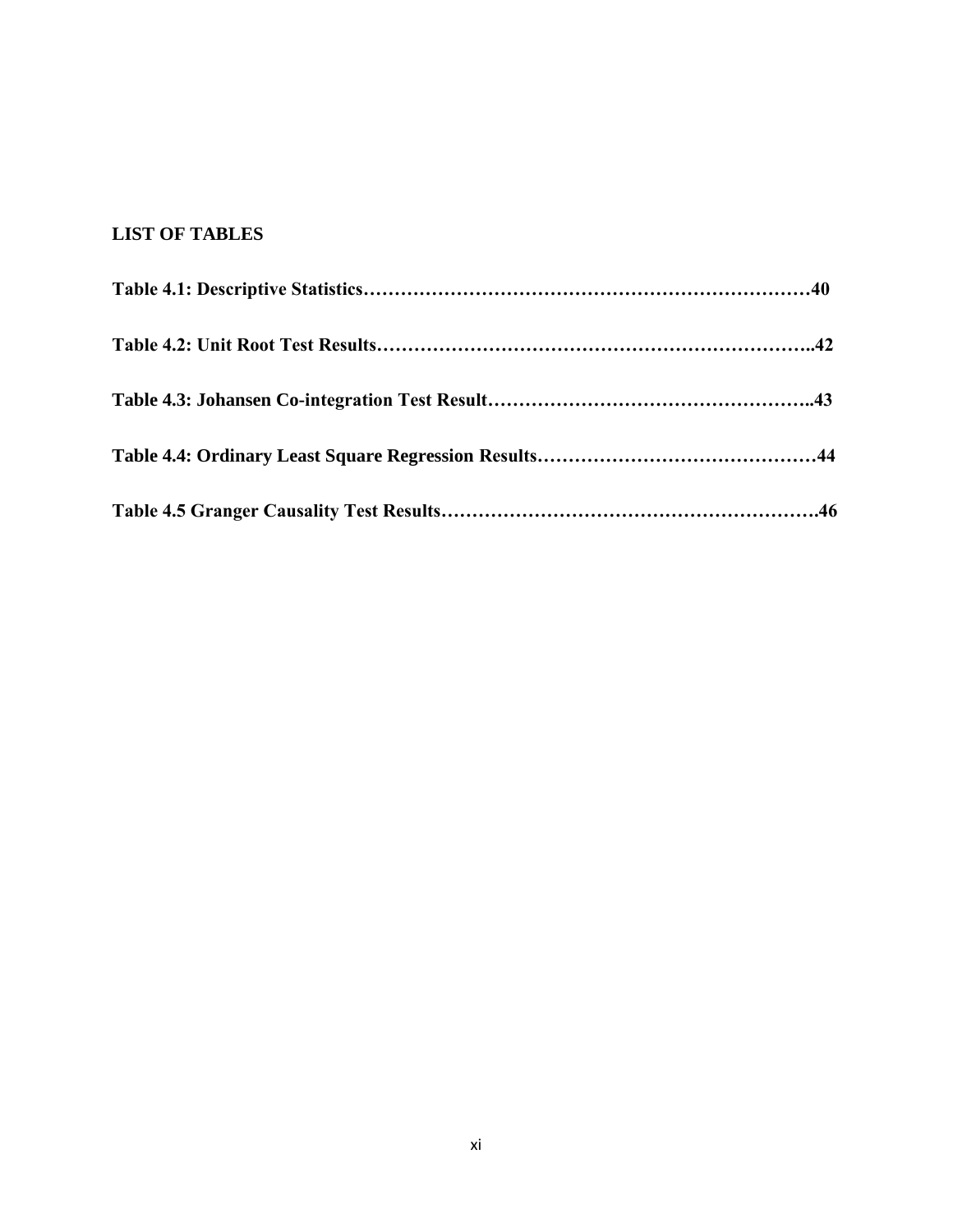### **LIST OF FIGURES**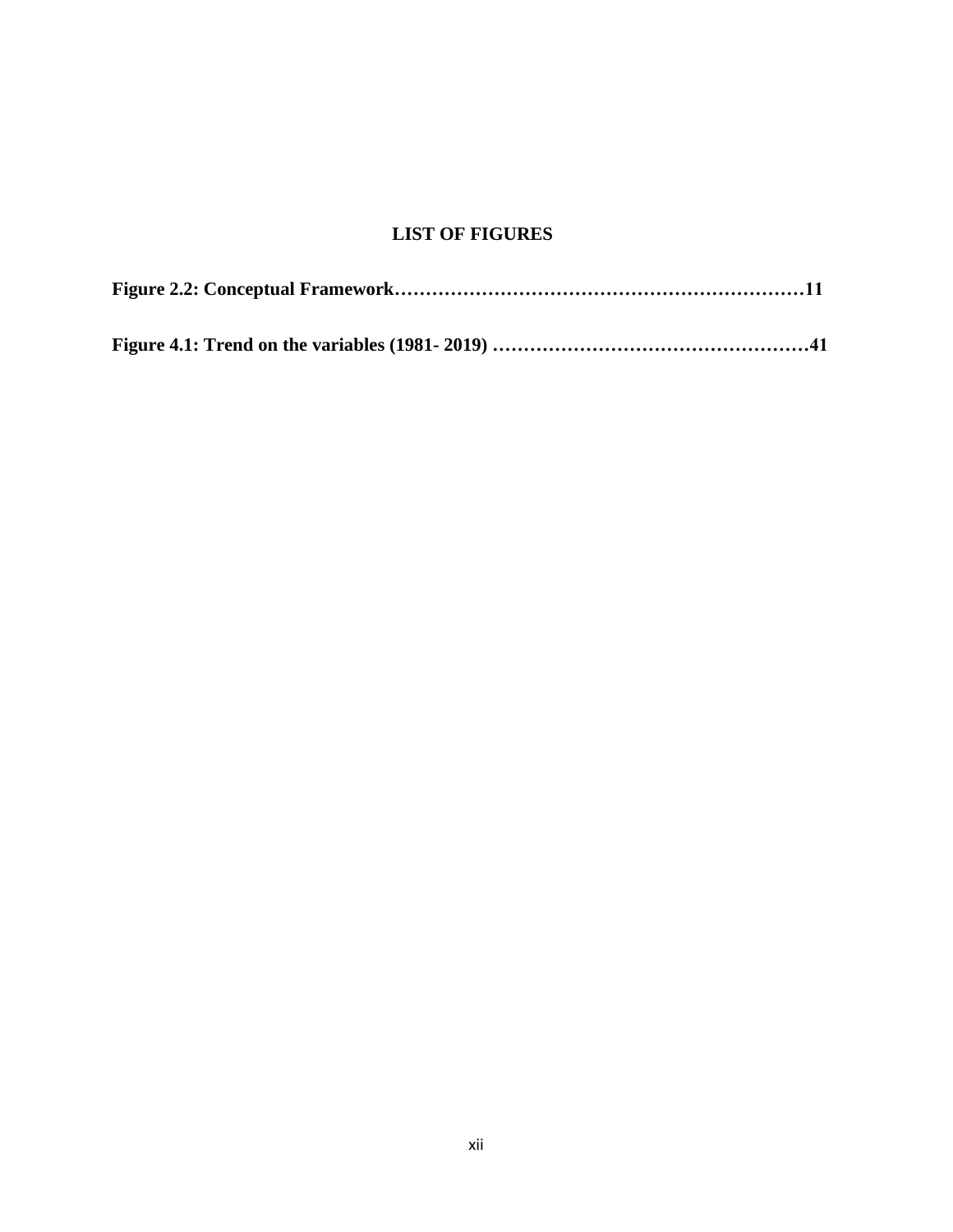#### **CHAPTER ONE**

#### **INTRODUCTION**

#### **1.1 BACKGROUND TO THE STUDY**

Monetary policy is the action taken by the monetary authority (Central Bank) to control the supply of money in the country, with the objective of promoting price stability and economic growth.

The connection between money in circulation and inflationary rate are the main indicator for the measurement of an economy's prosperity, performance and growth abilities. The regulation of the volume of money in circulation and maintaining price stability has been one of the main objectives of emerging nations such as Nigeria. Monetarist economist has maintained that there is an indicating relationship between inflation and money supply and uncontrollable increase in the volume of money may have adverse effect on economic condition (Chaudhry, Ismail, Farooq & Murtaza, 2015).

The key target of Nigerian policy architects is to ensure price stability and maintain inflation rate at single digit. They try to achieve this through the manipulation of monetary policy instruments so as to ensure a stable and strong financial system and enhance economic growth. In regards to this, Fabian and Charles (2014) opined that monetary policy is one of the major tools hired by Central Bank of Nigeria (CBN) to regulate financial activities through the control of monetary policy rate (MPR), introduced towards the end of 2006 to influence the level of economic activities in the money market.

1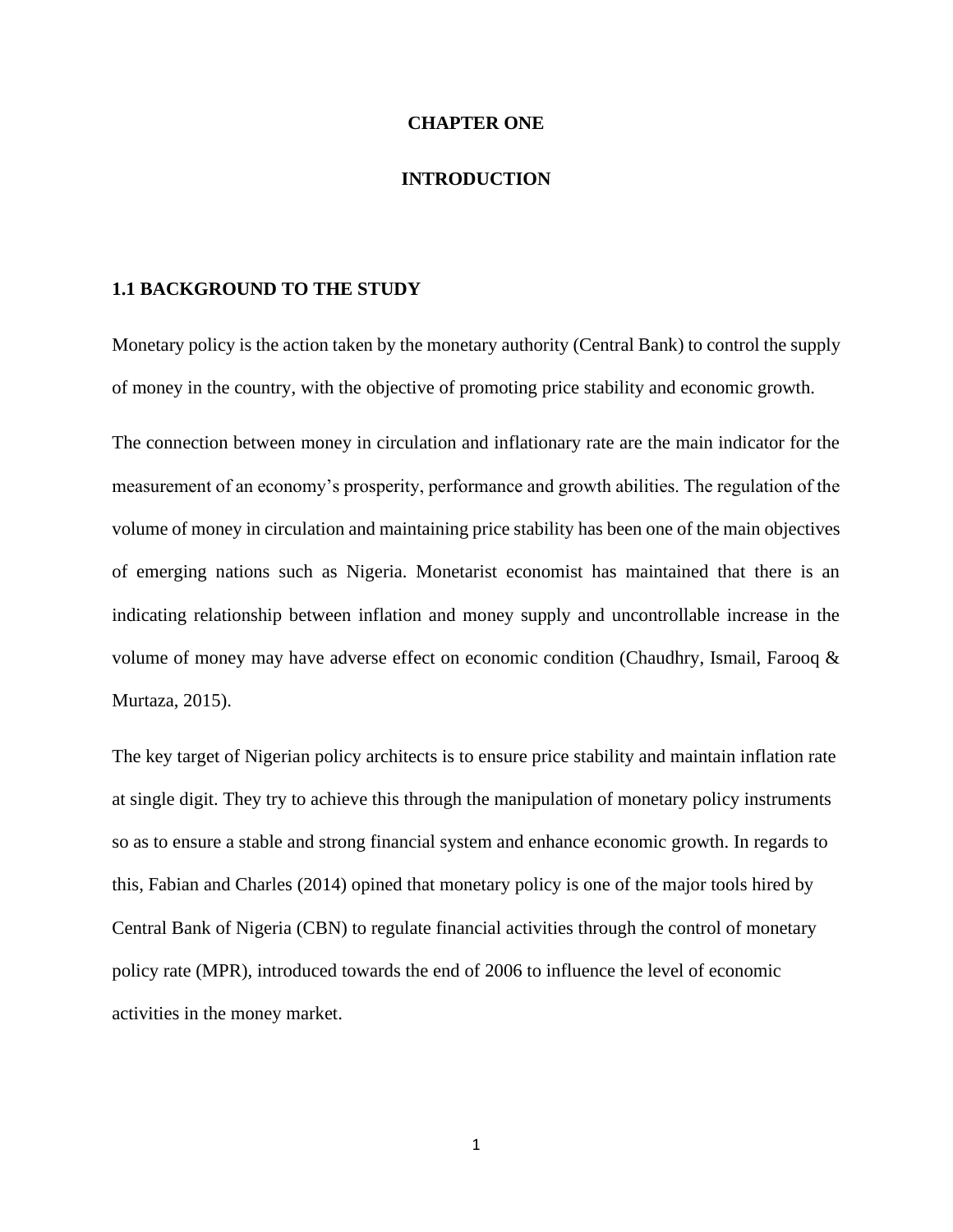Irrespective of the policy thrust of policy makers in controlling inflation, just a little have been achieved in curbing the threat of inflation in Nigerian economy as inflation is the leading cause of economic impedance and social and political unrest in developing countries like Nigeria (Philip, Christoper and Pius, 2014). Furthermore, the paraphernalia of general price increase include continuous fall of the purchasing power of money, inequality in distribution of income, loss of social welfare due to price increases and fall in reserves and investments (Philip et al. 2014). "Inflation causes excessive relative price variability and misallocation of resources".

Inflation is the general rise in the price of goods and services. The delinquent of inflation has always been a problem as a result of its effect on economic activities. Rise in general amount of goods and services leads to the decrease in the value of money, this leads to fall in unit a currency can buy. Inflation can as well result to rise in the cost of production, and excess demand over supply.

One of the fundamental objectives of Central Bank of Nigeria is to sustain price stability in the economy through monetary policy. This is achieved by ensuring the rate of inflation is sustained within a certain limit to enable a sustainable economic activity in all facets of the economy.

The financial and economic condition of any nation or state is mainly centered on the monetary policy being instigated by the monetary authority or Central Bank of the state or nation. It has been generally agreed that monetary policy contributes to sustainable growth by maintaining the stability of prices. Christiano and Fitzgerald (2003) identifies that when inflation rate is adequately low, individuals do not have to take account when taking daily choices. A government controls its economy through combined actions of monetary and fiscal policies. The fiscal policy is geared towards government expenditures, both investments and recurrent, the government regulates its spending in order to control and positively impact the state's economy.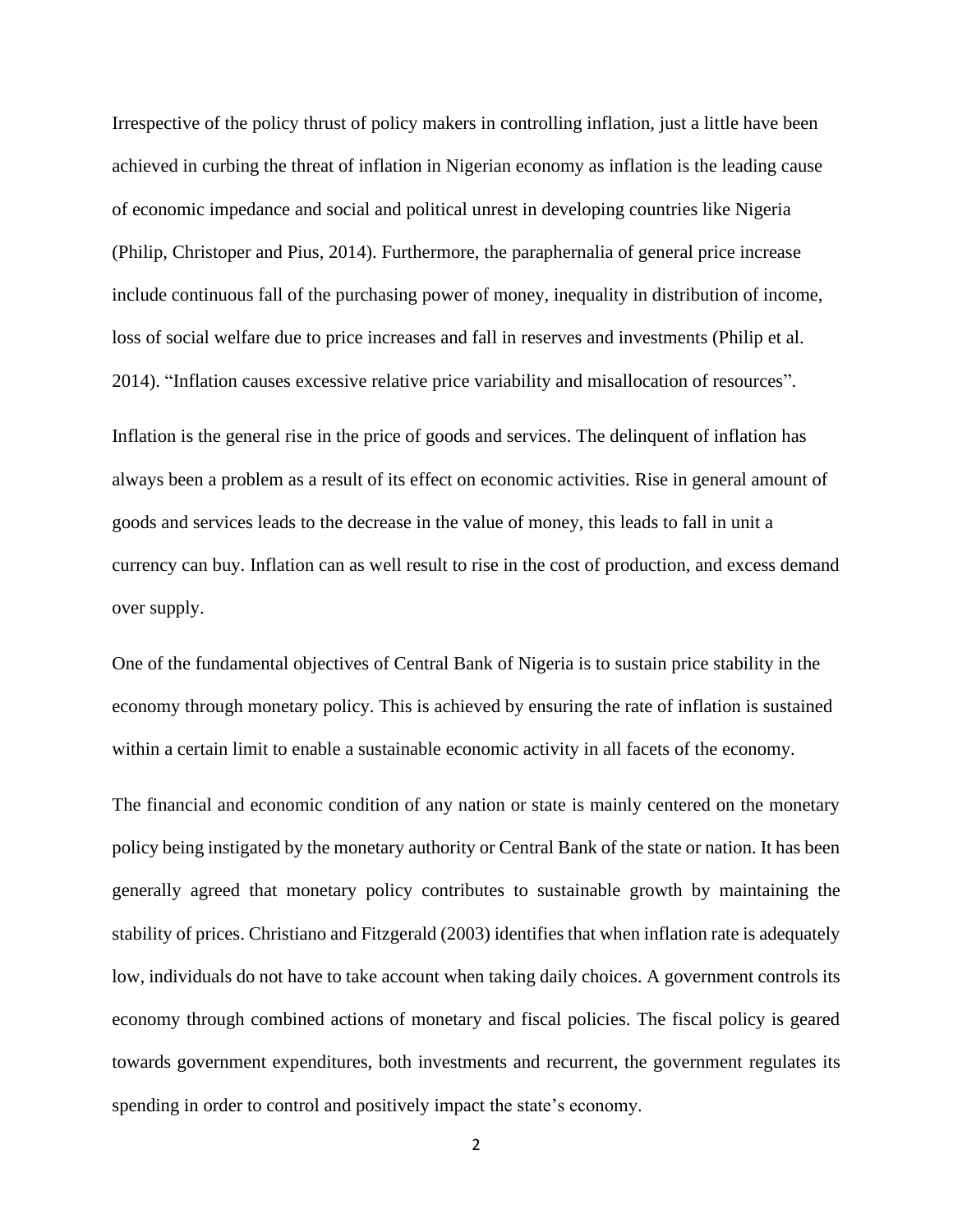Monetary policy as one of the main tools of economic planning, contributes to the fulfilment of the aims of economic policy.

Monetary policy according to (Fisher, 1911) influences "all prices in the economy, and a price indicator of the general price level covers prices of everything acquired or purchasable". How fast monetary policy induce the price level, that is, "the swiftness of the process depends on how rapidly prices absorb shocks". Consumer prices are among the stickiest in the economy and absorb shocks slowly, while asset prices are among the most flexible and absorb shocks quickly. Central Banks commonly estimate the rate of inflation using a consumer price index, but because consumer prices are sticky, this may cause the policy maker to misjudge the underlying monetary inflationary pressure in the short run and pursue the wrong monetary policy. This is one of the reasons why Alchian and Klein (1973), Goodhart (2001) and Bryan et al. (2002) argue that flexible asset prices should be included in the Central Bank's price index.

Monetary policy resolutions are based on diverse pointers that provide "key information on impending inflation and output growth". In monetary policy, the output gap can be used as one of the indicators of inflation. Therefore, the important task for policymakers is to study the link between output gap and inflation and thereby ensure the required changes in policy rates.

Monetary policy is one of the macroeconomic instruments in which countries (like Nigeria) manage their economies. It involves those measures and activities triggered by the Central Bank which focus at inducing the availability and cost of credit. It entails measures planned to impact or control the volume, prices and direction of money in the economy to attain vital target of price stability, balance of payment equilibrium and provision of employment. Directing the supply or price of money may apply a powerful impact over the economy. The attainment of the

3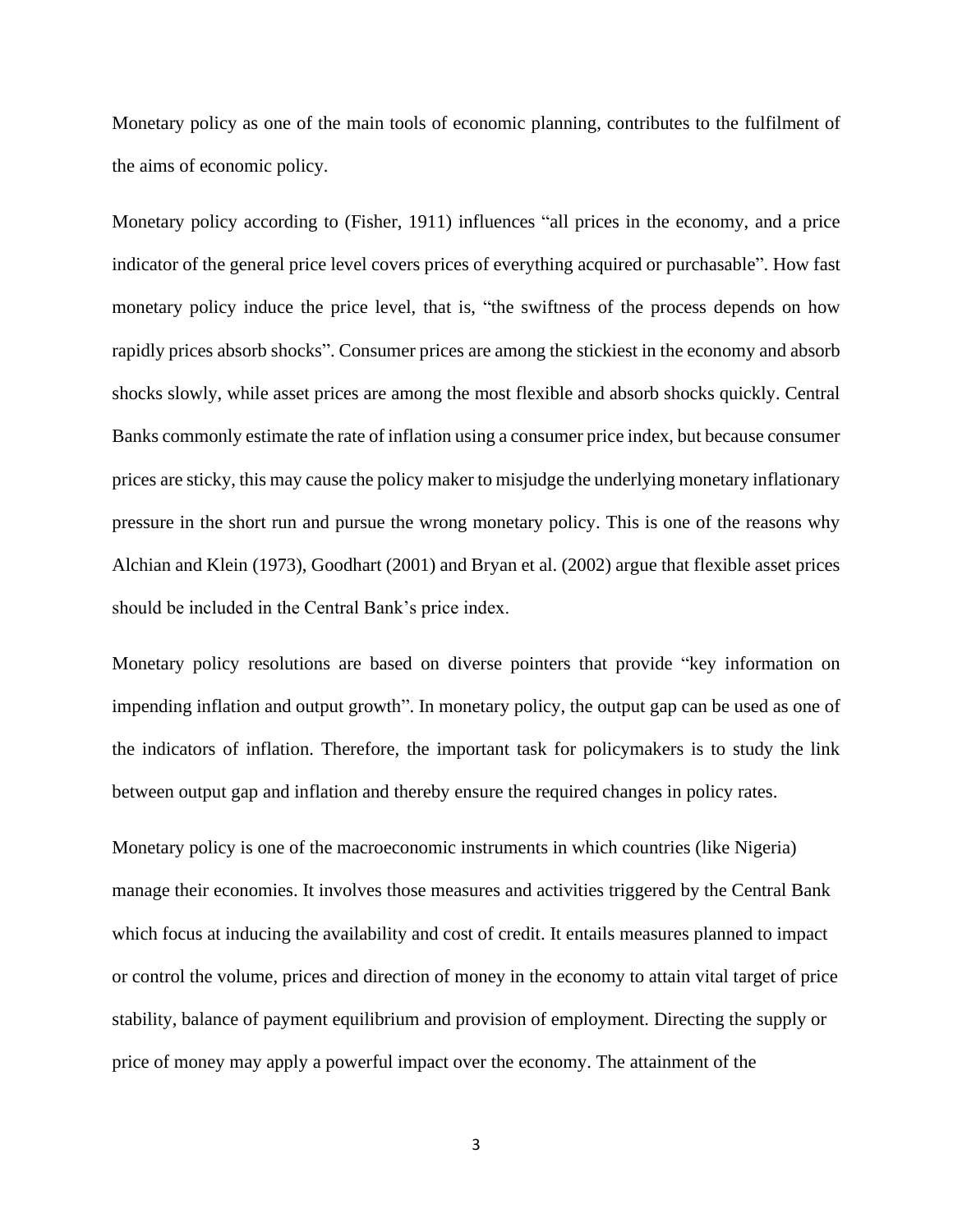fundamental targets and objectives is crucial in determining the value of the currency both internally and externally.

Typically, macroeconomic strategies in emerging economies and nations are intended to stabilize the economy, increase growth and decrease poverty.

Ajie and Nenbee (2010) and Masha et al., (2004) identifies that "the achievements of these objective are grounded on the posture of fiscal and monetary policies. Monetary policy invention is based on the both money supply and credit obtainability in the economy. In ensuring monetary stability, the Apex Bank through the commercial banks gears policies that pledge the orderly growth of the economy through suitable changes in the level of money supply. The reserves of the banks are determined by the Central Bank through various tools of monetary policy. These tools include the cash reserve requirement, liquidity ratio, open market operations and primary operations to influence the movement of reserves".

Inflation remains one of the main economic variables that disrupt economic activities in both developed and developing economies which affects investment and growth of any economy. It has received various attention as a result of its sensitivity to economic issues. Inflation rates have been on the rise since late 1970s, and has caused major economic disruptions in the Nigerian economy.

Nigeria, regrettably has reached the point where it threatens the entire system. Producers are faced with high cost of production and low utilization of capacity which has decreased level of production and has affected unit cost. Consumers bear burden of high prices which decreases their disposable income.

4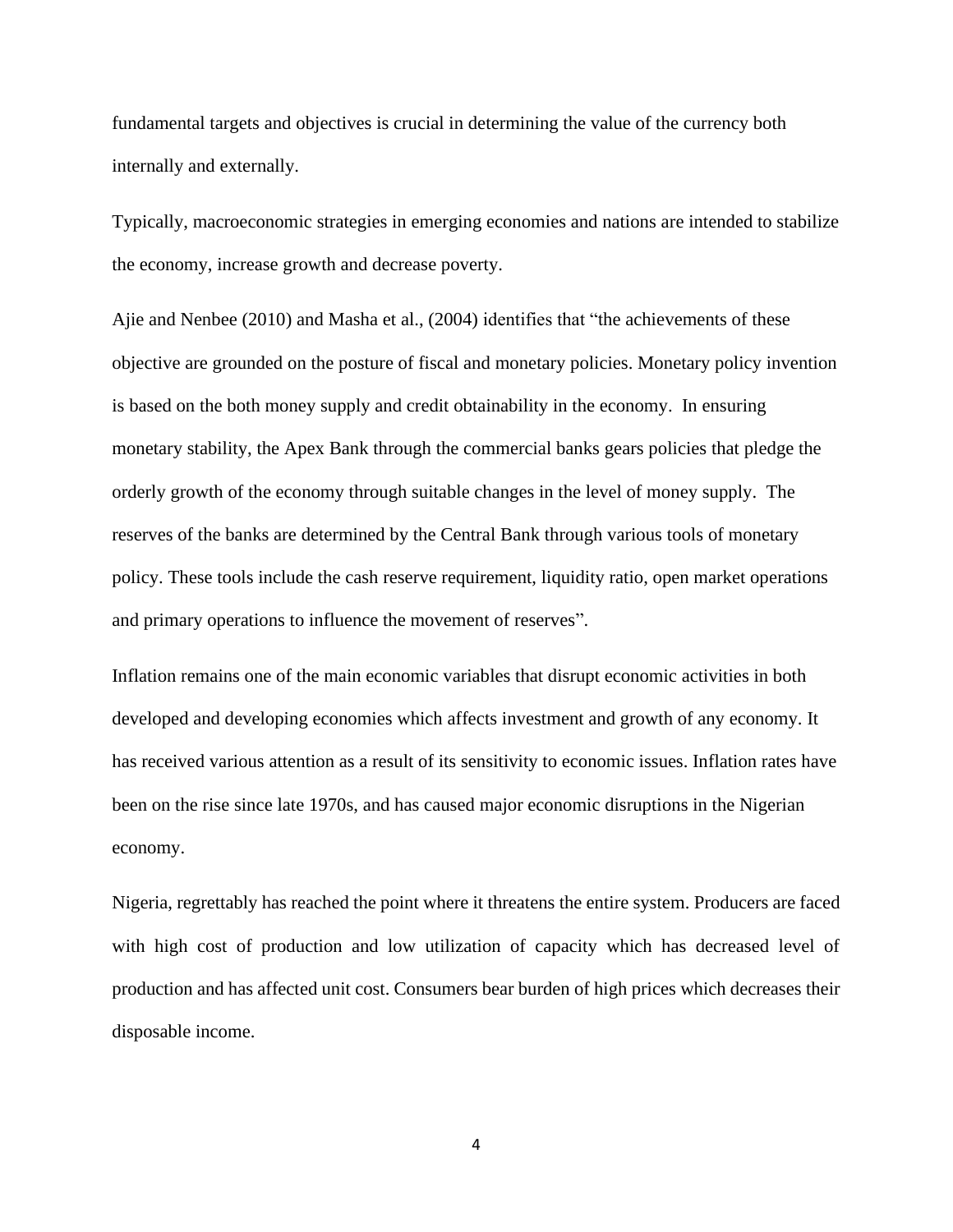A typical instance of Central Bank of Nigeria price stability was practically introduced during the pandemic of coronavirus which has affected most nations in the world.

#### **1.2 STATEMENT OF THE PROBLEM**

Many years ago, the Nigerian economy has been faced with inflationary pressure which has retarded her growth process. Gbadebo and Muhammed (2015) stated that this could be traced to 1970s when inflation increased to a double digit. The trends of inflation in the economy indicated that inflation rate rose in 1990s from 63.6% to 72.8%. However, the economy experienced stability in 2003 through economic reforms programs which was later followed by inflationary pressure with rises in inflation rate at 12.9%, and 14% in 2000 and 2001 respectively. Headline inflation rate remained at double digits between 2002 and 2005 as it recorded of 15%, and 17.9% respectively. However, it decreased dramatically to 8.24% and 5.38% in 2006 and 2007 before increasing immensely to 11.60% and 12.00% in 2008 and 2009 respectively in that order, although dropped slightly to 11.8% and 12.3% in 2010 and 2013 respectively (Gbadebo & Muhammed, 2015). There is drop in the rate to 8.1% in 2014 but rises to 9.1% in 2015 with a sharp rise in 2016 to 15.7%.

The problem of inflation has always been a problem as a result of its effect on economic activities. Rise in general price of goods and services which leads to the drop in the value of money, this leads to fall in unit a currency can buy. Inflation can as well result to rise in the cost of production, excess demand over supply.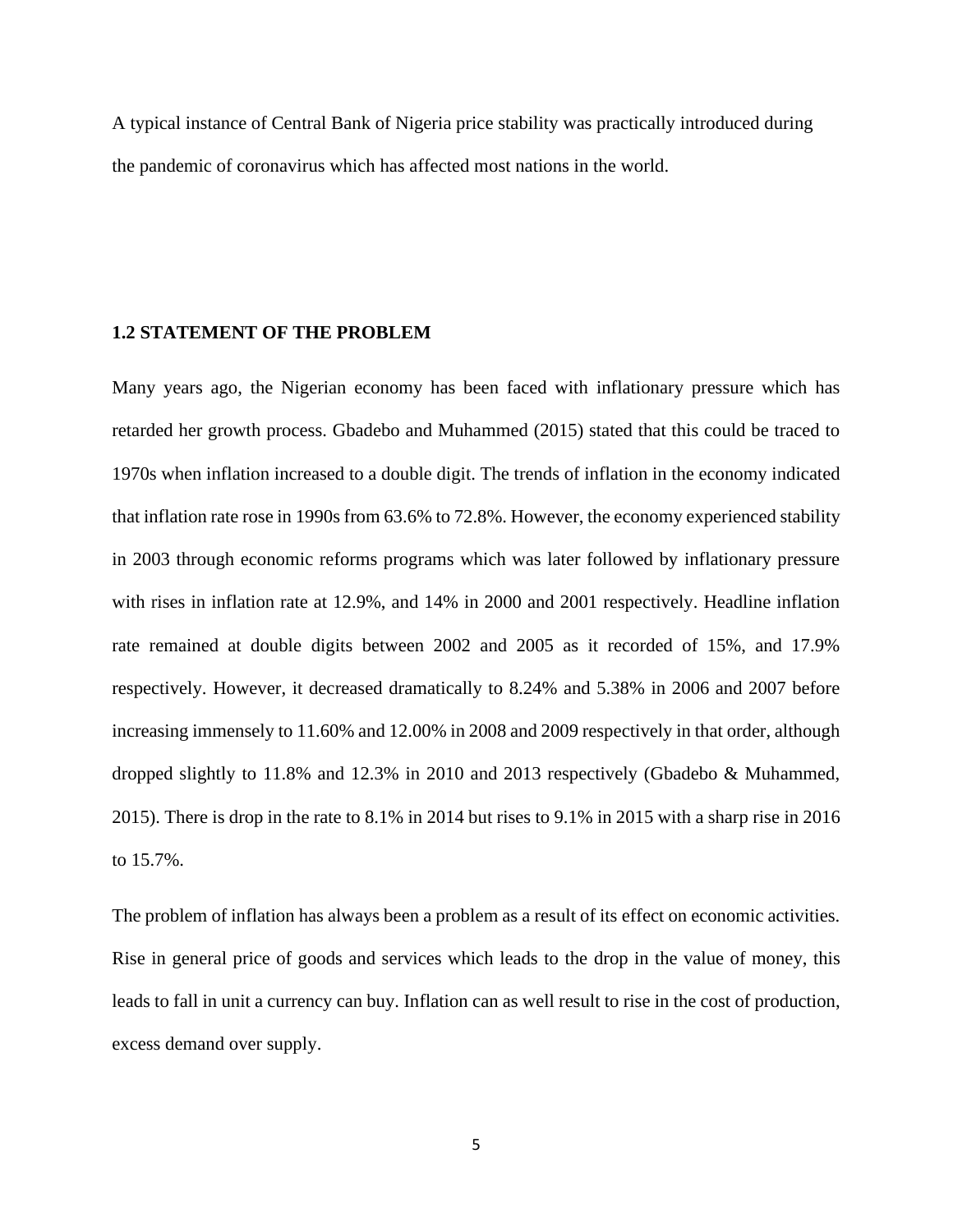Inflation has been an economic problem in Nigeria due to continuous spike in prices of goods and services in the country which results to panic and uncertainty in the economy resulting to citizens not willing to spend too much for a little in return or invest so as to not make losses when prices fall.

Inflation decreases the standard of living of the citizens in an economy. This has imposed the need for this study due to the unceasing increase in the prices of goods and services in the nation due to the outbreak of COVID-19 (Coronavirus).

#### **1.3 RESEARCH QUESTIONS**

The study has answered the following questions:

- i. What is the relationship between monetary policy on inflation in Nigeria?
- ii. What is the nature of relationship between monetary policy on inflation in Nigeria?

#### **1.4 OBJECTIVES OF THE STUDY**

The broad objective of this paper is to examine the effectiveness of monetary policy on inflation in Nigeria.

To achieve that, the following specific objectives were pursued:

- i. To examine the relationship between monetary policy on inflation in Nigeria
- ii. To examine the nature of relationship between monetary policy on inflation in Nigeria.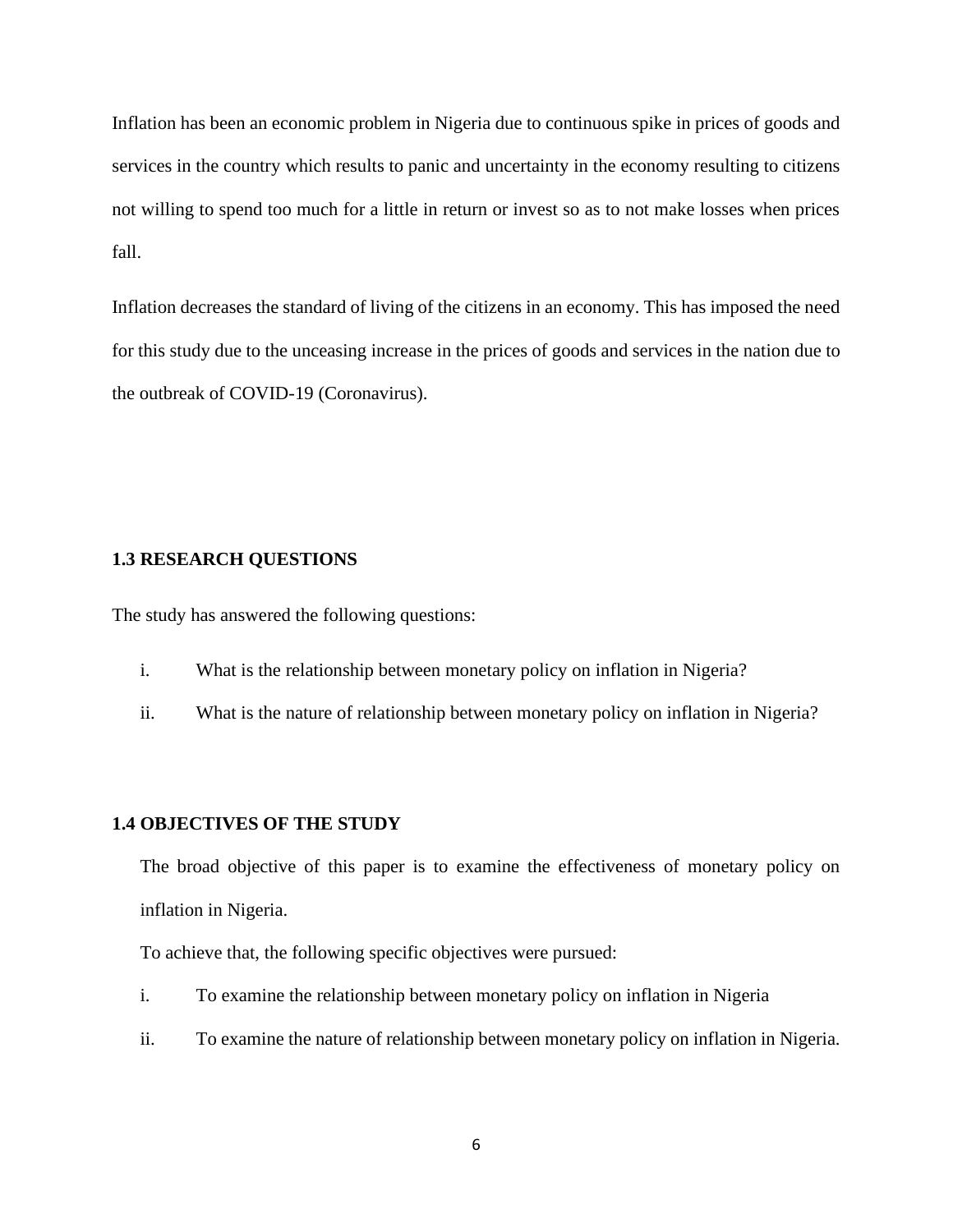#### **1.5 RESEARCH HYPOTHESIS**

*H0*: There is no significant relationship between monetary policy on inflation in Nigeria

*H*<sup>0</sup>: There is no causal relationship between monetary policy on inflation in Nigeria.

#### 1.6 **SIGNIFICANCE OF THE STUDY**

The central monetary authority has implemented several policies over the years to reduce inflation in Nigeria but has not been too effective. This justified the detailed study to analyze the effectiveness of monetary policy in controlling inflation in Nigeria.

The findings and recommendation of this study will be useful to monetary authority and economic policy planners who can adopt the recommendations in reducing and controlling inflation in the country.

This research will be a source of information base on future researchers (both academic and non-academic) on matters regarding the relationship between monetary policy and inflation.

The study of monetary policy on inflation is a timeless topic as it remains a paramount topic as long as inflation still exist. Therefore, it shall be of great benefit to students who intend to do more research in this area, while serving as a reference material in the near future to other researchers.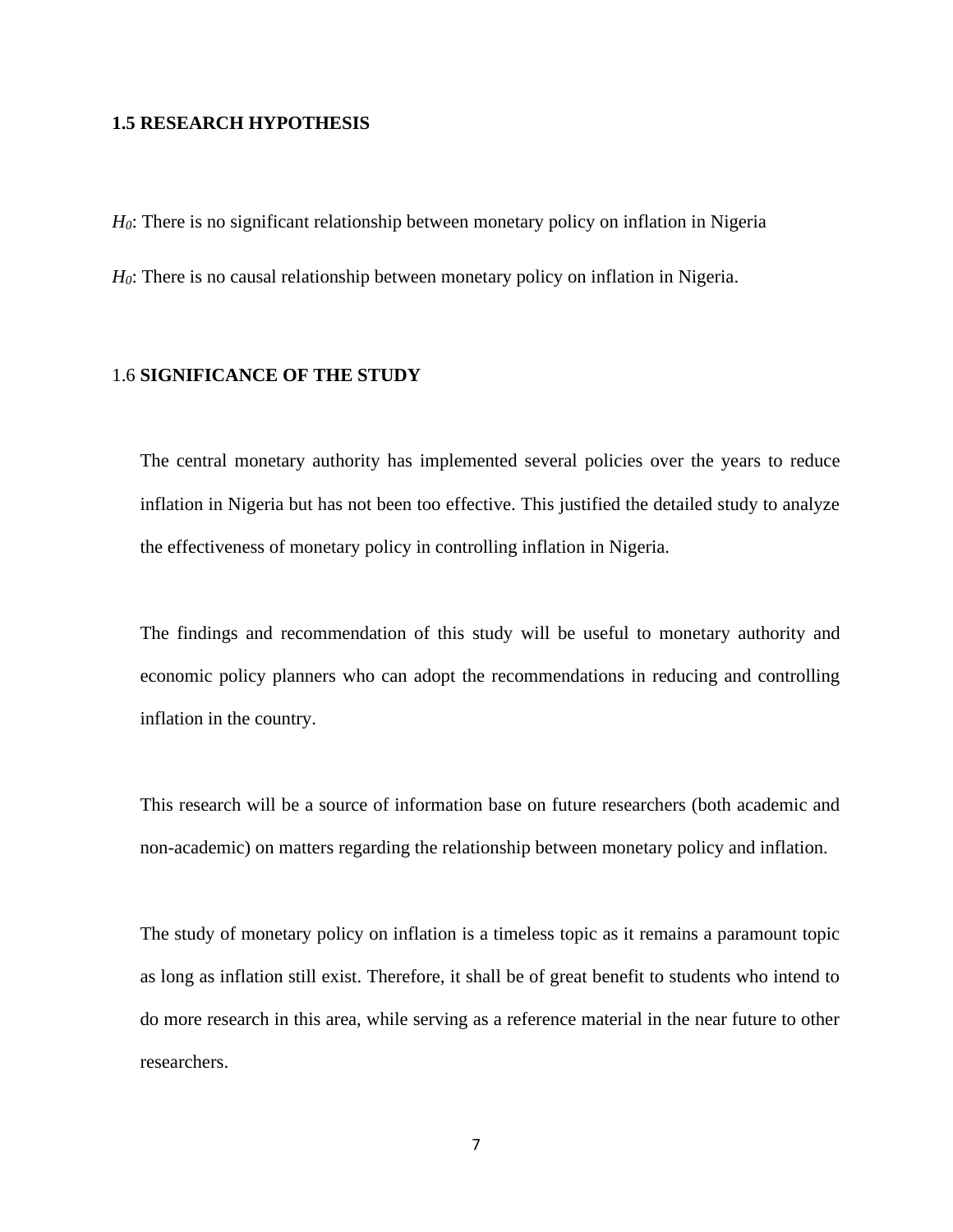#### **1.7 SCOPE AND LIMITATION OF THE STUDY**

This study will focus on assessing the effectiveness of monetary policy in controlling inflation in Nigeria. The data covers the period from 1981 to 2019. It is therefore appropriate to establish the limitation of this research work. Thus, the main limitations are factors such as:

Time Constraints: This study is limited by time constraints as researcher needed time to study for the final year examinations while also ensuring that this study does not suffer from dateline.

Fund: The inabilities to access more material in order to make several consultations was poised by inadequate supply of money.

Availability of Data: The lockdown imposed by the Federal Government as a result of COVID-19 could not allow the researcher to visit ample relevant libraries and data sources.

#### **1.8 ORGANIZATION OF THE CHAPTERS**

This study is organized in five chapters.

The first chapter contains the introduction and background of the study, statement of research problem, research questions, objectives of the research, research hypothesis, significance of the study, scope and limitations.

Chapter two contains the review of associated literatures, conceptual and theoretical framework.

Chapter three comprising of the methodology which includes research design, data sources, specification of models and method of data analysis.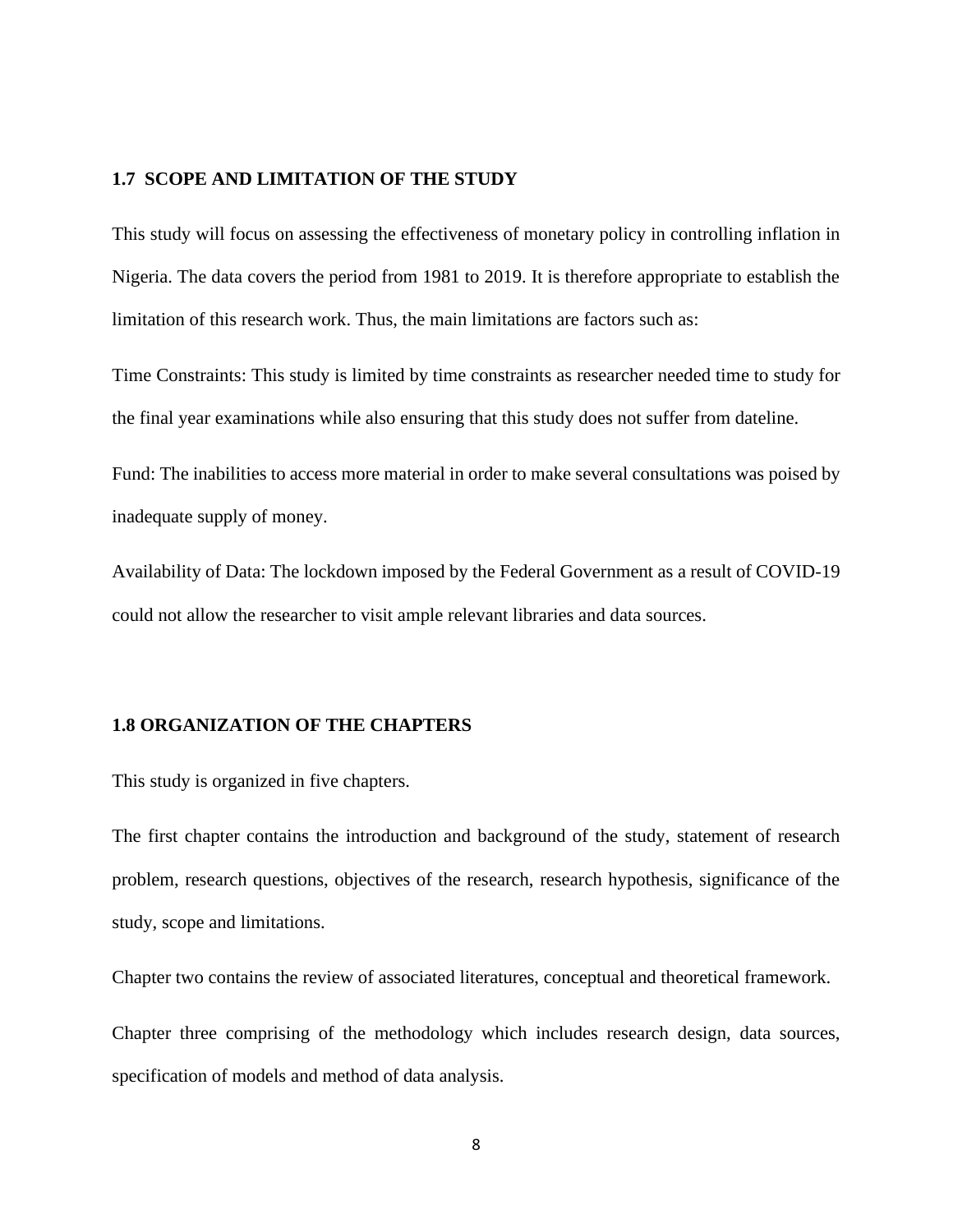Chapter four presents the data analysis, test of hypothesis, and presentation of results.

Chapter five finally comprises the summary, conclusion and policy recommendation.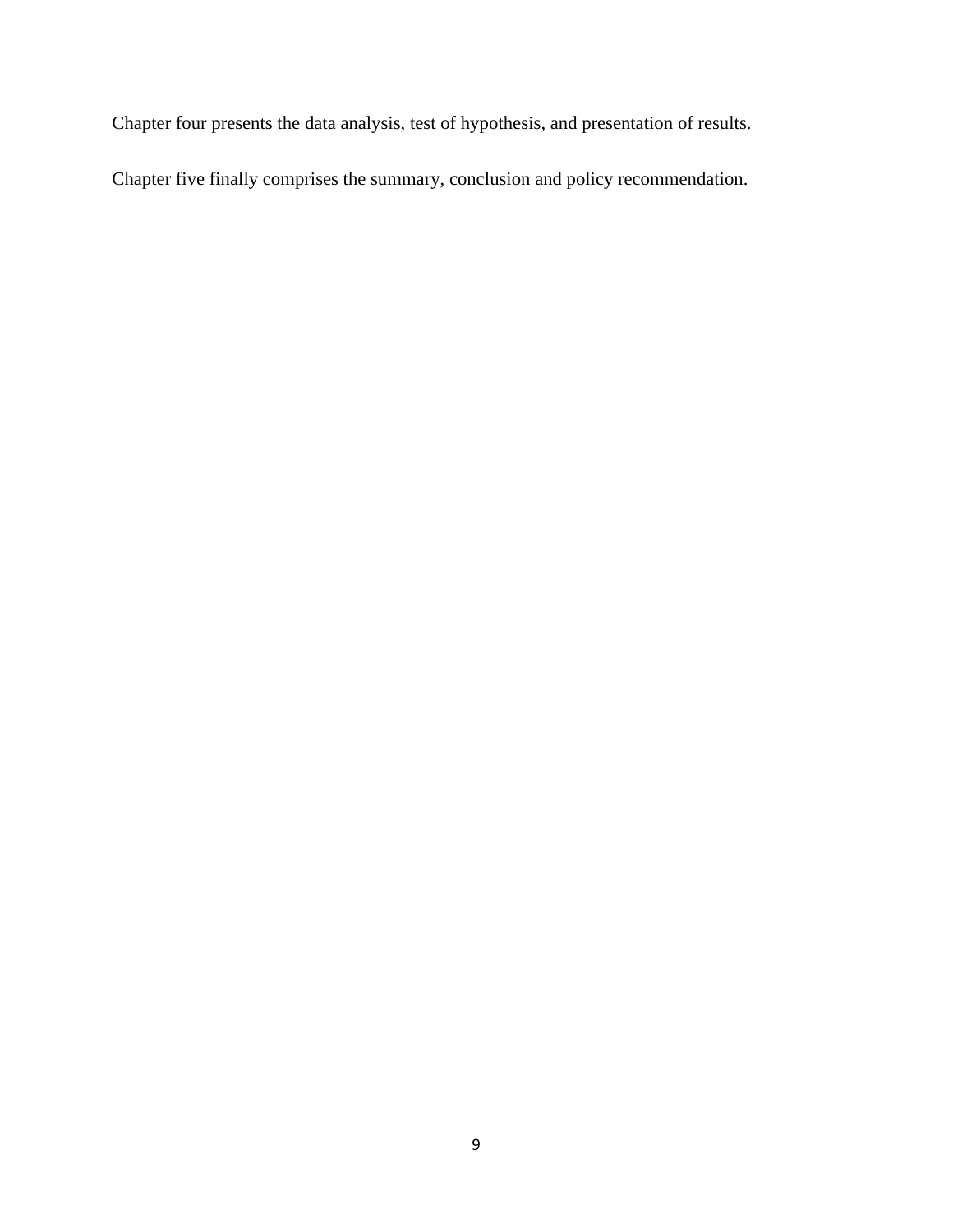#### **CHAPTER TWO**

#### **LITERATURE REVIEW AND THEORETICAL FRAMEWORK**

#### **2.1 Introduction**

The objective of this chapter is to review a profusion of literatures on the impact and effectiveness of monetary policy on inflation. To achieve the literature review and theoretical framework, this chapter shall however be divided into four sections. Section one covering the introduction. Section two reviews conceptual literature. Section three provides empirical literature. Section four captures the theoretical framework.

#### **2.2 Conceptual Literature**

The diagram below demonstrates the relationship between monetary policy and inflation. The concepts of monetary policy, inflation, monetary policy rate, treasury bills rate, exchange rate and money supply are elucidated. The relationship is thereby dictated by the below.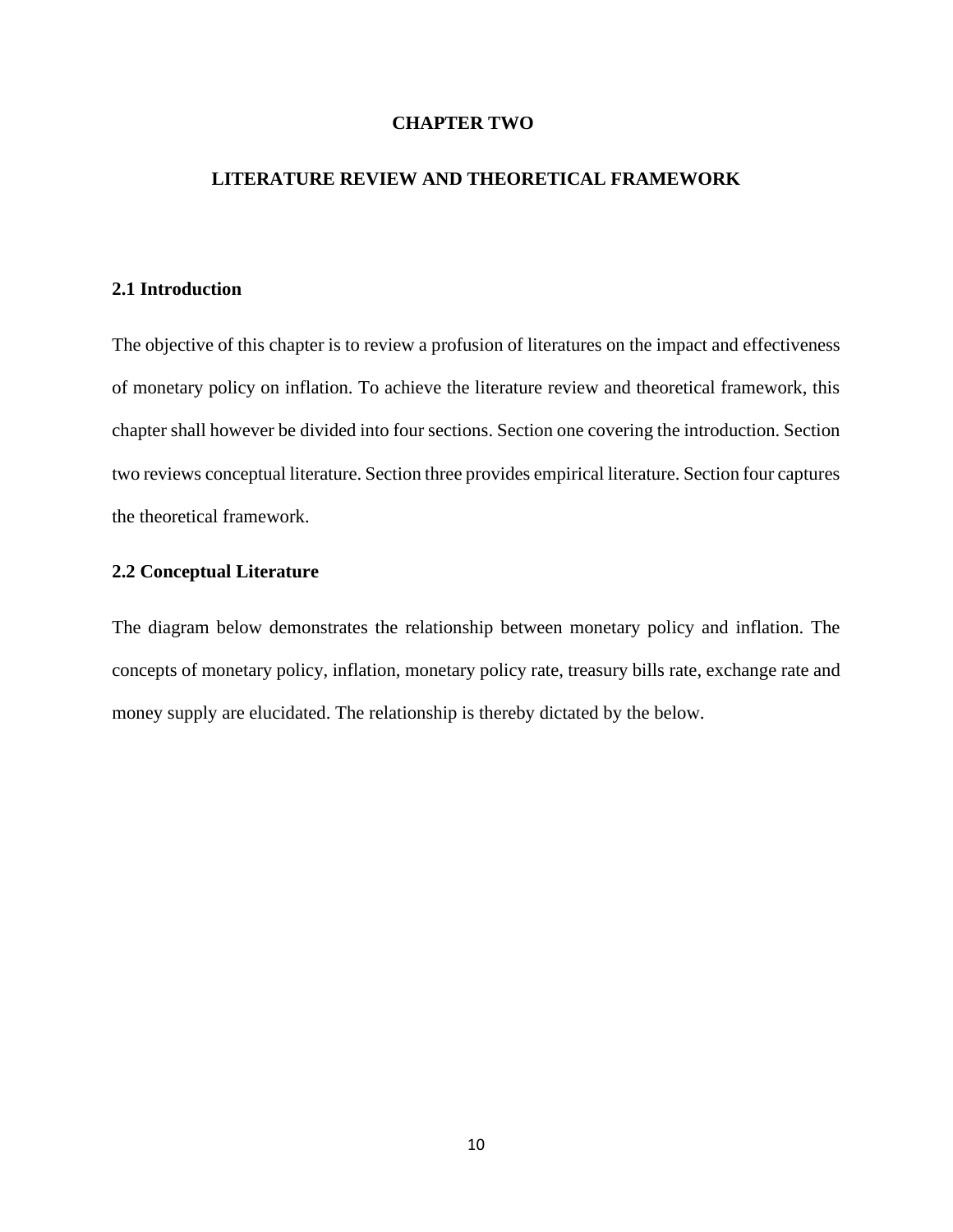#### **Figure 2.1: Conceptual framework.**



#### **MONETARY POLICY**

Monetary policy is the set of measures taken by the monetary authority or Central Bank to control the volume, value, and cost of money in a society or an economy with the aim to achieving predetermined macroeconomic goal such as price stability, interest rate stability, exchange rate stability, and economic growth.

Monetary policy can also be said to be the measures taken by the Central Bank to determine the cost, availability and use of money and credit to achieve pre-determined macroeconomic goals.

Friedman (1969) explains monetary policy as the "action taken by the monetary authorities usually the Central Bank to affect monetary and other financial conditions through influence over the availability and cost of credit in pursuit of the broad objectives of sustainable growth of output, price stability and a healthy balance of payments position".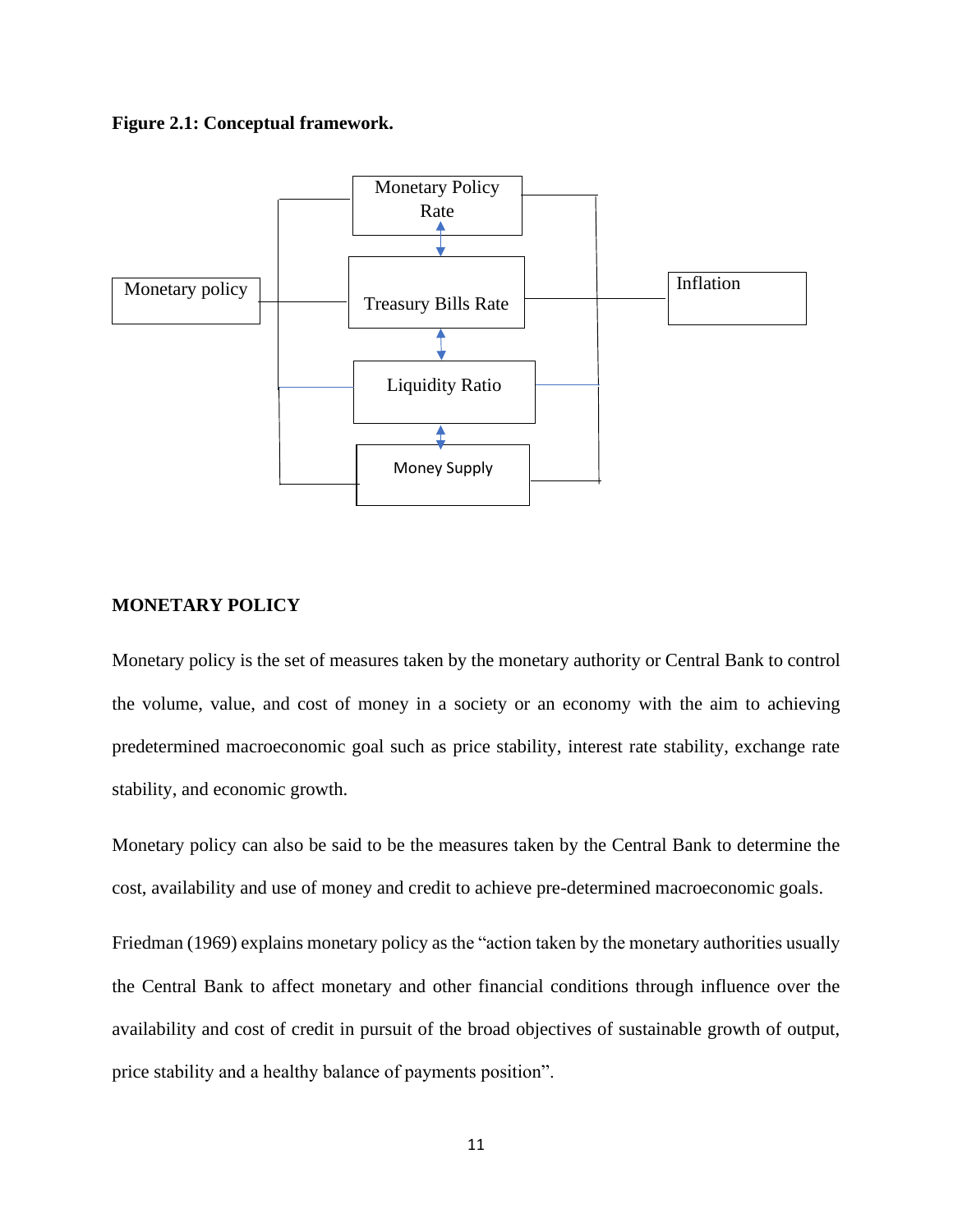#### **INFLATION**

Inflation is the circumstances where a persistence general prices of goods and services is rising on a sustained basis over a period of time in an economy or a country as a result of the local currency losing its value or declining.

#### **MONETARY POLICY RATE (MPR)**

Monetary policy rate formally called "Minimum Rediscount Rate", is an "authorized interest rate of the Central Bank which anchors all other interest rates in the money market and economy". (CBN, 2006). It is one of the monetary policy instruments used to influence intermediate target and objectives. The volume of money in circulation decreases if MPR is increased.

#### **TREASURY BILLS RATE (TBR)**

Treasury bills rate is the rate or percentage at which treasury bills are auctioned in the money market by the treasury or Central Bank. It is used by the Central Bank to balance liquidity in the banking system through Open Market Operations.

#### **EXCHANGE RATE (EXR)**

Exchange rate can be said to be the price or amount at which a local currency is being exchanged or traded with a foreign currency.

Or exchange rate is the amount at which a currency (domestic currency) is being exchanged with another currency (foreign currency).

#### **MONEY SUPPLY (M2)**

Money supply  $(M2)$  or broad money supply is the currency in circulation with non-bank + demand deposit or money in current account. (i.e. money not in banks e.g. in wallet, pockets + money in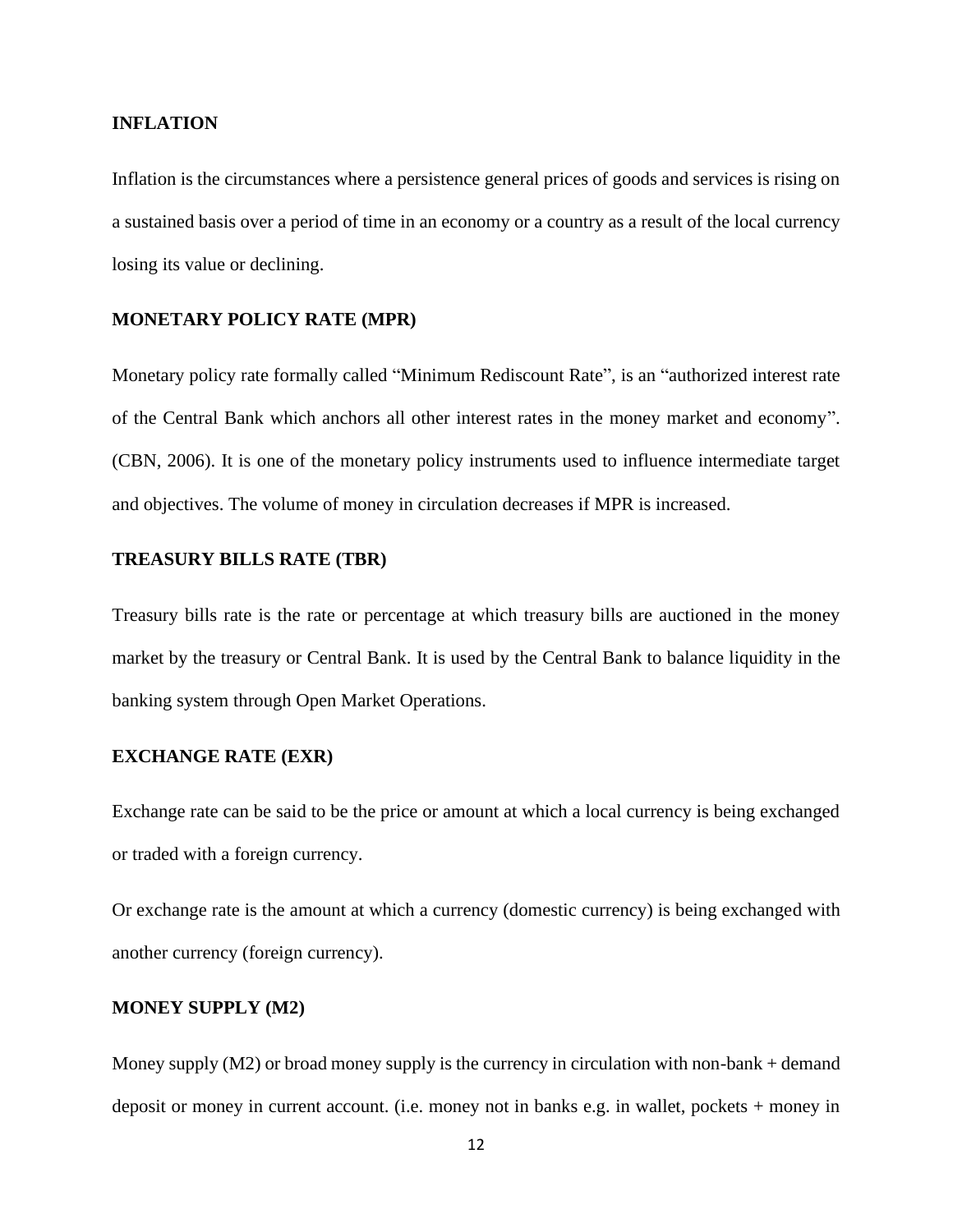account in current and deposit account)  $+$  Savings and time deposit as well as currency denominated deposits (treasury bills, commercial paper etc.)

#### **2.3 Empirical Literature**

This section presents the review of previous literatures to provide a background for determining the impact and effectiveness of monetary policy in controlling inflation in Nigeria. This section provides a review of most recent ones.

Okotori (2019) examined "the dynamics of monetary policy and inflation in Nigeria". Monthly data was used from 2009-2017. Augmented Dickey-Fuller (ADF) unit root test, Johansen Cointegration test and Error Correction Model (ECM) were employed. The findings showed all variables are stationary at first order except money supply and exchange rate who were stationary at second order. Johansen test showed that there is long-run equilibrium between the variables and concluded that money supply, exchange rate, monetary policy rate, treasury bills rate, reserve requirement, and liquidity ratio have significant impact on inflation rate. The study recommended that the CBN should stay focused on its current exchange rate policy and make unobstructed use of monetary policy tools to maintain inflation threshold in Nigeria.

Oumbe' (2018) examined the "effect of monetary policy on inflation" and "nature of relationship between money supply and inflation in Cameroon". Time series annual data was used between 1980 to 2016. Johansen Co-integration test was used to determine the relationship between money supply and inflation. Autoregressive Distributed Lag (ARDL) estimation technique was used to examine the effect of money supply and inflation in Cameroon. Toda and Yamamoto's causality test were also used to test the causality between money supply and inflation. The result showed that there is a long-run equilibrium relationship between money supply and inflation; money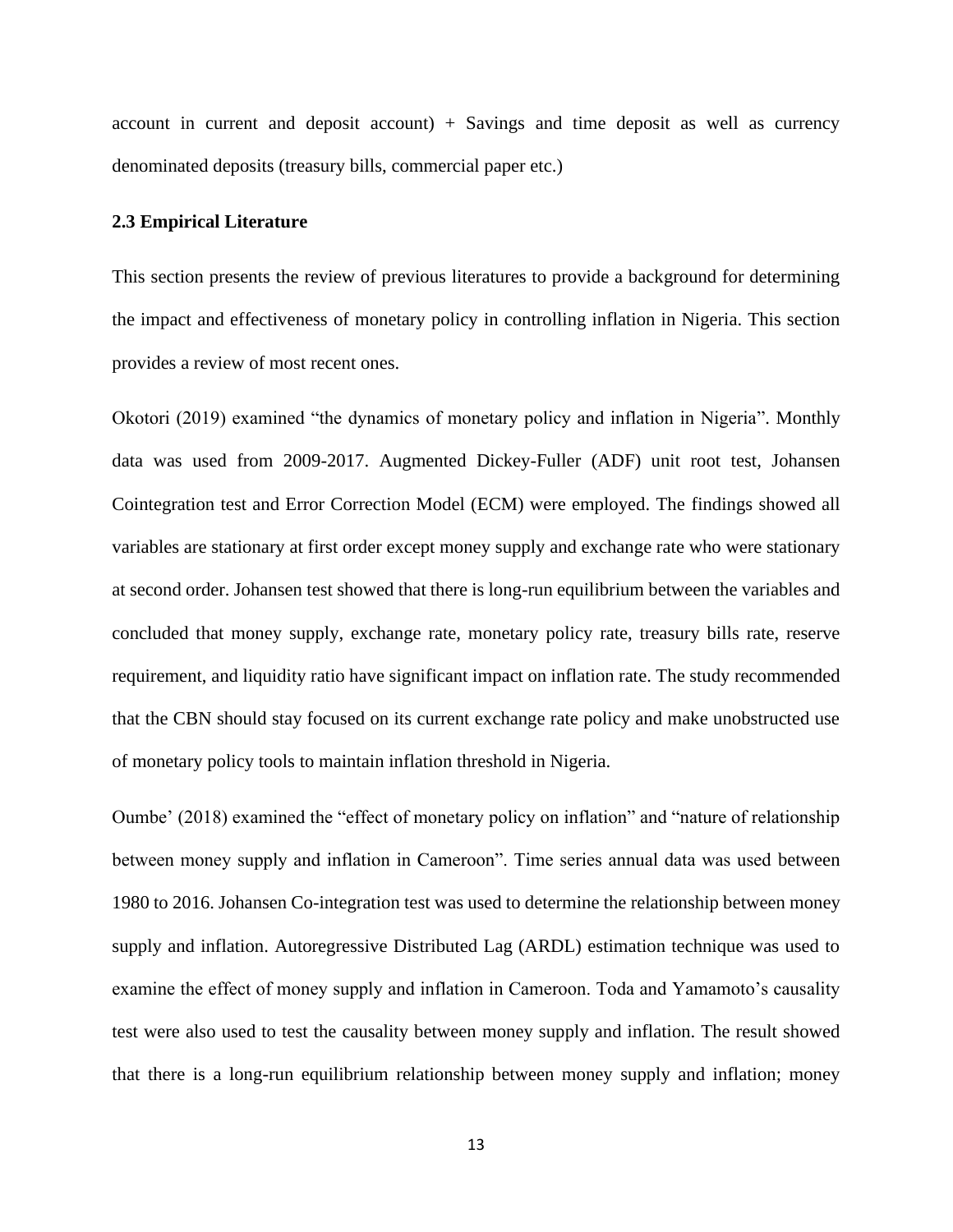supply had a significant and positive impact on inflation in Cameroon and there is one-way causality from money supply to inflation. The study also exhibited that inflation has a monetary source in Cameroon. Thus, monetary policy should be planned to maintain the stability of price by controlling the growth of money supply in the economy of Cameroon.

Islam, Ghani, Mahyudin and Manickam (2017) investigated the "determinants of factors that affect inflation in Malaysia" adopting quantitative method. Result indicated that a rise in unemployment rate will lead inflation rate to decrease to a drop and vice versa. The relationship between exchange rate and inflation is negative, whereas money supply and inflation have a positive relationship.

Onyeiwu (2012) investigated "the impact of monetary policy on the Nigerian economy". The study adopted the Ordinary Least Squares Method (OLS) and multiple regressions techniques to examine the annual data from 1981 and 2008. The result revealed that monetary policy proxy by money supply exerts a positive impact on GDP growth and Balance of Payment but negative impact on rate of inflation. The study suggested that monetary policy should facilitate a favorable investment environment through appropriate interest rates, exchange rate and liquidity management mechanism and the money market should provide more financial instruments that satisfy the requirement of the ever-growing sophistication of operators.

Hossain, Ghosh and Islam (2012) examined "the existence of long run relationship between inflation and economic growth in Bangladesh" using annual data from 1978 to 2010. The study adopted the co-integration and Granger causality test and used the GDP deflator (GDPD) as a proxy for inflation and the GDP as a perfect proxy for economic growth. The Johansen cointegration technique test showed that there is no co integrating relationship between inflation and economic growth and the causality test revealed a unidirectional causality running from inflation to economic growth and concluded that inflation impact on economic growth.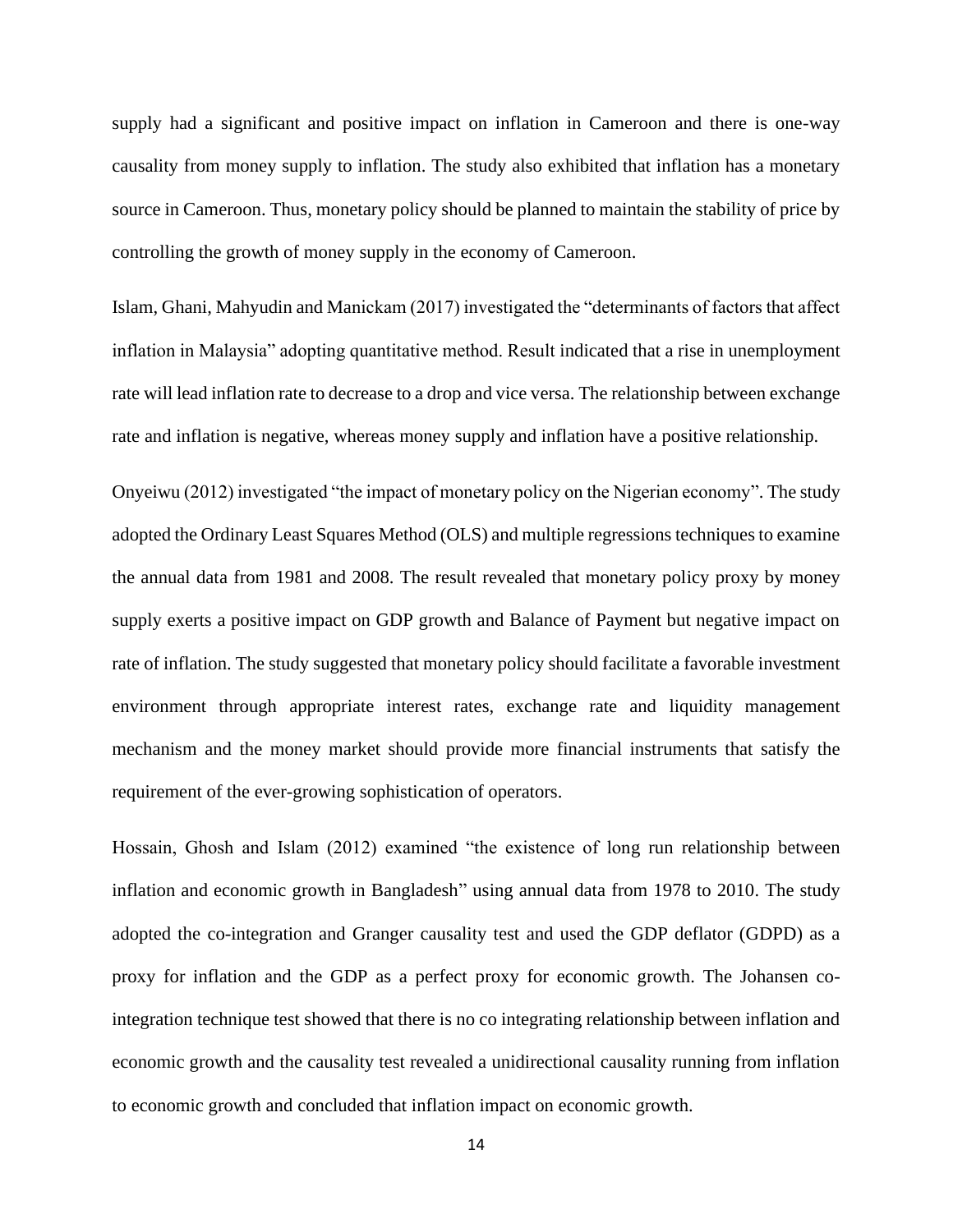Emereni and Eke (2014) examined "the impact of monetary policy rate on inflation in Nigeria". Monthly data spanning from January 2007 to August 2014 was used. Ordinary Least Square method, Johansen Co-integration test and Augmented Dickey-Fuller test were employed. The findings revealed that expected inflation, money supply and exchange rate influenced inflation in Nigeria during the period of investigation. Exchange rate, broad Money Supply, Annual Treasury Bill Rate, and Monetary Policy Rate in the estimated model used for the analysis accounted for 90% variation in determining the direction of inflation in respect to increase or decrease. The cointegration result revealed that at order one I (1) a long-run relationship existed among the variables and are stationary.

Nenbee and Madume, (2011) empirically examined "the impact of monetary policy on Nigeria's macroeconomics stability" between 1970 and 2009. The study adopted the co-integration and Error Correction Model (ECM) to reduce the stationarity problem associated with time series data. The result of the study revealed that only 47 percent of the total variations used in the model are caused by the money supply, Minimum Rediscount rate and Treasury bills in the long-run. The study recommended that Nigeria should adopt macroeconomic mix of monetary, fiscal and exchange rate policies in managing inflation to promote price stability which leads to macroeconomic stability.

Apere and Karimo (2014) studied the "Monetary policy effectiveness, output growth and inflation in Nigeria" using annual data from 1970 to 2011. Granger causality test and VAR was adopted. The outcome revealed that, in the short-run, output and inflation drive monetary growth whereas Output growth is affected by inflation only. Production level is more important in controlling inflation in the short-run, while ,monetary policy variables are important in the long-run The study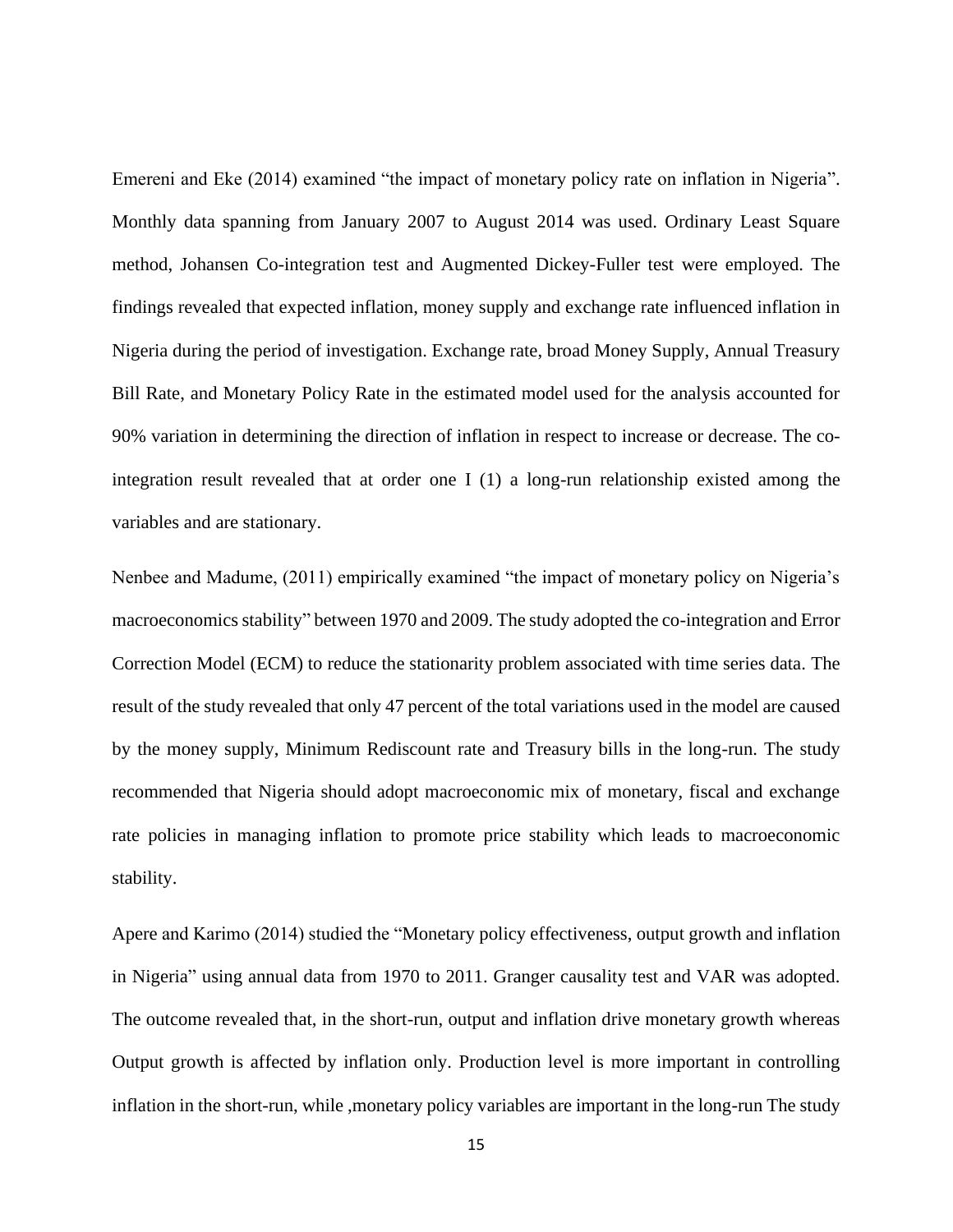suggested that it is necessary to distinguish between short and long run monetary policy goals and recommended that, policy makers should focus on short-run output expansion policies and put actions in place to sustain growth in the long-run to control inflation. But to maintain long-run output expansion, monetary authorities should aim at adjusting the inter-bank rate with caution as it can result to problem it is meant to resolve.

Gbadebo and Mohammed (2015) assessed "the effectiveness monetary policy as an antiinflationary measure in Nigeria". They adopted the co-integration and error correction methods approach using quarterly time series data from 1980Q1 to 2012Q4. The unit root test revealed that all the variables were differenced stationary. The co-integration test revealed a long-run relationship between inflation and vector of independent variables employed. The results revealed interest rate, exchange rate, money supply and oil-price are the main causes of inflation in Nigeria during the study period. The study suggested that anti-inflationary monetary policy measures, backed-up by some necessary fiscal policies are obligatory for structural and economic stabilization.

Sola & Peter (2012) analyzed "money supply and inflation rate in Nigeria". Annual time series data was used spanning from 1970-2008. The study adopted Vector Auto Regressive (VAR) model. The outcome showed that money supply and exchange rate were stationary at level while oil revenue and interest rate were stationary at the first difference. Findings from the causality test shows that there exists a unidirectional causality between money supply and inflation rate as well as interest rate and inflation rate. The paper concluded that government should use the level of inflation as an operational guide in measuring the effectiveness of its monetary policy.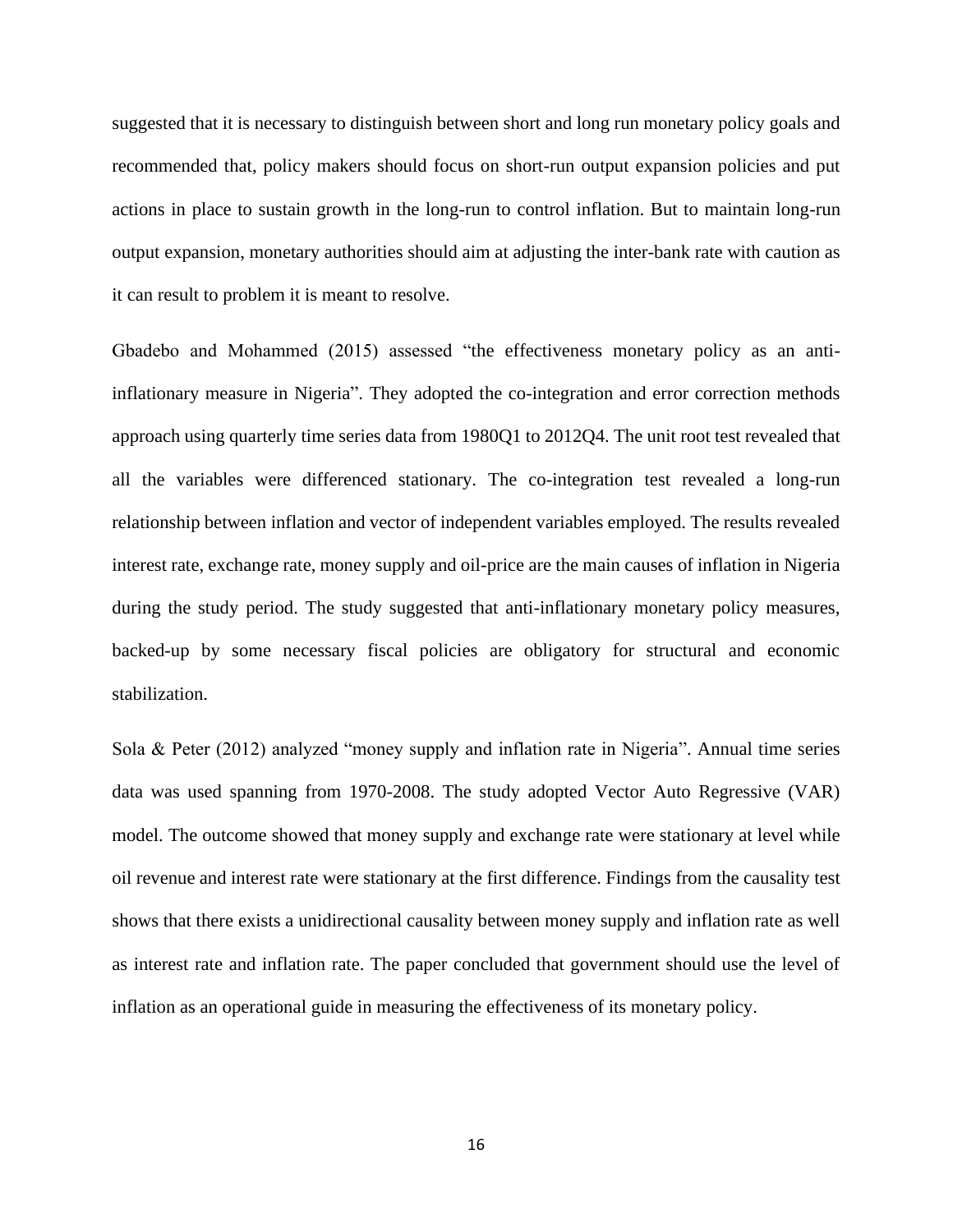Bakare (2011) investigated "the determinants of money supply growth and its implications on inflation in Nigeria". The study adopted quasi-experimental research design method for the data analysis and the results revealed that credit expansion to the private sector determines money supply growth by the highest degree in Nigeria. The results also revealed a positive relationship between money supply growth and inflation in Nigeria. The study concluded that, changes in money supply are associated to inflation in Nigeria and strongly support the need for regulating money supply growth in the economy.

Bello and Saulawa (2013) assessed "the relationship between money supply, interest rate, income growth and inflation rate in Nigeria" using annual data from 1980-2010. The paper adopted a cointegration method, VAR, and Granger causality test. The paper revealed that there is no long run relationship among the variables and granger causality test shows a bidirectional relationship between money supply and inflation, income growth and inflation and interest rate and inflation. The granger causality test also shows that money supply, interest rate, and income growth all granger cause inflation. The study recommended appropriate control and management of money supply, interest rate and inflation rate.

Umaru and Zubairu (2012) examined "the impact of inflation on economic growth and development in Nigeria". Annual time series data was used spanning from 1970-2010. Augmented Dickey-Fuller technique was used in testing the unit root test and Granger causality test were adopted. The outcome of unit root suggested that all the variables in the model are stationary and the results of Causality suggest that GDP causes inflation. The results also showed that inflation has a positive impact on economic growth by increasing productivity and level of output and concluded that policy makers should increase the level of output in Nigeria by improving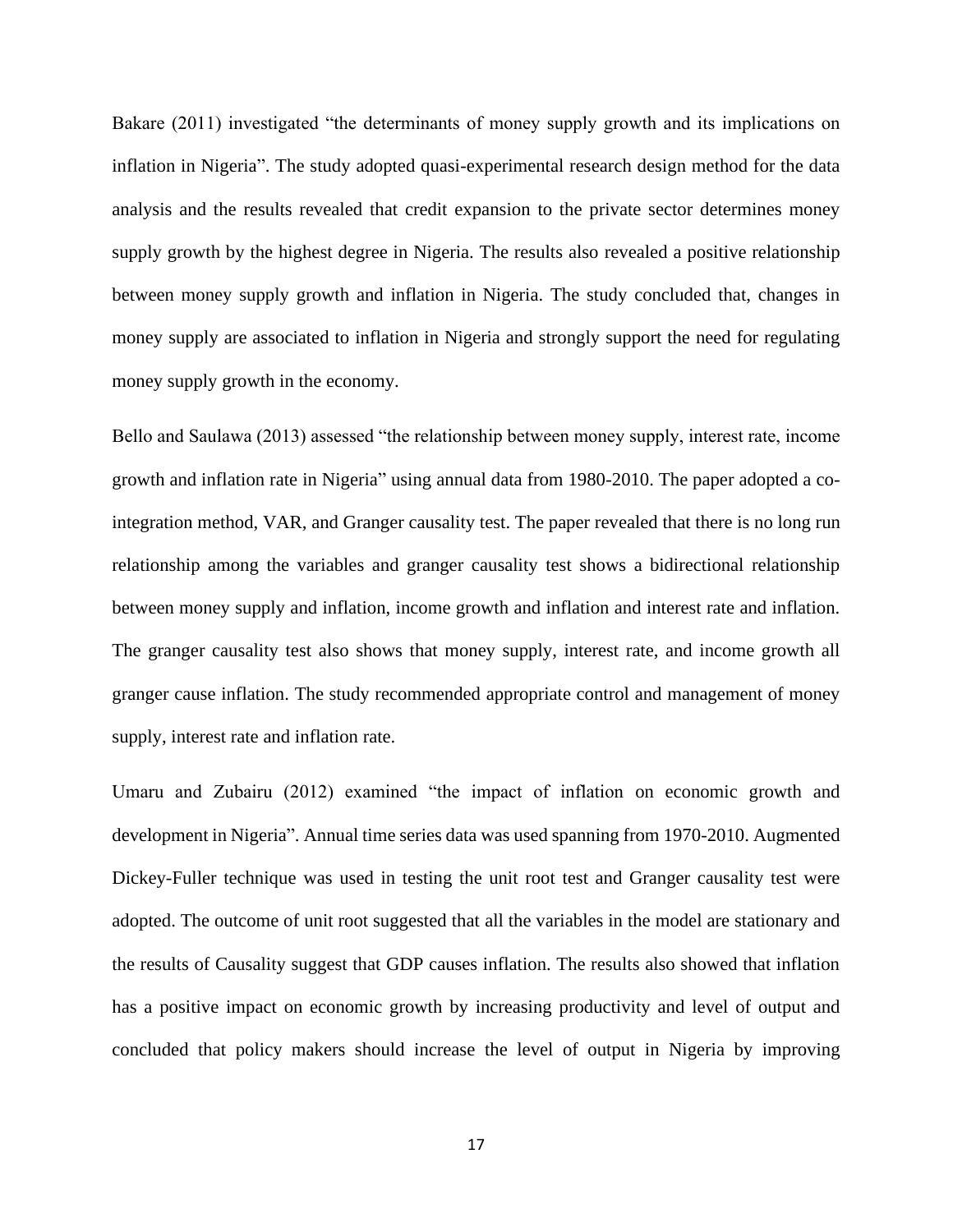productivity/supply in order to reduce inflation so as to increase economic growth and inflation can solely be decreased to the barest minimum by increasing output level (GDP).

Kumapayi et al. (2012) analyzed "impact of inflation on monetary policy and economic development in Nigeria". Annual data spanning from 1980-2010 was used. Simple linear regression was adopted for the study and results showed that domestic credit, fiscal deficit and a one-year lag of inflation were statistically significant in explaining inflation in Nigeria. Fiscal deficit, money supply and interest rate have a positive correlation with inflation while exchange rate, trade openness and past level of inflation have a negative impact on inflation. The results also revealed that inflation impact on economic growth negatively while that of money supply and domestic credit is positive. The study suggested that policy measures aimed at reducing impact of inflation on economic growth should include targeting below double-digit inflation through effective monetary policy and increase in output and productivity through effective agriculture and full capacity utilization in manufacturing sector.

Yunana et al., (2015) assessed "the Impact of Monetary Policy on Inflationary Process in Nigeria" using annual time series data spanning from1986 to 2013. Ordinary least square regression, Augmented Dickey-Fuller (ADF) and Phillips-Perron (PP) tests for unit roots were employed. Result showed money supply, interest rate and Unemployment were integrated at the second difference. The findings of the regression showed that monetary policy have major influence on inflation. The study recommended that the government should embark on coordination and synergy of both fiscal and monetary authorities with regards to flows of money or liquidity in the economy to aid control inflation. Where deficit financing is unavoidable, it should be put into productive activities in order to create more employment opportunities, increase national output, and improve standard of living the people.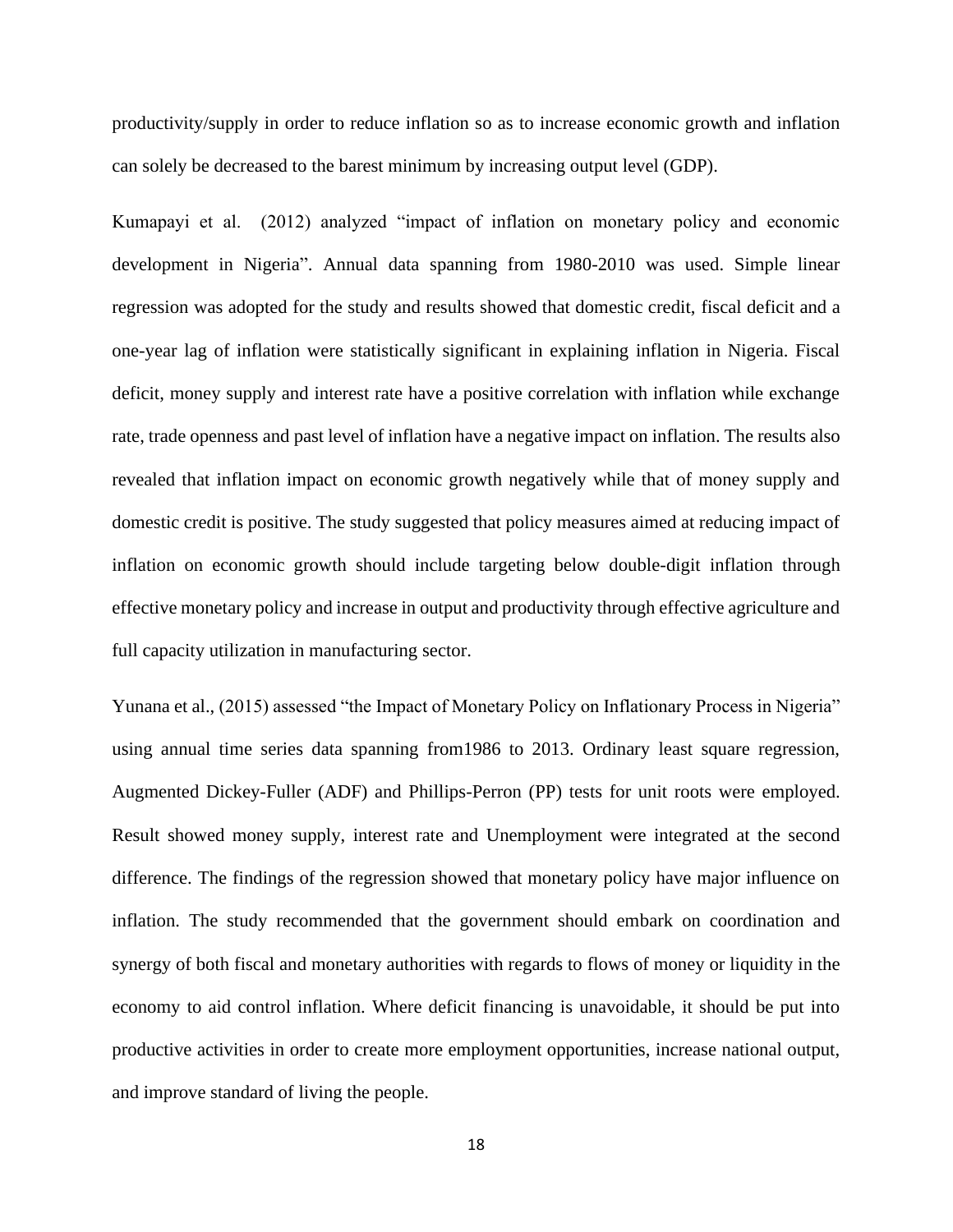Nwosa and Oseni (2012) examined "monetary policy, exchange rate and inflation rate in Nigeria" using annual time series data spanning from 1986-2010.The paper adopted a Co-integration and Multi-Variate Vector Error Correction Model techniques. The result revealed that there exists at least a co-integrating vector among the variables and the VECM estimate showed that a unidirectional causation exists from exchange rate and inflation rate to short term interest while a bidirectional causality exists from inflation rate to exchange rate. Exchange rate and inflation rate granger caused a change in monetary policy stance. The study recommended appropriate regulation and management of both the exchange rate and inflation rate.

Imoughele and Ismaila (2016) investigated "monetary policy, inflation and economic growth in Nigeria" using annual time series data from 1985-2012. The study adopted co-integration, error correction model and Granger Causality techniques. The Augmented Dickey Fuller (ADF) test statistic showed that the time series properties of the variables realized stationarity at level, first order and second order. The variables were co integrated at most 1 with at least 2 co integrating equations which indicates a valid long run relationship among economic growth, monetary policy variables and inflation. The Error Correction results showed that growth in Nigeria's economy is highly responsive to bank credit to the private sector, exchange rate, broad money supply and inflation. The Granger Causality results showed a unidirectional relationship existed among the macroeconomic variables. The study concluded that for monetary policy and inflation to lead to sustainable economic growth. Government and monetary authority should manage exchange rate instability, interest rate, money supply and inflation and policy makers should not fully depend on policy instrument to induce Nigeria economic performance and policies should be put in place to increase bank credit to the private sector to enhance productivity in the nation economy.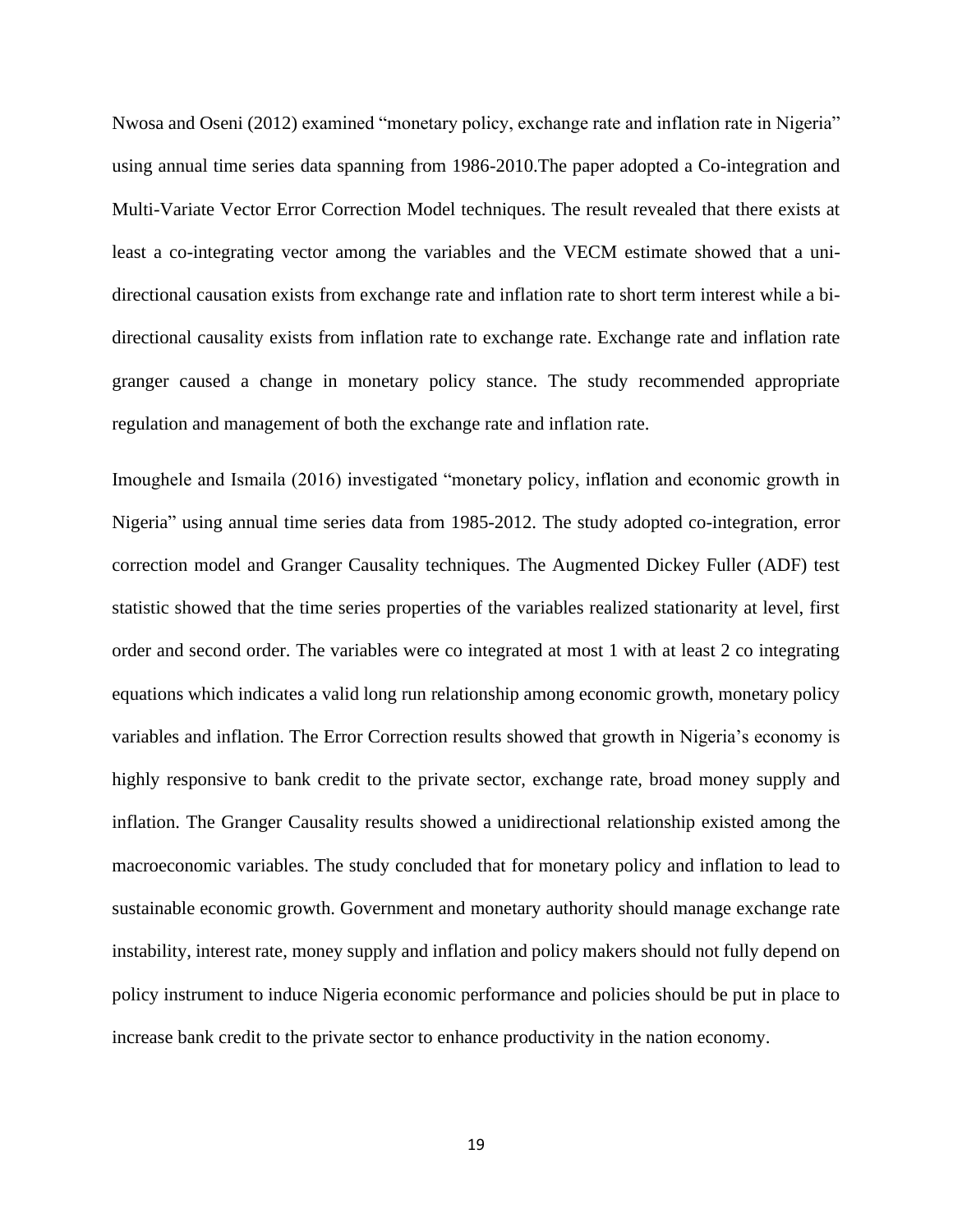Okwori & Abu, (2017) investigated "the efficacy of monetary policy in curbing inflation in Nigeria". Annual time series data was used between 1986-2015.Vector Error Correction Model was adopted. The study discovered that monetary policy is significant in curbing inflation threshold in Nigeria, though the effect of monetary policy variables are weak in controlling inflation as a result of the large proportion of informal sector which results into a high currency outside bank economy that is majorly not affected by monetary policy tools. The Monetary Policy Rate (MPR) is not statistically significant which has also affected its transmission mechanism to commercial banks interest rate. The study recommended that the CBN should narrow the asymmetric corridor around the MPR to check commercial banks excess reserves. Required cash ratio and liquidity ratios should be adjusted regularly to curtail banks excess reserves. The CBN should embark on enlightenment campaigns in financial literacy to buttress popularity of monetary policy tools while commercial banks should expand their coverage to reduce the number of unbanked and under banked persons in the economy in order to reduce the dominance of the informal sector.

Riti & Kamah (2015) assessed "Inflation Targeting and Economic Growth in Nigeria: A Vector Auto Regressive (VAR) Approach". Annual time series data between 1981 – 2010 was used using the VAR model. The variables used were; Consumer Price Index (CPI), Gross Domestic Product (GDP), Exchange Rate (EXR), US Consumer Price Index (CPI, as a proxy for foreign price), Money Supply (M2), and Interest Rate (INTR). The study revealed that exchange rate contributes significantly to inflationary pressures in Nigeria which is a reflection of the import dependent nature of the Nigerian economy. The study recommended that the objective of monetary policy should be made clear by enhancing planning in the private and public sectors. The CBN should also critically and carefully evaluate policy options before implementing them.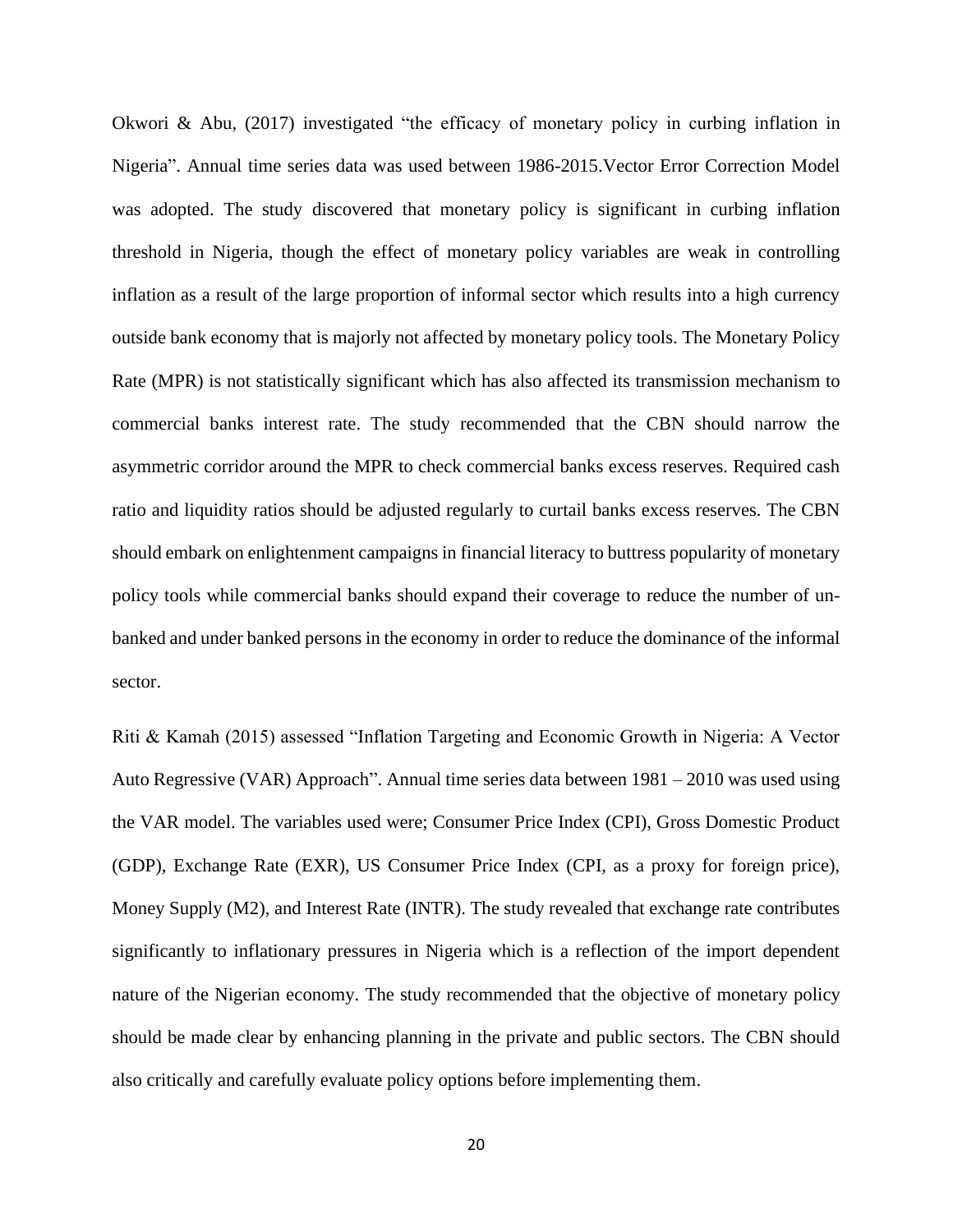Okwori & Abu (2015) assessed "the determinants of money supply in Nigeria". Using annual data between 1986 to 2013. The study adopted the Ordinary Least Square (OLS) technique using multiple regression analysis. The variables used were Broad Money Supply (BRM), Cash Ratio (CR), Liquidity Ratio (LR), Monetary Policy Rate (MPR), Interest Rate (INR), and Treasury Bill Rate (TBR). The study showed that monetary policy has not significantly determined liquidity management in Nigeria within the study period and recommended that, the Central Bank should maintain a flexible monetary policy rate so as to avoid commercial banks from liquidity surfeit. The government should also complement the monetary authority by providing a good regulatory environment rather than being a burden to the CBN.

Bassey & Essien (2014) investigated "the issues, problems, and prospects of inflation targeting framework for monetary policy in Nigeria". The study recommended that, the extent of the success of Inflation Targeting, if and when adopted, will crucially depend on the availability of executive capacity, quality and timely data and the political will and commitment to the success of the programme on the part of monetary authorities**.**

Chinaemerem & Akujuobi (2012) assessed "Inflation Targeting and Monetary Policy Instruments in Nigeria and Ghana". Three Vector Auto Regressive (VAR) Models were built. The VAR two variable model including money supply and prices show that inflation is an inertial phenomenon in Nigeria and Ghana. It also shows that money innovations are not strong and statistically important in determining prices when compared with price shocks themselves. In the short run, innovations in prices are mostly explained by their own shocks, and the monetary policy instruments have little or no effect on prices. The study concluded that policy linkage between inflation and monetary policy instruments in Nigeria and Ghana is not strong in the short run. The study recommended amongst others that the monetary authorities must reduce the influence of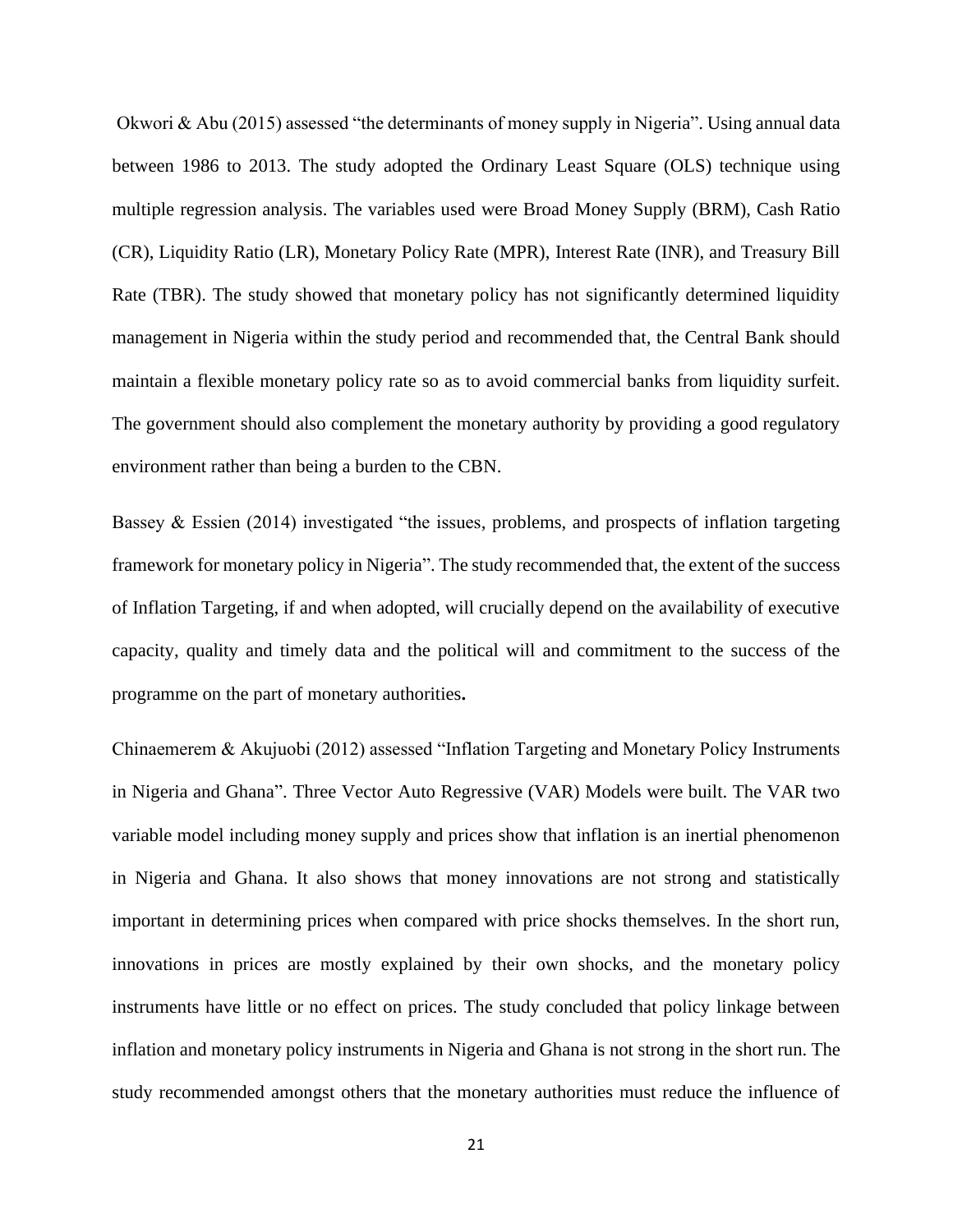inflationary expectations by pursuing more transparent policies. This should be done by frequently informing the public about the changes in monetary policy and explaining the reasons for those changes.

Odior (2012) assessed "Inflation Targeting in an Emerging Market: VAR and Impulse Response Function (IRF) Approach in Nigeria" using annual data from 1970 to 2010. The VAR and IRF techniques were used to estimate the consumer price index, broad money supply, exchange rate, gross domestic product and government expenditure. The results showed that, money supply and past level of inflation have the potentials of causing significant changes in inflation in Nigeria and therefore recommended that more policy attention be given to broad money supply, exchange rate, gross domestic product, consumer price index, and government expenditure in order to have stable inflation rate in Nigeria.

Salunkhe and Patnaik (2017) investigated "the impact of monetary policy on output and inflation in India". Monthly data was used from January 2002 to December 2015. Granger causality test, unit root test and SVAR test was employed and the result showed that there is a bi-directional causal relationship between policy rate and inflation as well as policy rate and output. The study concluded that any attempt to control inflation will affect output with equal or larger magnitude than inflation. Inflation and output gap are positively related.

Ahiabor, (2013) investigated "the effects of monetary policy on inflation in Ghana" using annual data from1985-2009. Interest rate, money supply and exchange rate were the variables used on inflation. The result revealed that there is a long-run inverse relationship between interest rate and inflation, long-run positive relationship between money supply and inflation and suggest that monetary policy should not be used independently but apply fiscal policy and alternative measures to control inflation.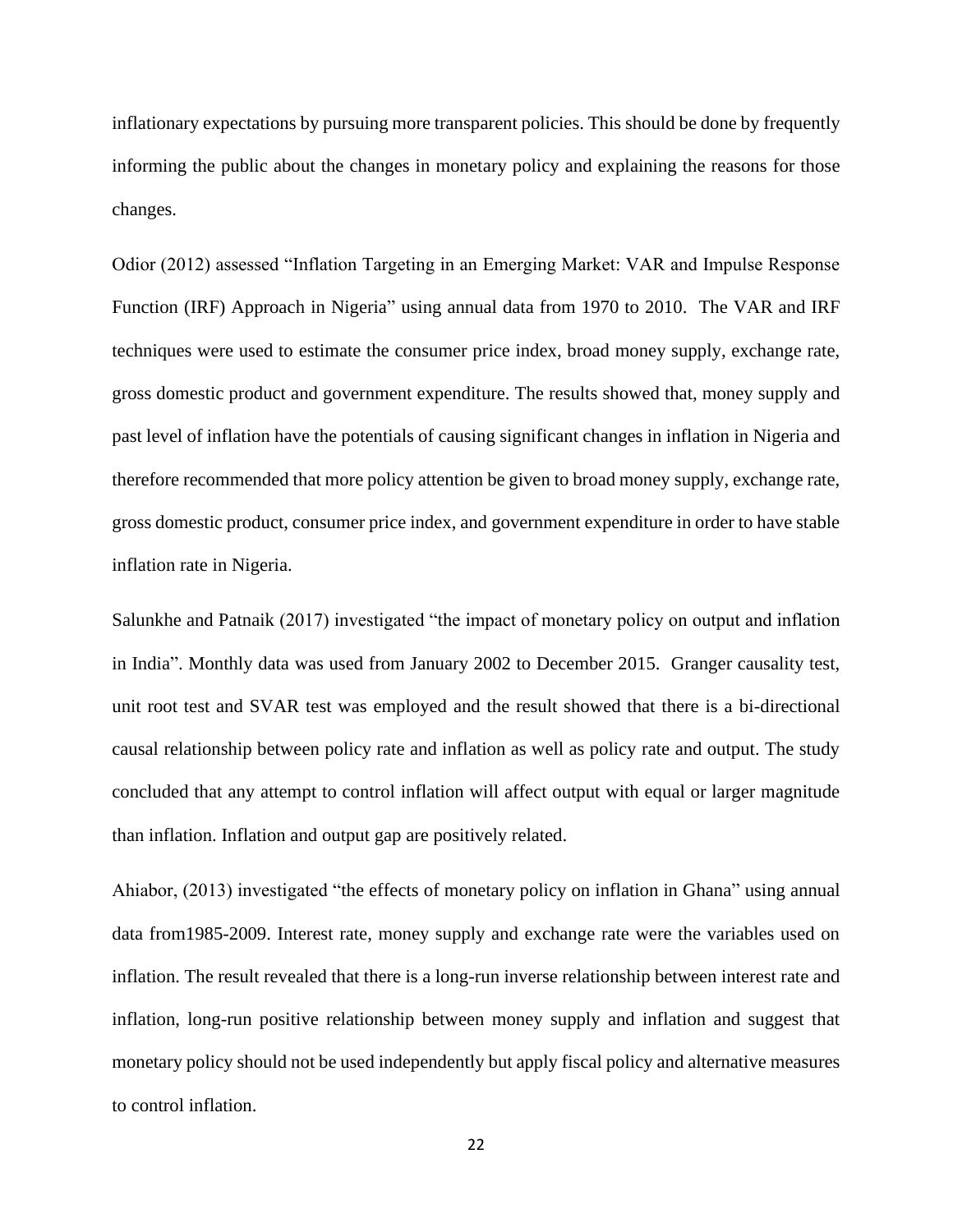Dania (2013), investigated "the determinants of inflation in Nigeria" using annual time series data from 1970-2010. Error correction model was used to determine the long-run equilibrium. The result showed that expected inflation, calculated by lagged term of inflation, money supply, determine inflation significantly, whereas trade openness, considering the probability of imported inflation, interest rate, exchange rate and income level were discovered not to be significant with all showing signs that conform with apriori in the short run. None of the variables was significant in the long-run.

Iya and Aminu (2014) assessed "the determinants of inflation in Nigeria" adopting times series data from 1980-2012. Ordinary Least Square (OLS), Vector Error Correction technique, Granger causality test, Augmented Dickey-Fuller (ADF) were employed. Money supply, interest rate, government expenditure, exchange rate and inflation were the variables used. The findings of unit root suggested that all the variables in the model are stationary. The findings of Causality proposed causation between inflation and some of the included variables. The Johansen co-integration findings exhibit that there is an existed long run relationship between inflation and the included variables. The VEC error correction findings also showed the existence of long run relationship between the variables of the model with solely money supply and exchange rate causing interest rate. Money supply and interest rate influenced inflation positively, government expenditure and exchange rate influenced inflation negatively and recommended that a good performance of the economy in respect of price stability may be attained by reducing money supply and interest rate and also increasing government expenditure and exchange rate in Nigeria.

Hossain and Islam (2013) investigated "the determinants of inflation in Bangladesh". Annual time series was used from 1990-2010 adopting Ordinary Least Square. The findings revealed that money supply, interest rate lagged value by one-year affect inflation significantly and positively.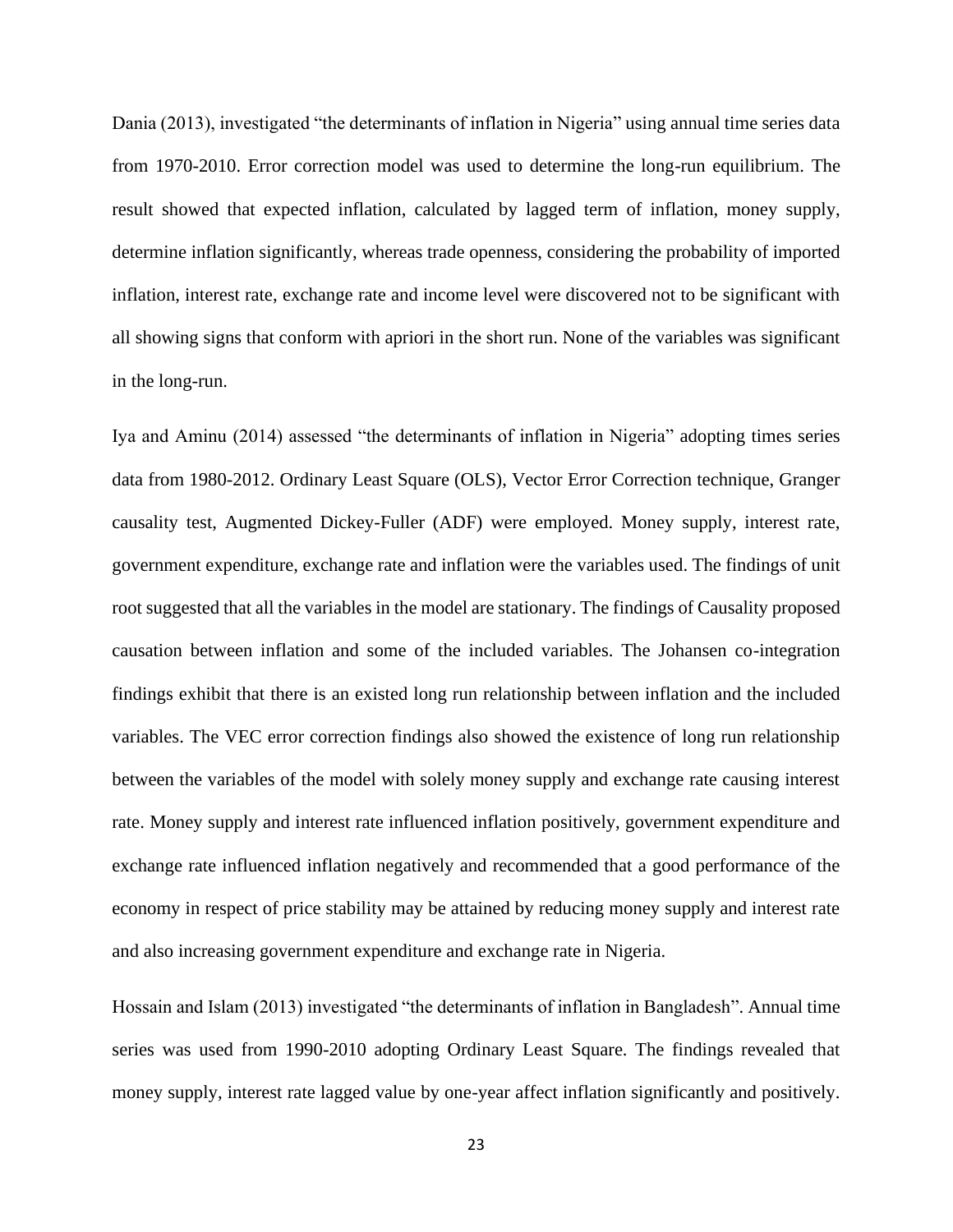lagged value of money supply by one year and one-year lagged value of fiscal deficit affect inflation rate negatively. There existed an insignificant relationship between interest rate, fiscal deficit and nominal exchange rate. The independent variables accounted for 87 percent of the variation of inflation during the study period and recommended that money supply is to be controlled to reduce inflation. Additionally, reduction of last year interest rate will reduce inflation.

Odusanya and Atanda (2010) examined "the determinants of inflation in Nigeria" using time series data from 1970-2007. The findings presented that growth of money supply, growth rate of Gross Domestic Product (GDP), real share of import, first lagged of inflation rate and interest rate have positive influence on inflation rate. Whereas, only GDP and past inflation rate have significant impact on inflation rate in Nigeria during the study period.

Maku and Adelowokan (2013) investigated "the determinants of inflation in Nigeria" using annual time series data from 1970-2011 adopting partial adjustment model. The findings exhibited that fiscal deficit and interest rate apply slow pressure on dynamics of inflation rate in Nigeria. Whereas, real output growth rate, broad money supply growth rate, and previous level of inflation rate apply more increasing pressure on inflation rate in Nigeria. Real output growth and fiscal deficit were determined to be major determinants of inflation rate in Nigeria during the study period.

Ratnasiri (2009) examined "the determinants of inflation in Sri Lanka" using annual data from 1980-2005. Vector Autoregressive analysis was employed. The outcome revealed that, in the long run, money supply growth and rise in price of rice are the major determinants of inflation in Sri Lanka. Contrarily, exchange rate depreciation and output gap had no significant effect on inflation statistically. Price of rice was the most significant variable as it was a completely dependent variable in the short run. Money supply growth and exchange rate were not so significant variables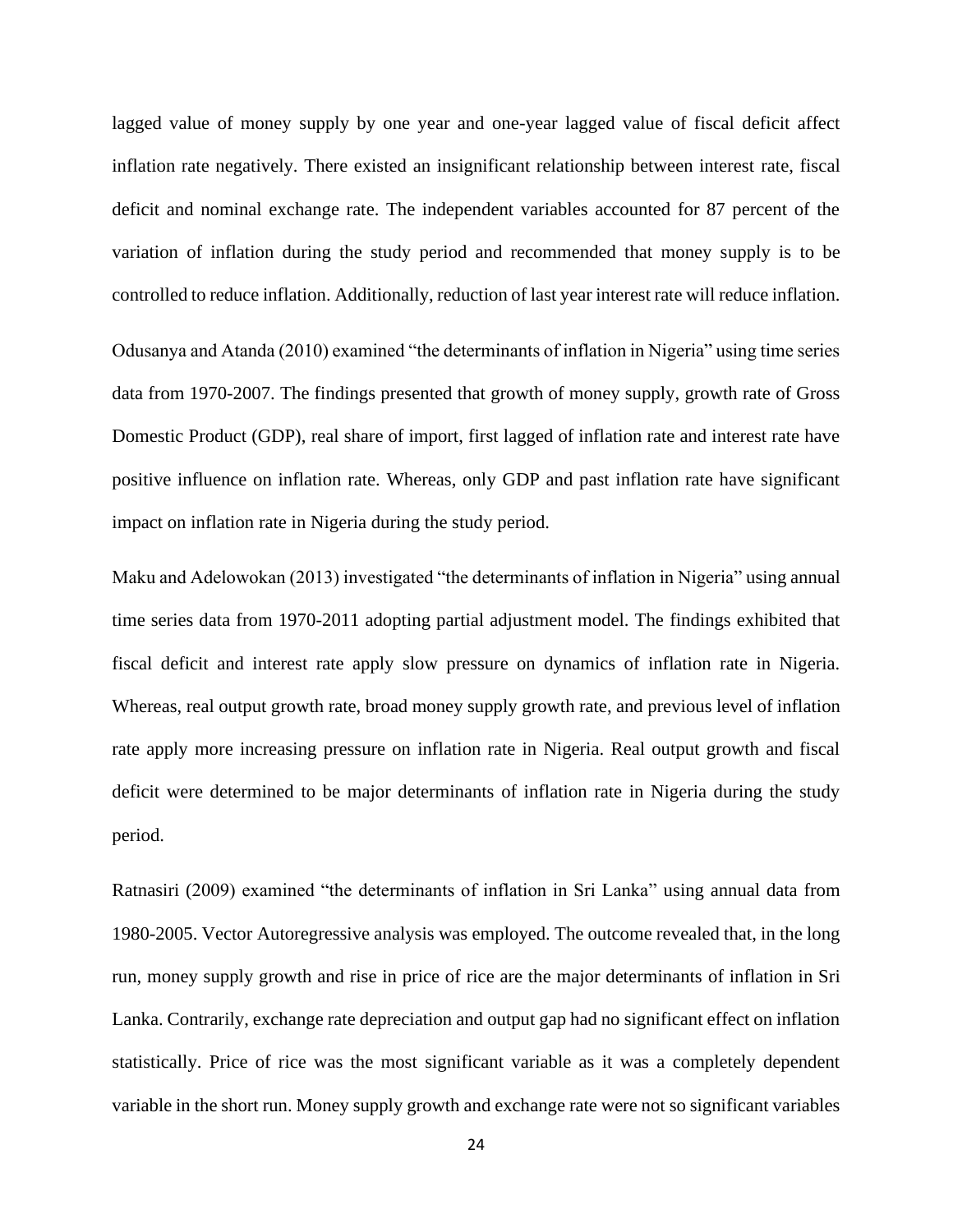as they were weakly independent in the process of adjustment. Output gap did not statistically impact on inflation in both the long run and short run.

Enu and Havi (2014) investigated "the macroeconomic determinants of inflation in Ghana" adopting a co-integration method. Population growth, foreign direct investment, foreign aid, agricultural and service's output were variables used. The result showed service output, population growth affect inflation positively, while foreign direct investment and foreign aid and agricultural output increase impact of inflation negatively. The study concluded that foreign aid, foreign direct investments, population growth and service output are the main determinants of inflation in Ghana in the long-run. While in the short-run, previous inflation by two years had significant impact on current inflation during the period of study.

Chimobi and Uche (2010) investigated "the relationship between money, inflation and output in Nigeria" using time series data covering from 1970 to 2005.The study employed co-integration and granger-causality test and discovered that there is no existence of a co-integrating vector in the series used. Money supply was discovered to granger cause output and inflation. The study recommended that monetary stability can contribute towards price stability in the Nigerian economy since the disparity in price level is mainly triggered by money supply, the study settled that inflation in Nigeria is a monetary phenomenon to some extent.

Asuquo (2012) examined "inflation accounting and control through monetary policy measures in Nigeria" with annual data from 1973 to 2010. He adopted Ordinary Least Squares (OLS) estimation method and multiple regression analysis and found that money supply, exchange rate and interest rate had significant impact on inflation and domestic credit was statistically not significant.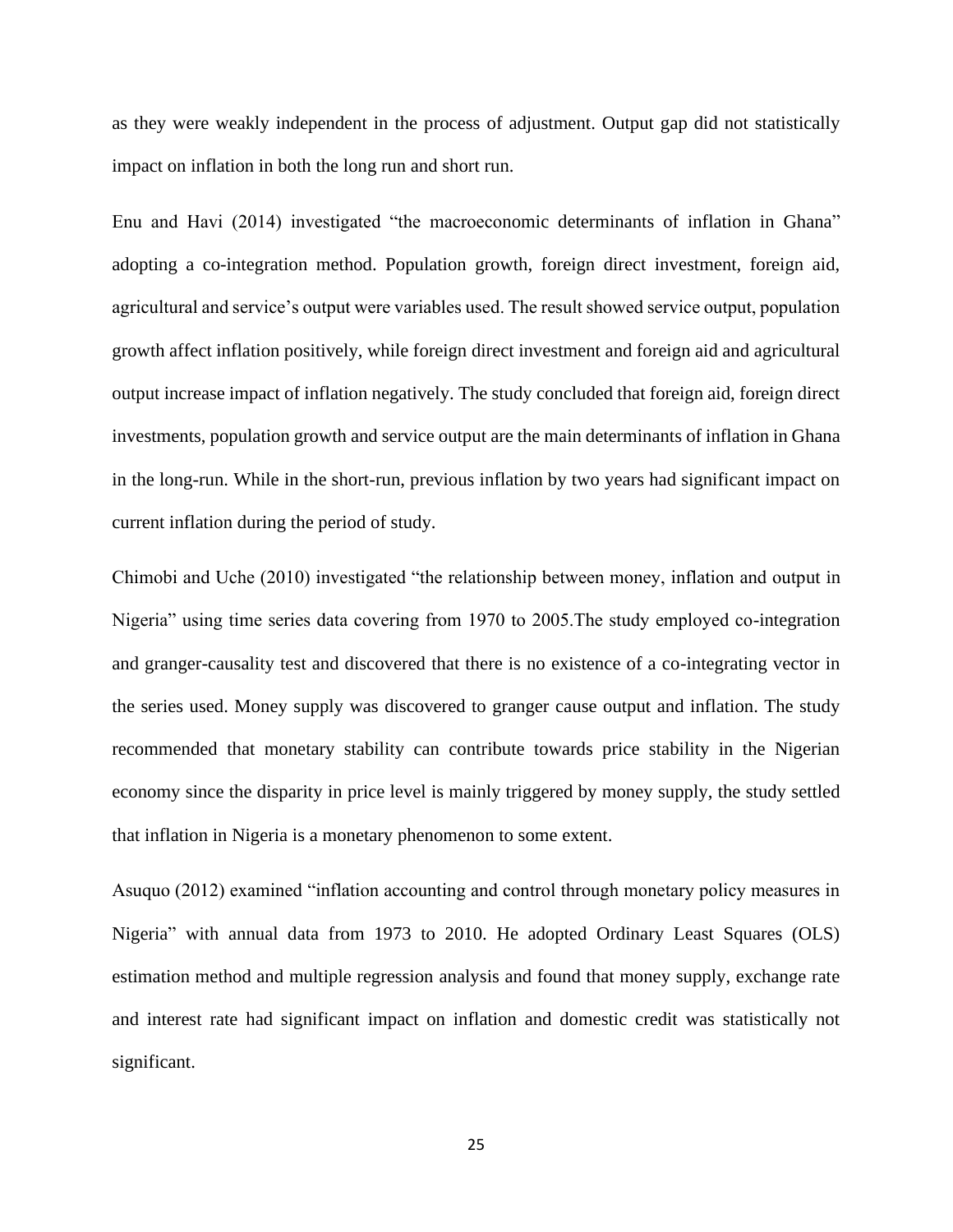Danjuma, et al (2012) investigated "the impact of monetary policy on inflation in Nigeria" using annual data from 1980– 2010". Least squares technique, granger causality was used to determine the impact of monetary policy in Nigeria and the result showed that liquidity ratio and interest rate were the foremost monetary policy instruments in combating inflation in Nigeria while cash reserve ratio, broad money supply and exchange rate were labeled as being "impotent" in effective monetary policy decision in Nigeria.

Adodo, Akindutire & Ogunyemi (2018) investigated the "effectiveness of monetary policy and control of inflation in Nigeria" using annual data from 1985 to 2016. Augmented Dickey- Fuller (ADF), Vector Error Correction Model (VECM) and Johansen co-integration test were employed. The outcome of the unit root test at  $1<sup>st</sup>$  difference discovered money supply, exchange rate and interest rate were stationary while the outcome of the Johansen co-integration test revealed that there is a long run equilibrium relationship among the variables. Outcome of the VECM revealed money supply and interest rate are statistically significant in explaining the variation in Inflation rate while exchange rate is insignificant in explaining the variation in Inflation rate. It was settled that monetary policy is partially effective in controlling inflation in Nigeria and suggest that the monetary authority should adopt adequate indirect instruments for the aim of controlling the volume of money in circulation for efficient and effective control of inflation rate in Nigeria. Interest rate should be completely favorable for the purpose of making a strong monetary policy instrument for regulating price level and economic activities. The money market and its instruments should be sufficiently developed for the purpose of making it an effective control mechanism for inflation in Nigeria. A vigorous and effective exchange rate regime should be deployed by regulatory authorities in order to ensure the stability of exchange rate capable of controlling inflationary pressure in the economy.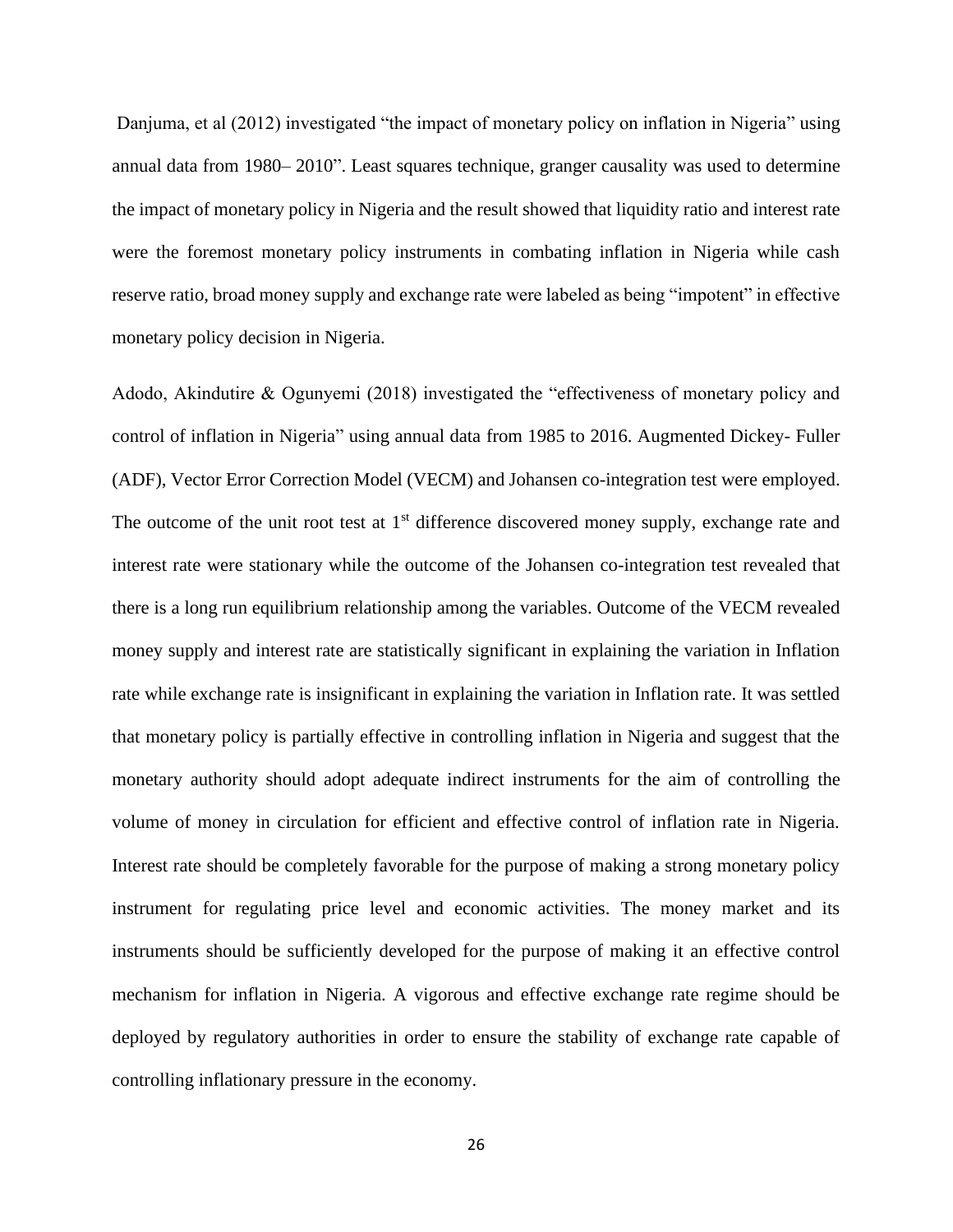Chaudhry et al, (2015) analyzed "the impact of money supply growth on the rate of inflation in Pakistan". Autoregressive Distributed Lag (ARDL) was used with times series annual data ranging from 1973-2013. Diagnostic and stability tests confirm that models are econometrically stable and sound. The results showed that, in the long-run, interest rate and money supply are vital policy variables in controlling inflation while in the short-run, national output level puts descending pressure on inflation rate.

Ngerebo-A (2016) assessed "the effectiveness of monetary policy in controlling inflation in Nigeria" employing annual time series data spanning from1985 to 2012. The result indicated that MPR, PLR, TBR, MLR and NDC are not statistically significant, while M1g, M2g, SR, NCG and CPS are statistically significant in explaining Inflation rate changes in Nigeria.

Anowor and Okorie (2016) reexamined "the impact of monetary policy on economic growth of Nigeria". Time series data was used from 1982 to 2013 adopting Vector Error Correction Model technique. Findings of the study showed that a unit increase in the Cash Reserve Ratio (CRR) increases economic growth by seven units in Nigeria. Nasko (2016) investigated "the impact of monetary policy on economic growth in Nigeria" using times series data from 1990-2010 and adopted multiple regression technique using interest rate, money supply, financial deepening and gross domestic products as variables. Result showed that all variable used have marginal impact on the economic growth in Nigeria.

Philip et al. (2014) investigated "the effectiveness of monetary policy in reducing inflation in Nigeria" adopting annual time series data from 1970 to 2012. Co-integration test and Error Correction technique were employed in the study. The result of the co-integration and unit root test shows that there is a long run relationship between the variables, while the Granger causality test revealed uni-directional relationship between monetary policy and inflation rate. The Vector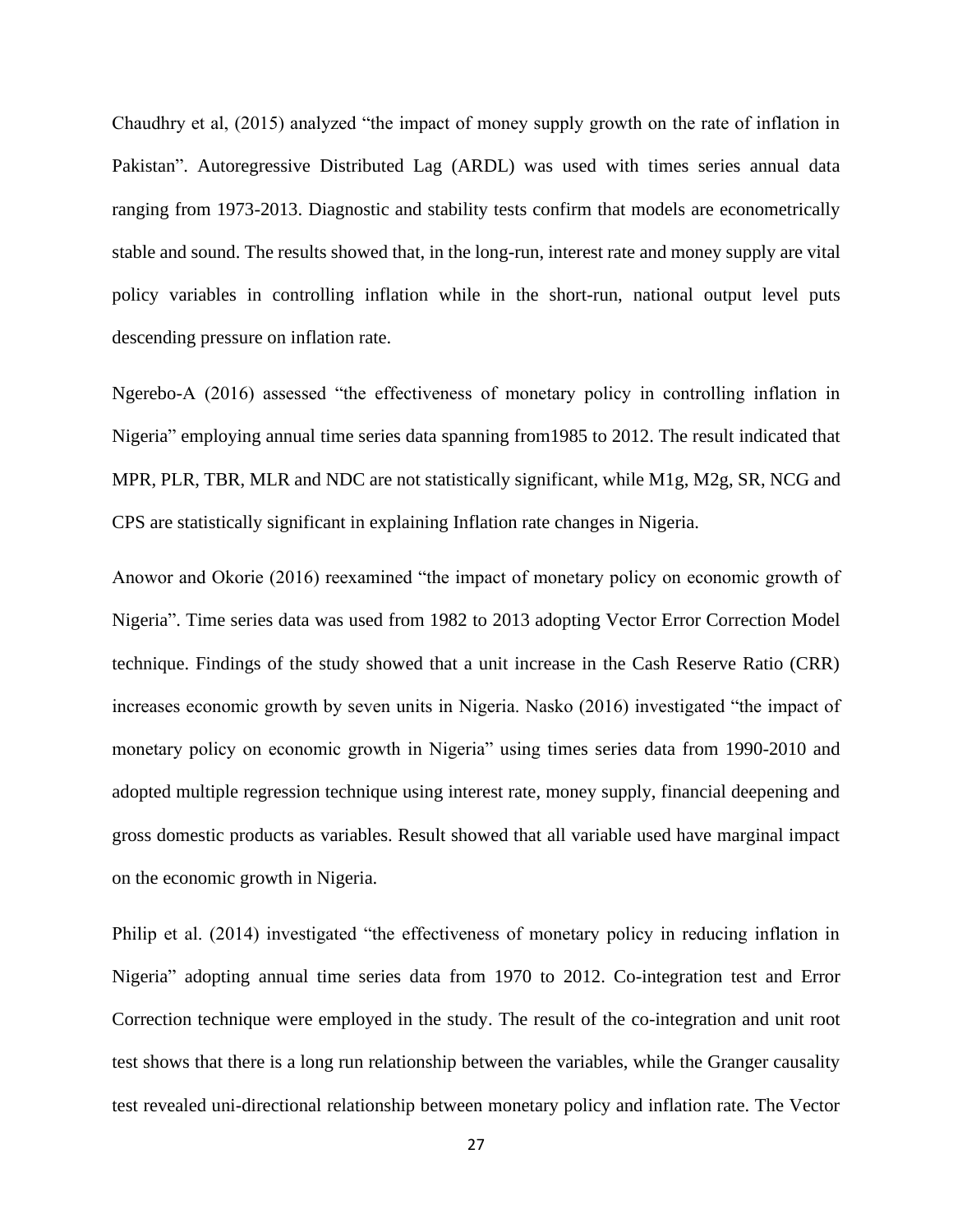Error Correction Model (VECM) test revealed that inflation rate, Gross Domestic Product (GDP) and exchange rate are related negatively and related positively with broad money supply(M2) and domestic credit.

Mohammed (2016) investigated the "role of fiscal and monetary policies on inflation in Sudan" using annual data from 1970 to 2014. The study examined the impact of money supply, exchange rate, gross domestic product (GDP), budget deficit and government expenditure on inflation. Ordinary least squares method was adopted and the study revealed that, the money supply has a positive and significant effect on inflation during the study period. The results revealed that money supply, budget deficit and shrinking of gross domestic product are simultaneously influencing inflation in Sudan. While exchange rate and government expenditure were found to have no effect on inflation rate during the study period. The study recommended that the government should depend on real sources in financing budget deficit rather than monetizing deficit by and borrowing from the central Bank, which have significant impact on increasing money supply.

## **2.4 Theoretical Literature**

The history associated with inflation is very long which is the case with the theories of inflation that seeks to clarify what causes inflation. The classical economists examined the roots of inflation through the quantity theory of money. In their own view or perspective, the overall level of prices rises in ratio to the rise in money supply whereas real output remains the same. The classical theory stresses the role of money and ignores the real or non-monetary factors causing inflation and therefore considers it to be one-sided and not complete (Friedman, 1968). Keynes attributed inflation to excess aggregate demand at full employment level or the level of potential output –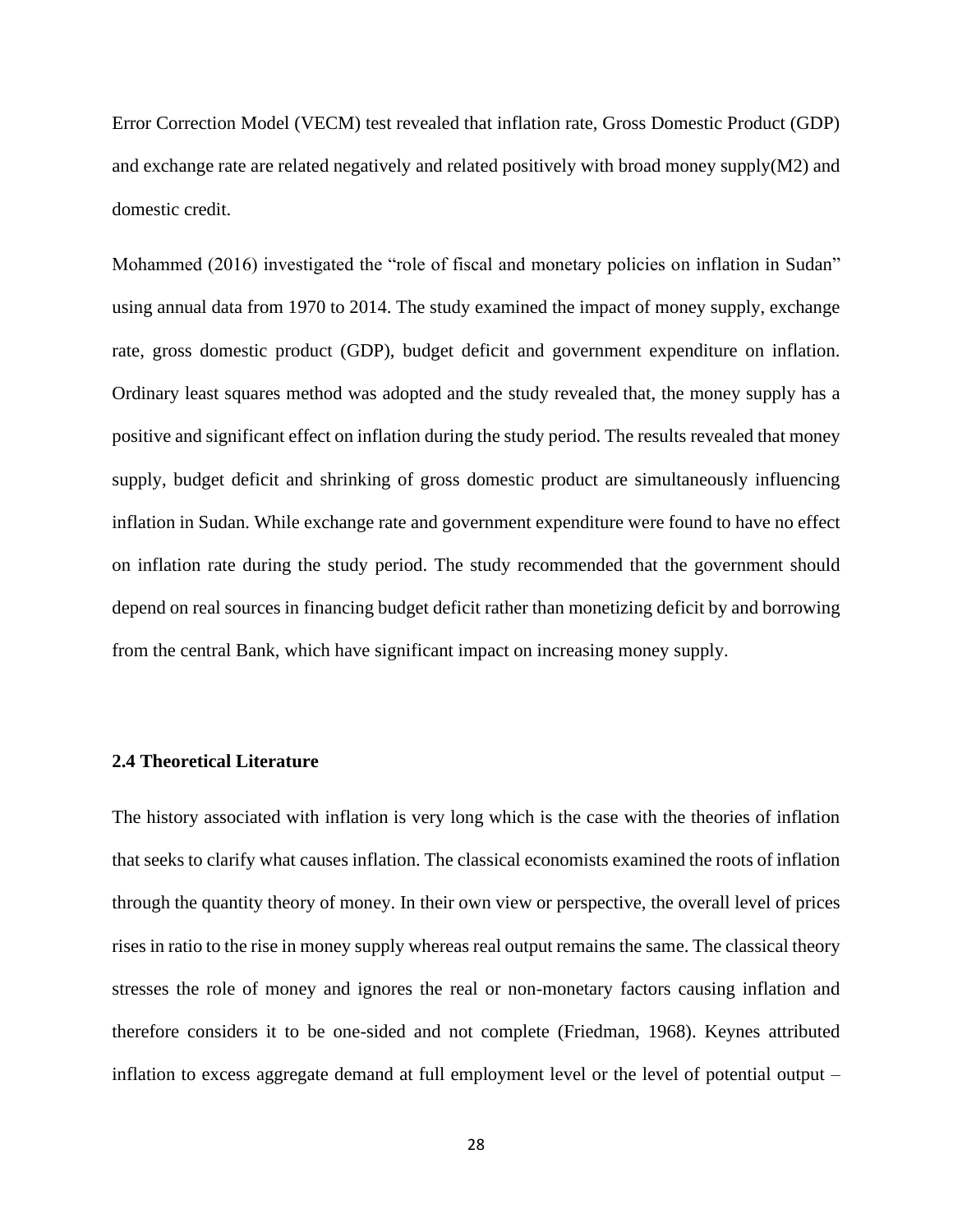which is called inflationary gap. Keynes stressed the role of a non-monetary factor, that is, aggregate demand in real terms and disregards the influence of monetary expansion on the price level. Keynes theory does not fully elucidate the phenomenon of inflation too. The modern monetarists tried to renew the classical view in a modified form, emphasizing the role of money vis-a-vis inflation (Dornbusch & Fischer, 1994). Subsequently, modern theories of inflation regard the role of both demand-side and supply-side factors on the price level (explaining its causation in the general equilibrium framework).

Theories of inflation are based on the features as well as characteristics of the western developed countries. The logic is that the features and the institutional framework of the developed countries do not exist in the developing countries like Nigeria. Within the context of conventional theories, inflation only occurs the minute the economy is in a situation of full engagement with "natural rate of unemployment". In contrast, in developing economies, inflation and large-scale unemployment go hand in hand which is described as stagflation. This has been the experience of most emerging countries especially Nigeria endeavoring to attain a high rate of growth over public sector investments.

(Myrdal, 1968) stated in regards to the institutional factors, "that emerging economies are considered by highly fragmented markets, market imperfections, immobility of factors, wage inflexibilities, camouflaged unemployment and underemployment, and sectoral imbalances with surplus in some sectors and shortages in others". Moreover, inflation in developing countries has generally been a consequence of their efforts of growth. Based on these reasons, inflation theories formulated on the experience and characteristics of the developed countries have little effect to developing countries. Economists such as Myrdal and Streeten argue strongly against direct application of the so-called modern theories of inflation in developing countries. Efforts to find a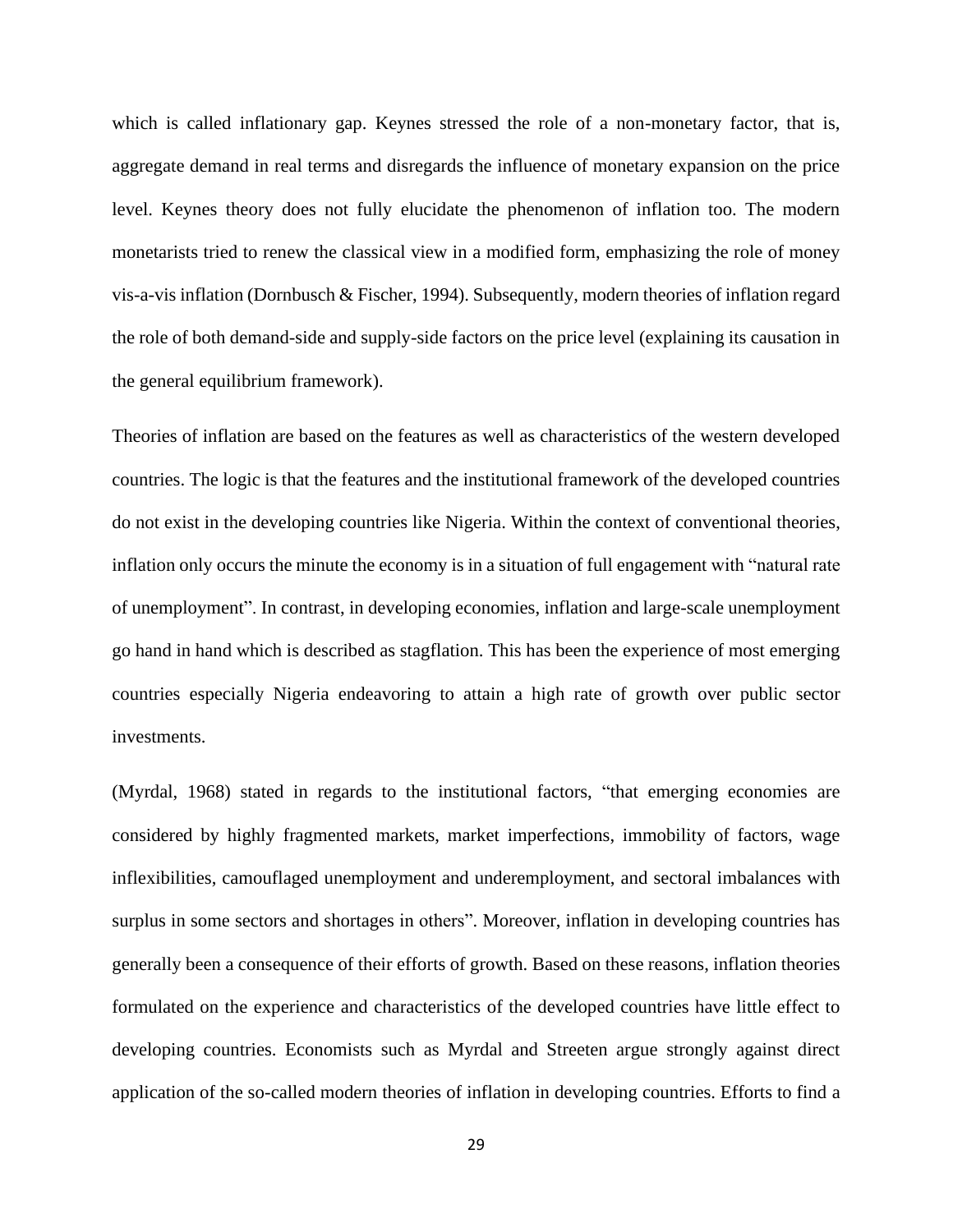befitting explanation to inflation in developing countries led to the rise of a new school of economists called 'structuralists' and a new class of inflation theories known as structuralist theories of inflation (Kirkpatrick & Nixon, 1976). According to the structuralist view, "inflation in developing countries is an inevitable result of their over-ambitious development programmes affected mainly by the structural imbalances in such economies". The operational inequalities in developing countries are:

i. Food Insufficiency: the unevenness between demand for and supply of food.

ii. Input Inequality: deficiency of capital and excess labor

iii. External exchange impediments: inequalities between exports and imports and deficits in balance of payments

iv. Infrastructural deficit: inadequate supply of transport, communication and electricity etc.

v. Social and Political Limitations

Inflation in Nigeria is as a result of "factors including the invisible factors developed in the early years of planning, foreign dependency, continued deficit financing, exhaustion of foreign exchange reserves, floods affecting low performance of the agricultural sector, heavy indirect taxation, and administered prices etc. This combined with demand-pull and cost-push inflation is a major challenge for the Nigerian economy".

## **2.4.1 Quantity Theory of Money**

"The relationship between national income assessed at market price and the velocity of money circulation can be said to be equal relationship. The equation shows a positive relationship between price level and money supply, and can be represented using the quantity equation MV=PY".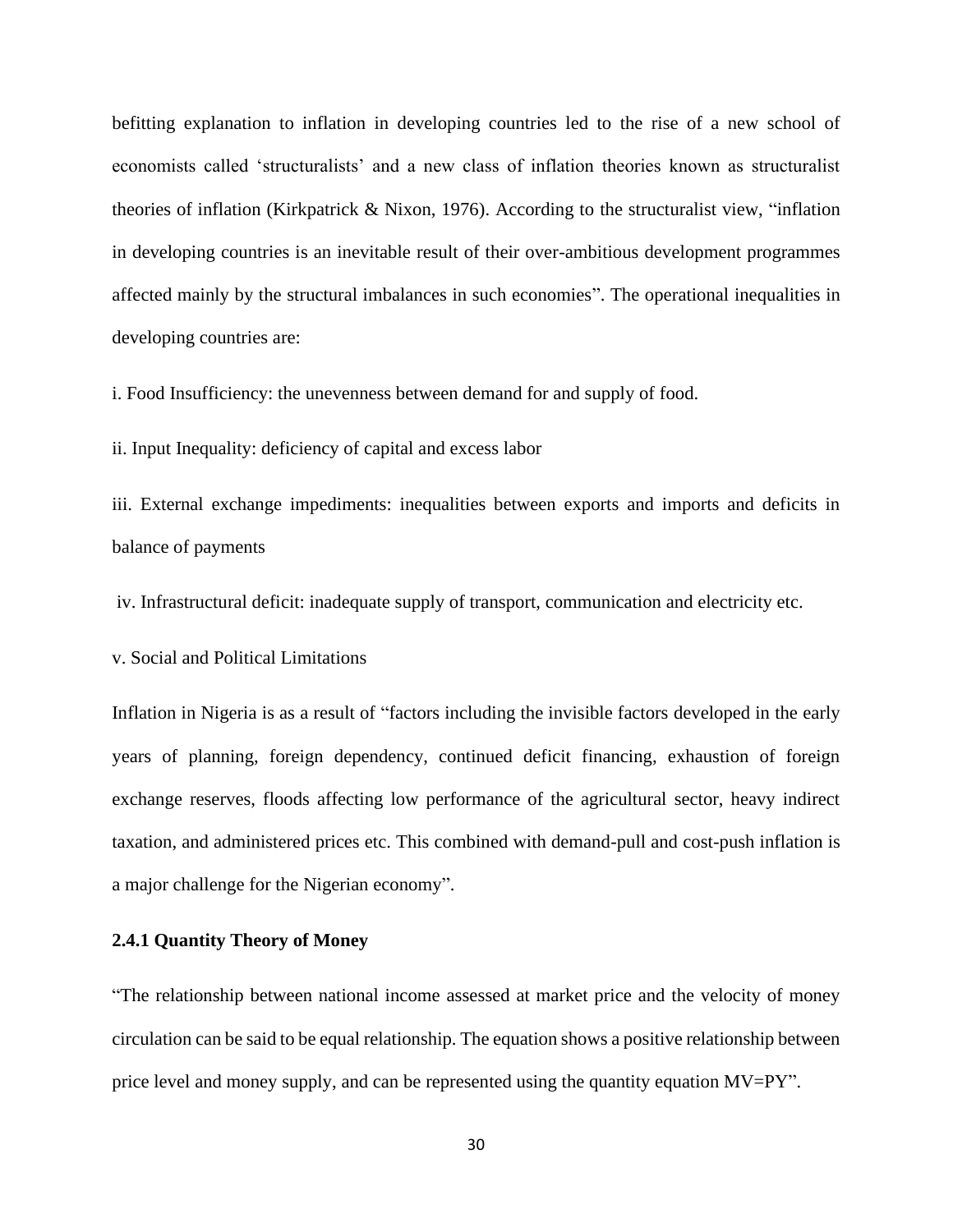$M = i$  s the stock of money in circulation

 $V = iS$  velocity of circulation

 $P = i s$  the general price level

 $Y =$  is the total income

Based on this theory in an economy, money supply and price level will have a proportionate relationship. This means that if money supply increase by certain percentage, price level is also expected to increase by the same percentage. Ordinarily, it means that expansion in money supply leads to inflation.

#### **2.4.2 Structuralism Theory**

The main drive of inflation according to the structuralism theory is inelasticity in the structures of the economy which is mostly obtainable in Less Developed countries. This is due to institutional framework, level of production, unemployment structures, agricultural sector, labor force and formation of capital. Hence, Inflation is as a result of the structure inefficiencies in the economy.

#### **2.4.3 The Monetarist Theory**

The monetarists, following from the Quantity Theory of Money (QTM), have propounded that "the quantity of money is the main determinant of the price level, or the value of money, such that any change in the quantity of money produces an exactly direct and proportionate change in the price level. The QTM is traceable to Irving Fisher's famous equation of exchange: MV=PQ, where M stands for the stock of money; V for velocity of circulation of money; Q is the volume of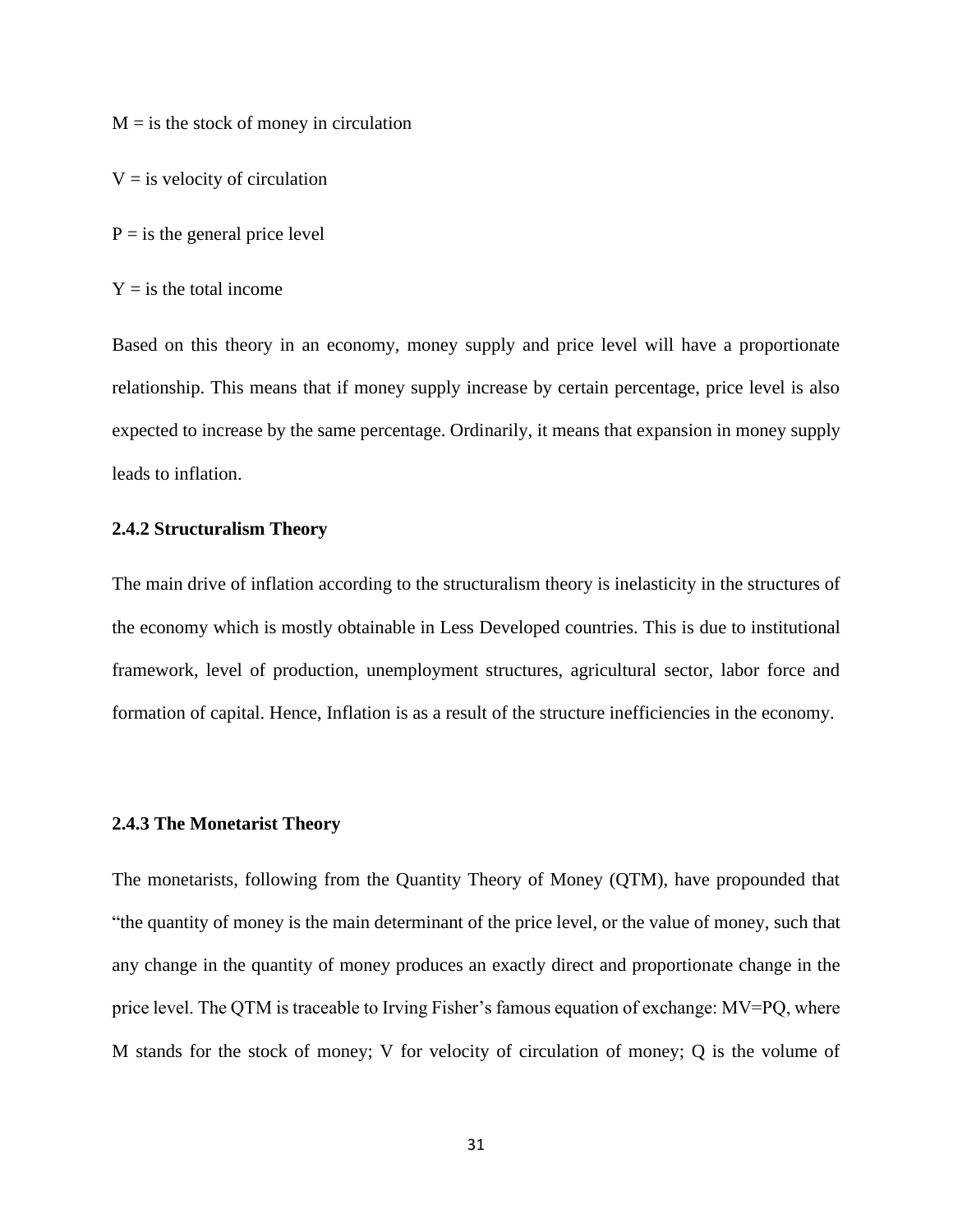transactions which take place within the given period; while P stands for the general price level in the economy".

Dornbush, et al, 1996 related that "transforming the equation by substituting Y (total amount of goods and services exchanged for money) for Q, the equation of exchange becomes: MV=PY. The introduction of Y provides the linkage between the monetary and the real side of the economy. In this framework, however, P, V, and Y are endogenously determined within the system. The variable M is the policy variable, which is exogenously determined by the monetary authorities. The monetarists emphasize that any change in the quantity of money affects only the price level or the monetary side of the economy, with the real sector of the economy totally insulated. This indicates that changes in the supply of money do not affect the real output of goods and services, but their values or the prices at which they are exchanged only. An essential feature of the monetarists model is its focus on the long-run supply-side properties of the economy as opposed to short-run dynamics".

## **2.4.4 The Keynesian Theory**

The Keynesian opposed the monetarists view of direct and proportional relationship between the quantity of money and prices. According to this school, "the relationship between changes in the quantity of money and prices is non-proportional and indirect, through the rate of interest. The strength of the Keynesian theory is its integration of monetary theory on the one hand and the theory of output and employment through the rate of interest on the other hand. Thus, when the quantity of money increase, the rate of interest falls, leading to an increase in the volume of investment and aggregate demand, thereby raising output and employment. In other words, the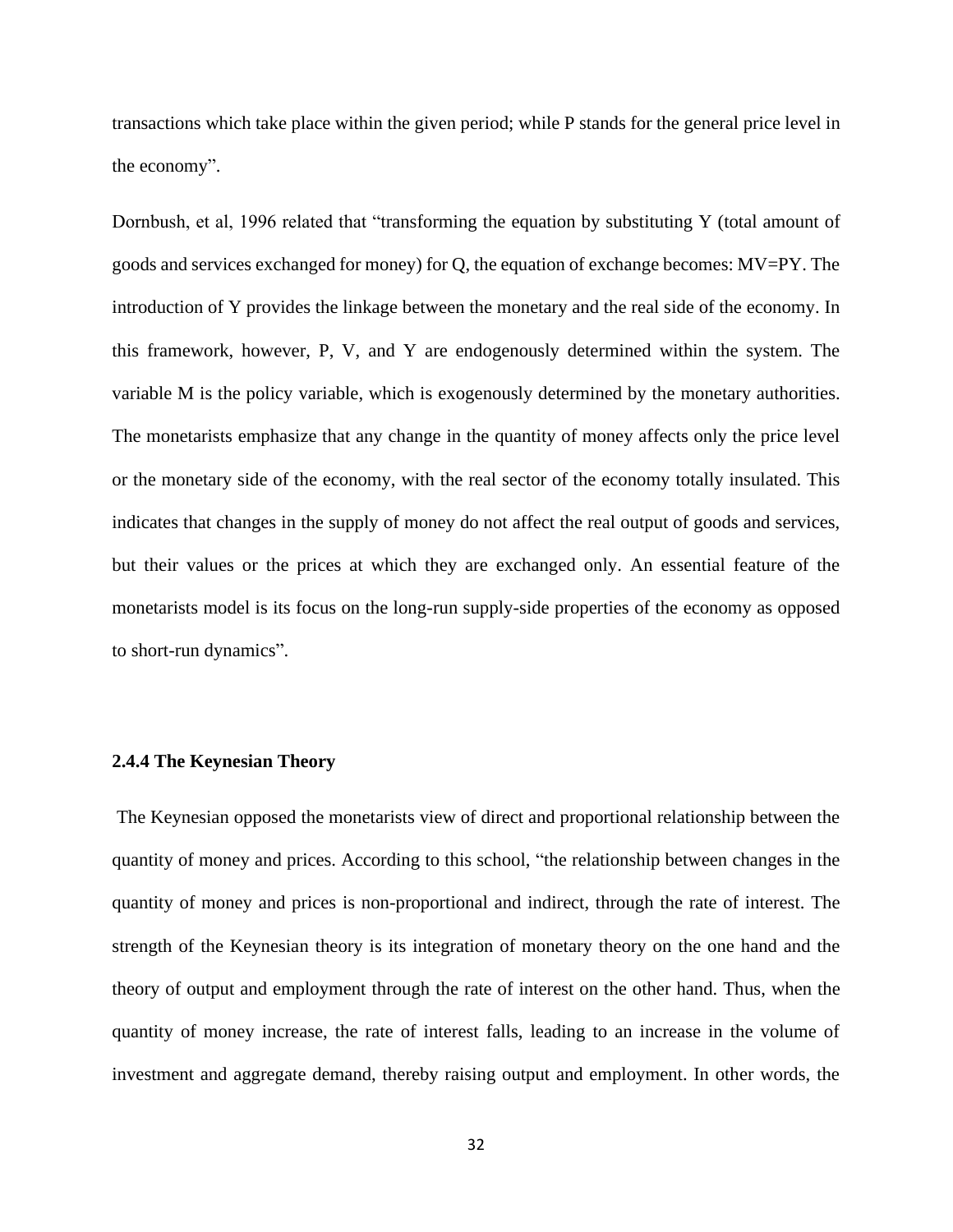Keynesians see a link between the real and the monetary sectors of the economy an economic phenomenon that describes equilibrium in the goods and money market (IS-LM). Equally important about the Keynesian theory is that they examined the relationship between the quantity of money and prices both under unemployment and full employment situations. Accordingly, so long as there is unemployment, output and employment will change in the same proportion as the quantity of money, but there will be no change in prices. At full employment, however, changes in the quantity of money will induce a proportional change in price".

## **2.4.5 The Neo-Keynesian Theory**

The neo-Keynesian theoretical exposition combines that "both aggregate demand and aggregate supply. It assumes a Keynesian view on the short-run and a classical view in the long-run. The simplistic approach is to consider changes in public expenditure or the nominal money supply and assume that expected inflation is zero. As a result, aggregate demand increases with real money balances and, therefore, decreases with the price level. The neo-Keynesian theory focuses on productivity, because, declining productivity signals diminishing returns to scale and, consequently, induces inflationary pressures, resulting mainly from over-heating of the economy and widening output gap".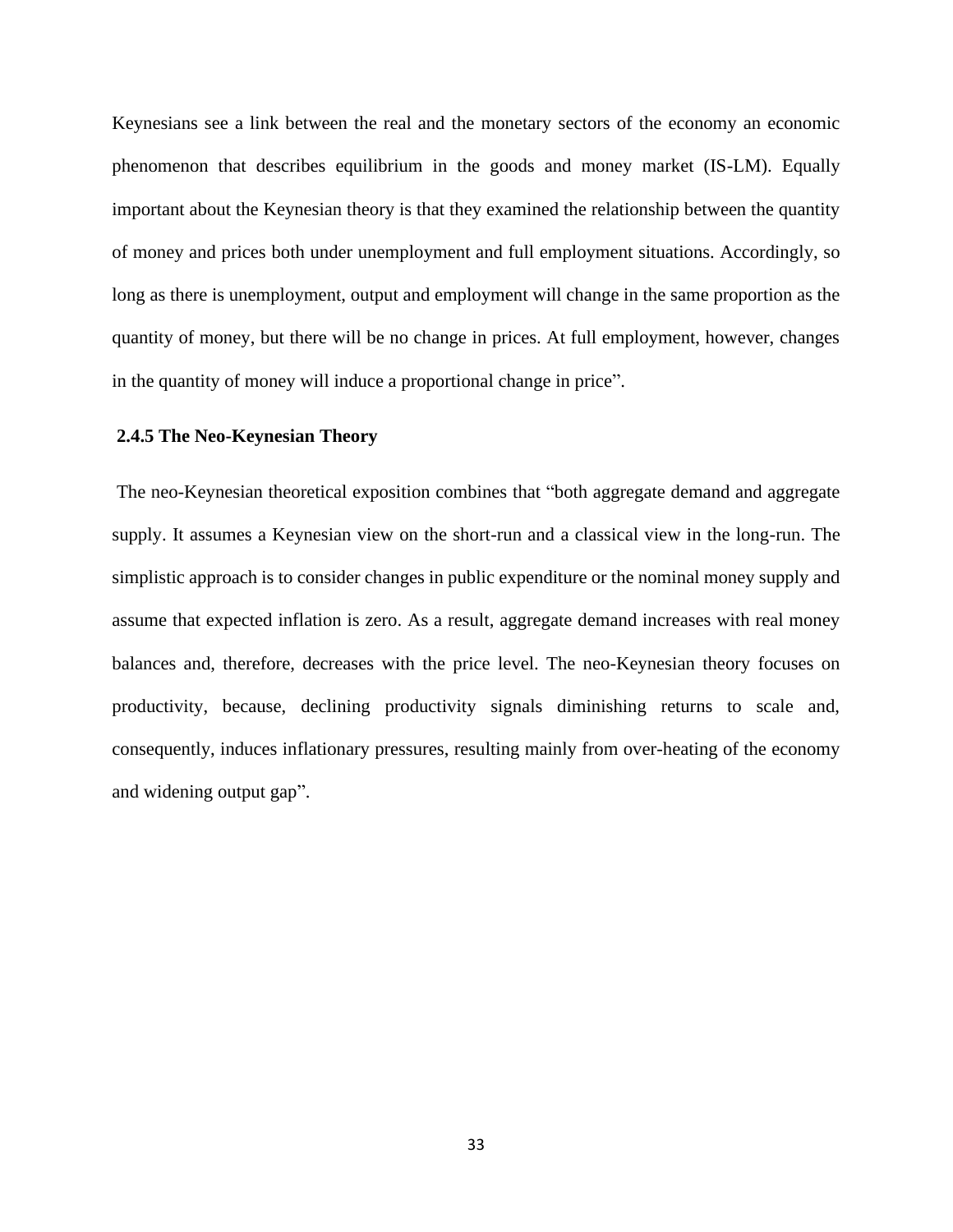# **CHAPTER THREE METHODOLOGY**

#### **3.1 Introduction**

This chapter is to present the methodology adopted in achieving the specific objectives of the study by presenting the procedure that is followed in operationalizing the models. Accordingly, research design, method of data collection, types and its sources, method of data analysis and model specification are delineated in this chapter.

#### **3.2 Research Design**

The research is quantitative in nature. In the empirical analysis, E-views 9 econometric software is employed. The regression analysis will be used to estimate the relationship between the endogenous variable Inflation rate (INF) and exogeneous variables Monetary Policy Rate (MPR), Treasury Bills Rate (TBR), exchange rate (EXG) and Broad Money Supply  $(M_2)$ . To examine the ability of the variables to predict each other over the study period, Granger Causality will be used.

#### **3.3 Method of Data collection, Type and Sources**

This study used secondary annual data spanning from 1981 to 2019 on the variables: INF, MPR, TBR, EXG, and  $M_2$  for the empirical analysis. The data is obtained from the publication of Central Bank of Nigeria (CBN) and National Bureau of Statistics (NBS). The choice to study period is informed by data availability.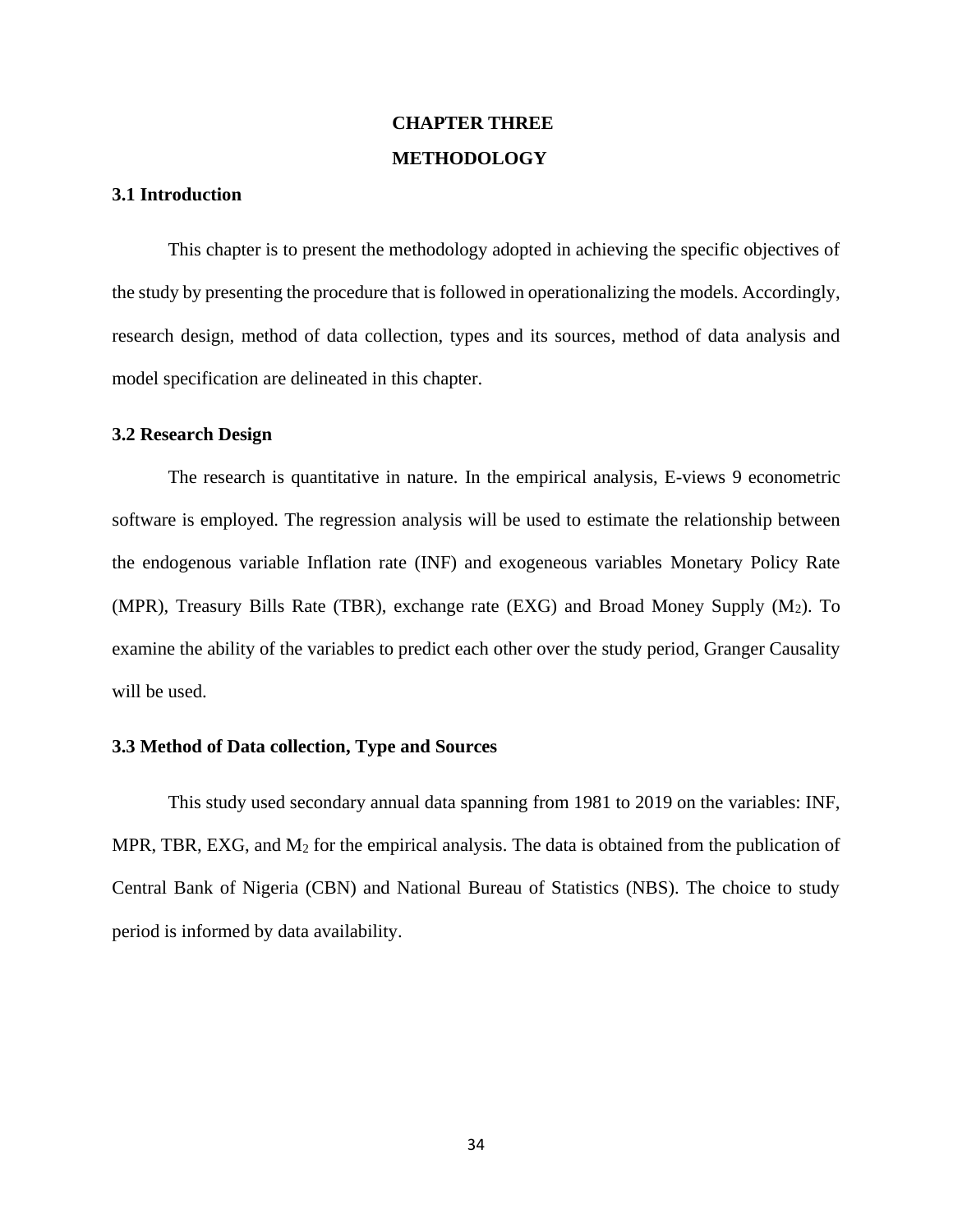### **3.4 Model specification**

The objective of this study is to assess the effectiveness of monetary policy in controlling inflation in Nigeria. Specifically, the study investigated the relationship between inflation (the dependent variable) and the Monetary Policy variables proxied by: Monetary Policy Rate (MPR), Treasury Bills Rate (TBR), Exchange rate (EXG) and Money supply  $(M_2)$  in Nigeria. The model is specified as follows:

INF = f (M2, MPR, TBR, EXG,) …………………………………… (3.1)

The above regression model was translated into a regression equation as stated below:

INF = β<sub>O</sub> + β<sub>1</sub>M2 + β<sub>2</sub>MPR + β<sub>3</sub>TBR + β<sub>4</sub> EXG + μ …………………. (3.2)

where;

M2= Broad Money Supply

MPR = Monetary Policy Rate

TBR = Treasury Bills Rate

 $EXG = Exchange Rate$ 

 $\beta_0$  = Intercept

 $β<sub>1</sub>, β<sub>2</sub>, β<sub>3</sub> =$  are coefficients of the explanatory variables, and each, as expected  $\neq 0$ 

 $\mu$  = is Stochastic error term

The variables are employed in their log form as follows:

lINFPt = β<sub>0</sub> + β<sub>1</sub>lM2<sub>t</sub> + β<sub>2</sub>lMPR<sub>t</sub> + + β<sub>3</sub>lTBR<sub>t</sub> + β<sub>4</sub>lEXG<sub>t</sub> +μt ….. (3.3)

where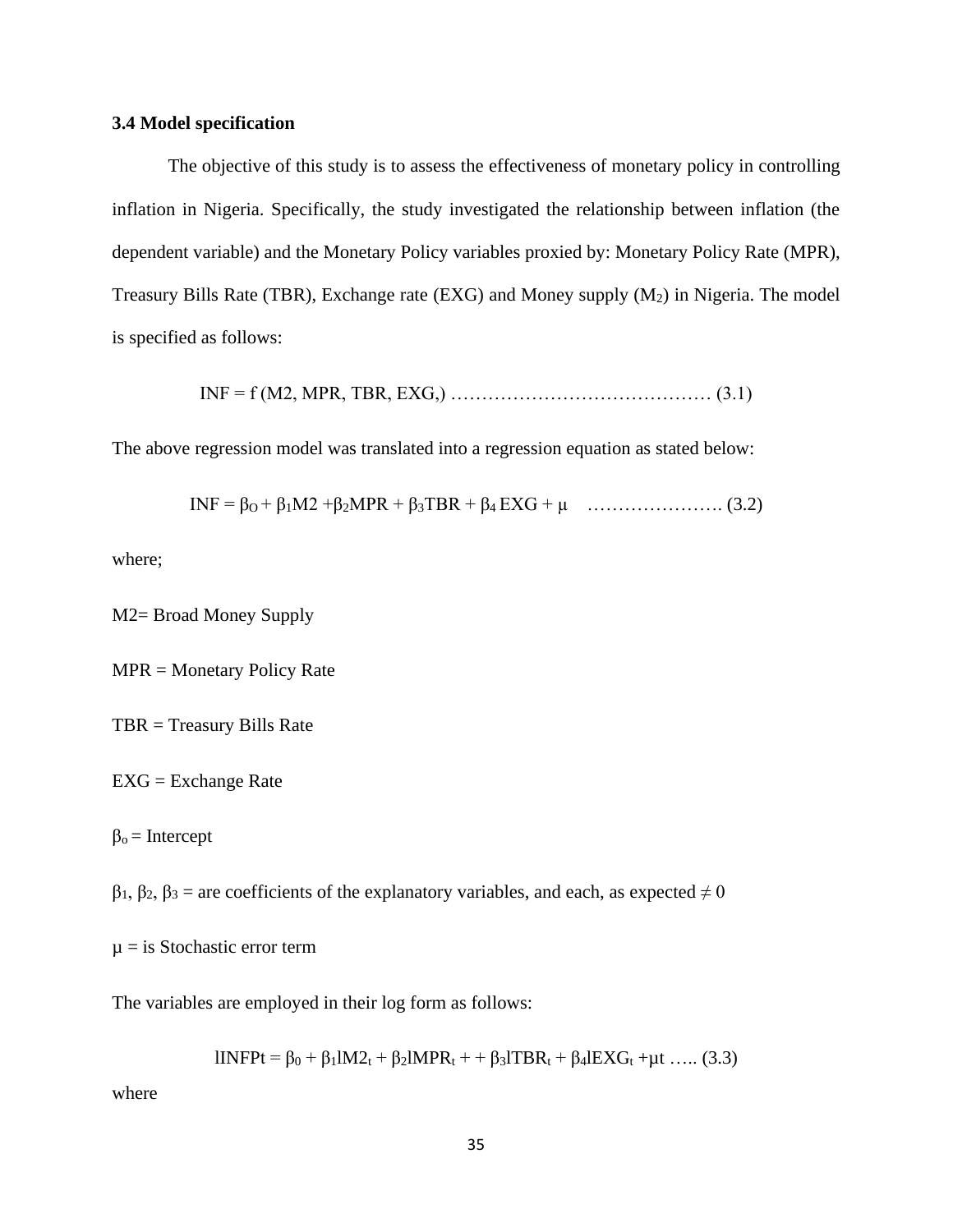lINF – log of Inflation

- lM2 log of Broad money supply
- lMPR log of monetary policy rate
- lTBR log of Treasury bill rates
- lEXG log of Exchange rate
- t signifies time,
- $\beta$ i the coefficients,
- µ the error terms.

The apriori expectation is that a positive relationship is established between inflation growth and each of the monetary policy variables.

## **3.4 Method of data Analysis**

## **3.4.1 Unit Root Test**

Prior to the empirical analysis, pre-estimation diagnostic checks of the time series properties of the data, notably the descriptive statistics and unit root test will be conducted. The study employed Augmented Dickey-Fuller (ADF) unit root test to determine the stationarity of the chosen variables.

A generalized ADF test, with intercept and deterministic trend is presented in equation 3.4.

$$
\Delta y_t = u + \beta t + \alpha y_{t-1} + \sum_{i=1}^k C_t \Delta y_{t-i} + \varepsilon_t \tag{3.4}
$$

Where *k* is the number of lags incorporated into the model to ensure that the residuals are *white noise*, meaning:  $\varepsilon_t \sim \text{iid}(0, \sigma^2)$ . The ADF test is primarily concerned with the estimate of  $\alpha$ . In equation 3.4 we test the null hypothesis of  $\alpha = 0$  of non-stationary against the alternative of  $\alpha$  < 0 of stationary series.

The unit root test is adopted to know the stochastic properties of the time series.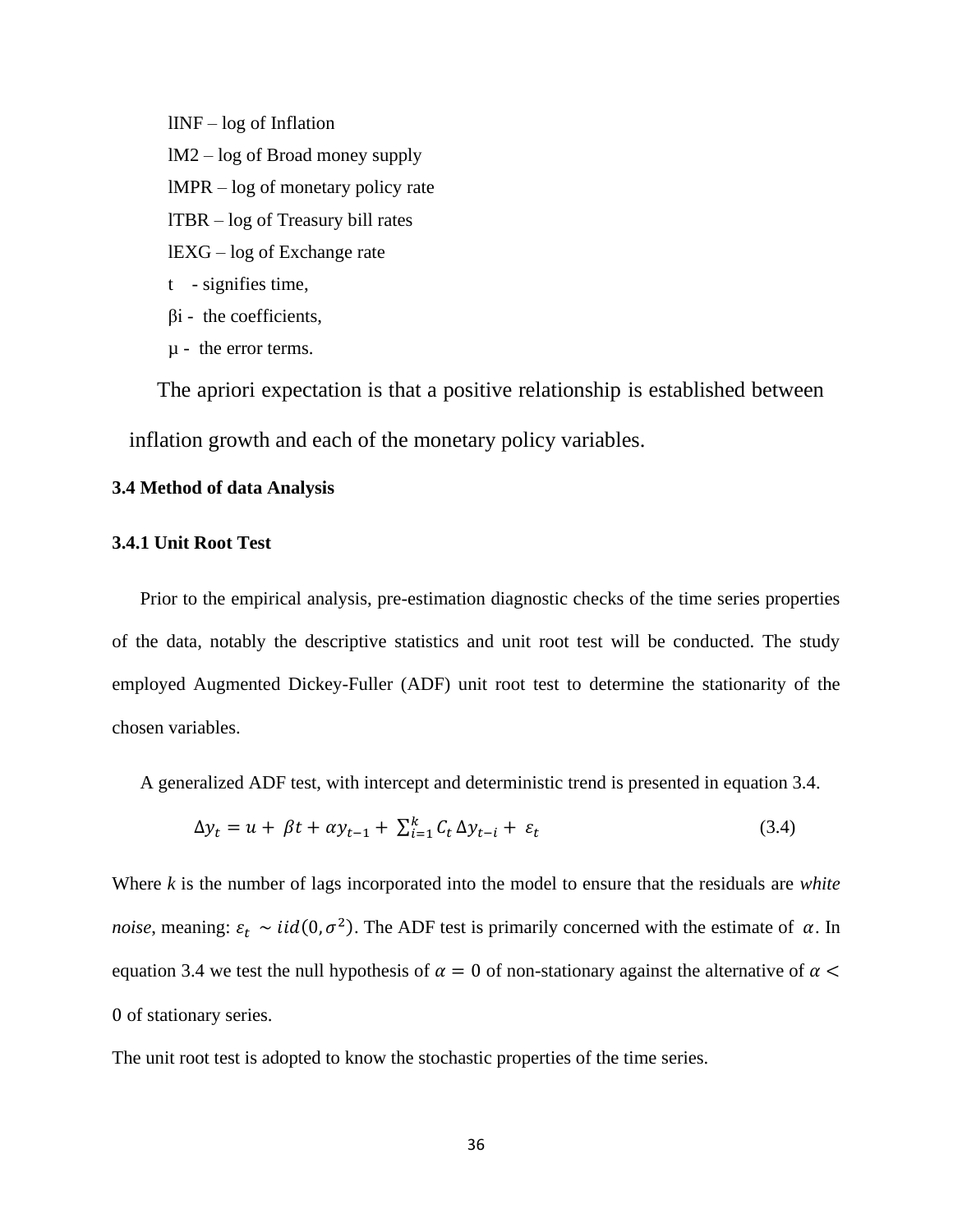Null hypothesis: The variables are not stationary

Alternative hypothesis: The variables are stationary

Decision rule: Reject the null if p-value is less than alpha  $(\alpha = 5\%)$ 

#### **3.4.2 Cointegration Test**

Co-integration is the existence of a long run equilibrium relationship in time series variables. The result of the unit root test will allow for co-integration procedure if and only if the variables are all stationary or all non-stationary. This study will consider Johansen co-integration test, because it provides more powerful alternative to the Engle-Granger test, and also it is a multivariate VAR-based approaches that allow for all variables to be endogenous. The VAR based test can be written as:

Zt = Zi-1 +∑ Zt-I + ε<sup>t</sup> ………………. (3.5)

However, co-integration test cannot be carried out if and only if the time series has properties of stationary and non-stationary at the same time. Depending on the cointegration of the variables in each model, if the variables used are found to be cointegrated, an error correction model (ECM) test will be conducted to supplement the long-run relationship test.

The hypothesis that will be used for the co-integration is as follows:

*H0*: There is no co-integration among the variables

 $H<sub>1</sub>$ : There is co-integration among the variables

Decision Rule: Reject the null hypothesis if p-value is less than alpha ( $\alpha = 5\%$ )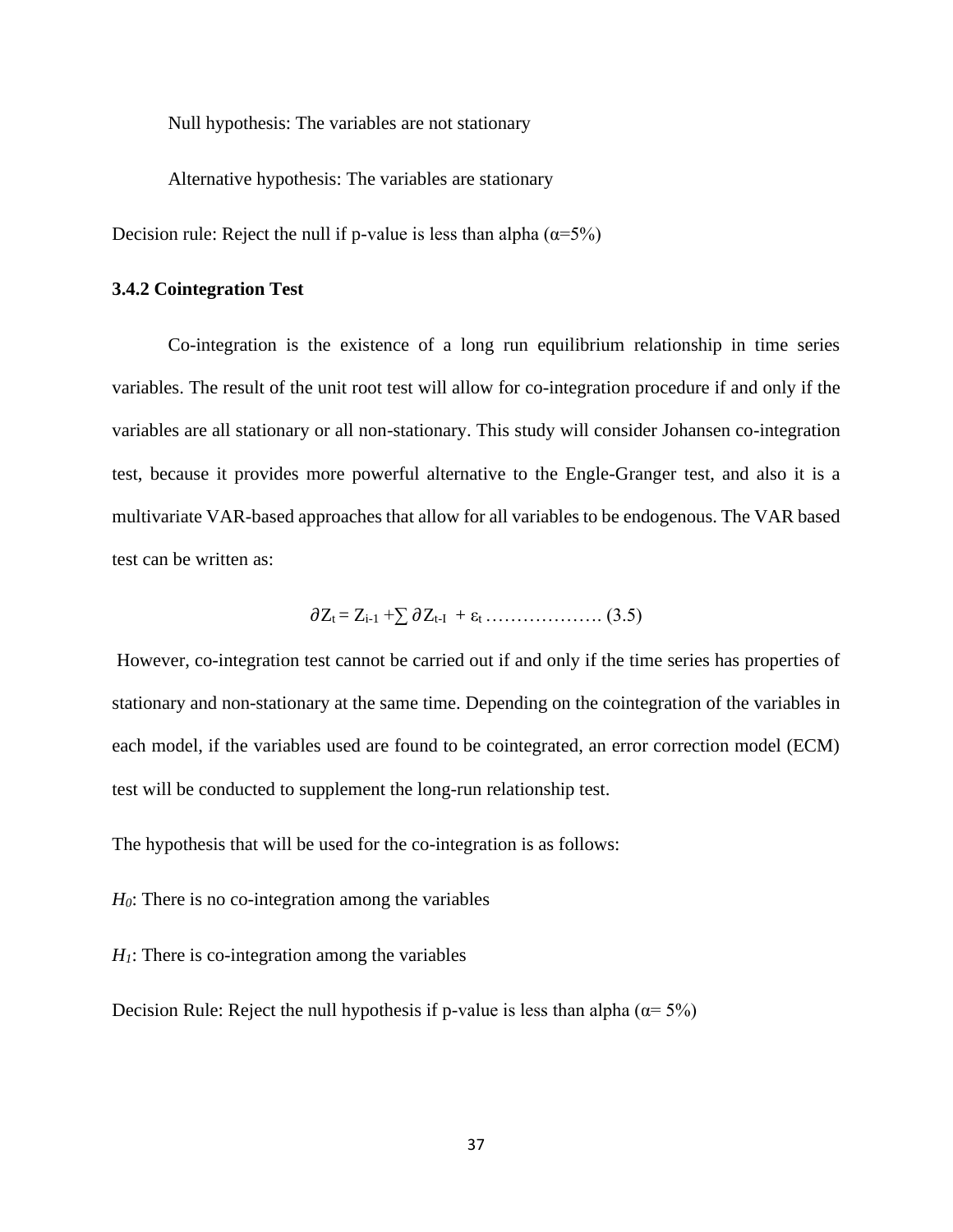#### **3.4.3 Ordinary Least Square**

Multiple regression of Ordinary Least Square (OLS) technique is employed. OLS was chosen because if its properties of Best Linear Unbiased Estimator (BLUE). The OLS estimation is conducted using Econometric views (E-views 9). The estimated model is evaluated using diagnostic and summary of statistics such as t-statistics, coefficient of determination  $(R^2)$ , Fstatistics, Durbin Watson (d) statistics etc.

## **3.4.4 Granger Causality Test**

The Granger Causality test is used to indicate if a variable can be used to predict another variable. The test will allow us to know if there is a uni-directional, bi-directional or no causal relationship between monetary policy and inflation along with other chosen variables in the study.

The model can be specified as,

$$
y_{t} = \alpha_{1} + \sum_{i=1}^{n} \beta_{i} x_{t-1} + \sum_{j=1}^{m} \gamma_{j} y_{t-j} + e_{1t}
$$
\n(3.6)

$$
x_{t} = \alpha_{2} + \sum_{i=1}^{n} \theta_{i} y_{t-1} + \sum_{j=1}^{m} \delta_{j} x_{t-j} + e_{2t}
$$
 (3.7)

When the lagged values of  $x_t$  are significant in explaining  $y_t$ ,  $x_t$  Granger-cause  $y_t$  and vice-versa. When lagged  $x_t$  and  $y_t$  are significant in each other's equation, there is bidirectional causality, while the insignificants of the variables in explaining each other implies no causality among them (they are independent). The standard joint F- test is used to examine the Granger causality in a VAR system Asterious and Hall (2007) and Brooks (2008).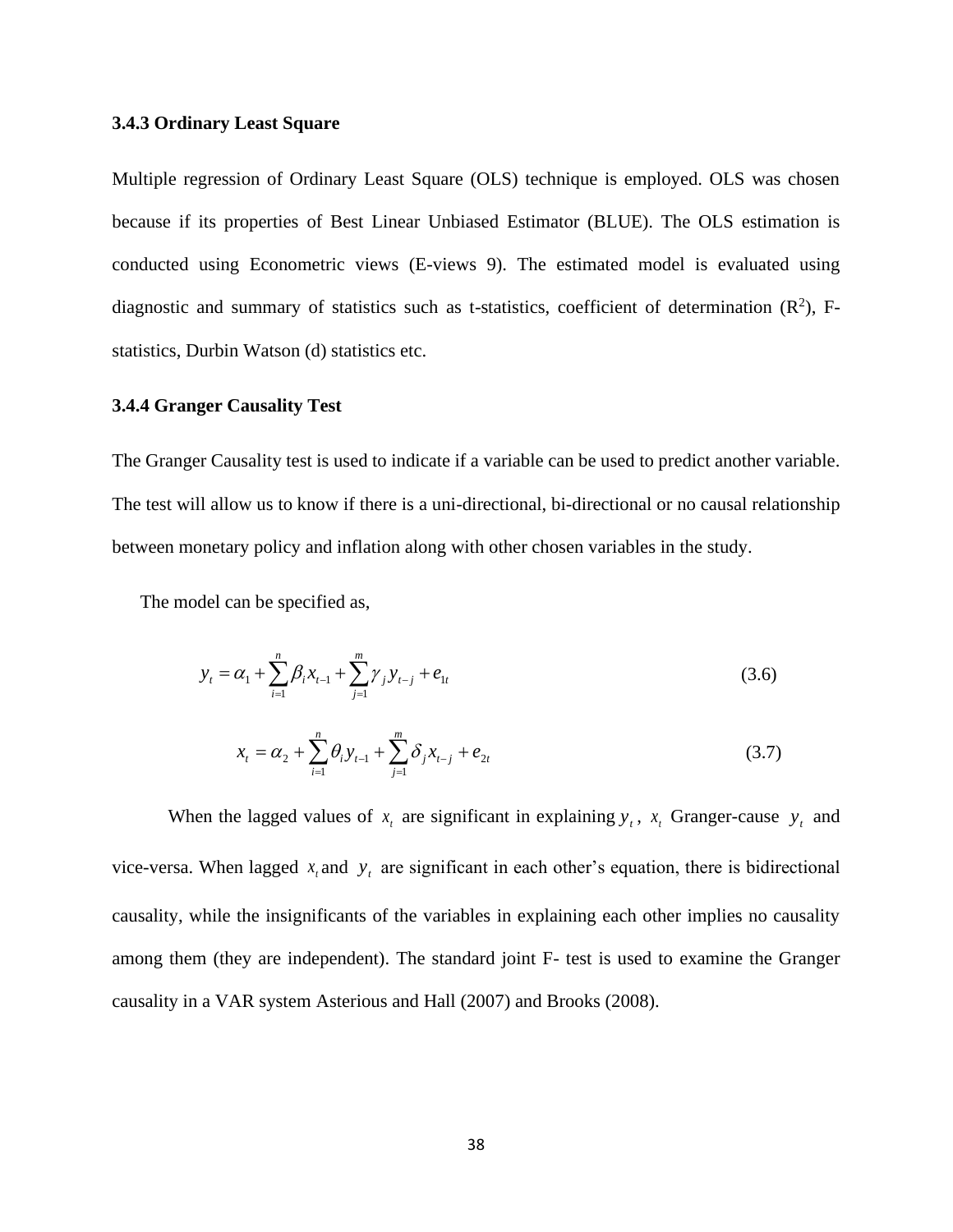The granger causality test hypothesis:

*H0*: monetary policy does not granger cause Inflation

*H1*: monetary policy granger causes Inflation

Decision Rule: Reject the null hypothesis if p-value below 0.1 and F-statistics is greater than 3.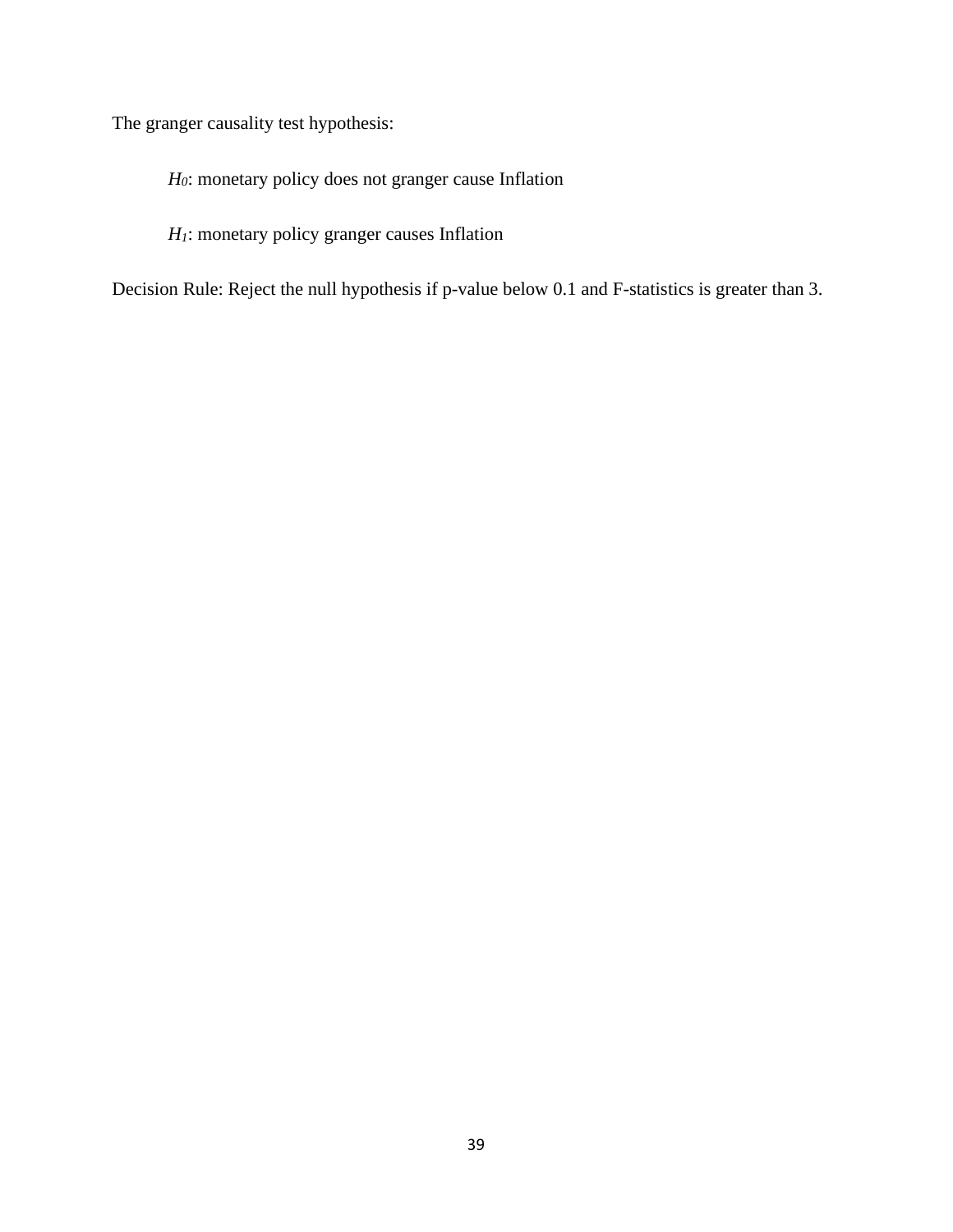### **CHAPTER FOUR**

## **DATA PRESENTATION AND ANALYSIS**

## **4.1 Introduction**

The aim of this chapter is to present the empirical results of the models developed in chapter Three. To achieve that, the sections in this chapter are organized as follows: Section 2 provides a descriptive statistic of the variables used and their trend analysis. Section 3 presents the results of the Unit Root Test. Section 4 presents the results of Co-integration tests. Section 5 presents the Ordinary Least Square result, while section 6 presents the Granger Causality Test.

#### **4.2 Descriptive Statistics**

Table 4.1 present the descriptive statistics on the variables and while Figure 4.1 plotted the data to get the glimpse of data.

|                     | <b>EXG</b> | <b>INF</b> | <b>MPR</b> | MS           | <b>TBR</b> |
|---------------------|------------|------------|------------|--------------|------------|
| Mean                | 102.4723   | 19.96030   | 13.07692   | 5768.372     | 13.02017   |
| <b>Median</b>       | 109.5500   | 12.17000   | 13.50000   | 878.4600     | 12.95083   |
| Maximum             | 308.0000   | 76.75887   | 26,00000   | 29137.80     | 26.90000   |
| <b>Minimum</b>      | 0.600000   | 0.220000   | 6.000000   | 14.47000     | 4.500000   |
| Std. Dev.           | 92.86848   | 18.03008   | 4.046666   | 8369.833     | 4.868224   |
| <b>Skewness</b>     | 0.783123   | 1.682079   | 0.669289   | 1.354266     | 0.343590   |
| <b>Kurtosis</b>     | 3.000935   | 4.843408   | 4.332329   | 3.579402     | 3.122500   |
|                     |            |            |            |              |            |
| Jarque-Bera         | 3.986329   | 23.91304   | 5.796199   | 12.46677     | 0.791736   |
| <b>Probability</b>  | 0.136264   | 0.000006   | 0.055128   | 0.001963     | 0.673096   |
|                     |            |            |            |              |            |
| Sum                 | 3996.420   | 778.4516   | 510.0000   | 224966.5     | 507.7867   |
| Sum Sq. Dev.        | 327733.1   | 12353.18   | 622.2692   | $2.66E + 09$ | 900.5849   |
|                     |            |            |            |              |            |
| <b>Observations</b> | 39         | 39         | 39         | 39           | 39         |

**Table 4.1: Descriptive Statistics**

Source: Author's Computation with E-views 9.

From table 4.1 above, the Descriptive Statistic result indicated a total of 39 observations. Exchange rate (EXG), Inflation rate (INF) and Monetary policy rate (MPR) mean value stood at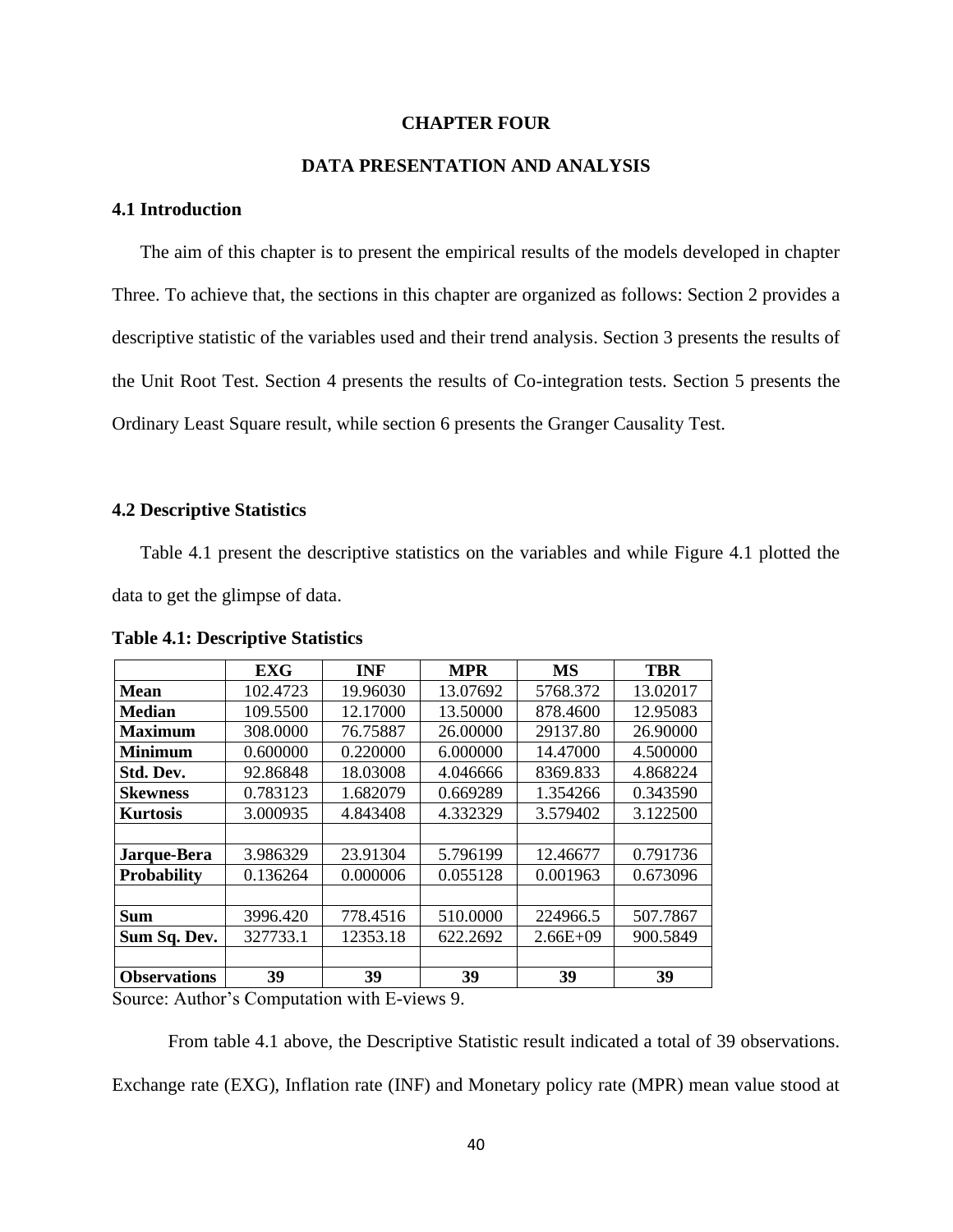102.47, 19.96 and 13.08 respectively. They range from 0.60 to 308.0, 0.22 to 76.76 percent and 6.00 to 26.0 percent respectively. Their median value was 109.55, 12.17 and 13.5; standard deviation 92.87, 18.03 and 4.05; skewness was 0.78, 1.68 and 0.67 and kurtosis stood at 3.00, 4.84 and 4.33 respectively. Analysis on money supply and treasury bill rate can be seen on Table 4.1.



**Figure 4.1: Trends on the Variables (1981 – 2019)**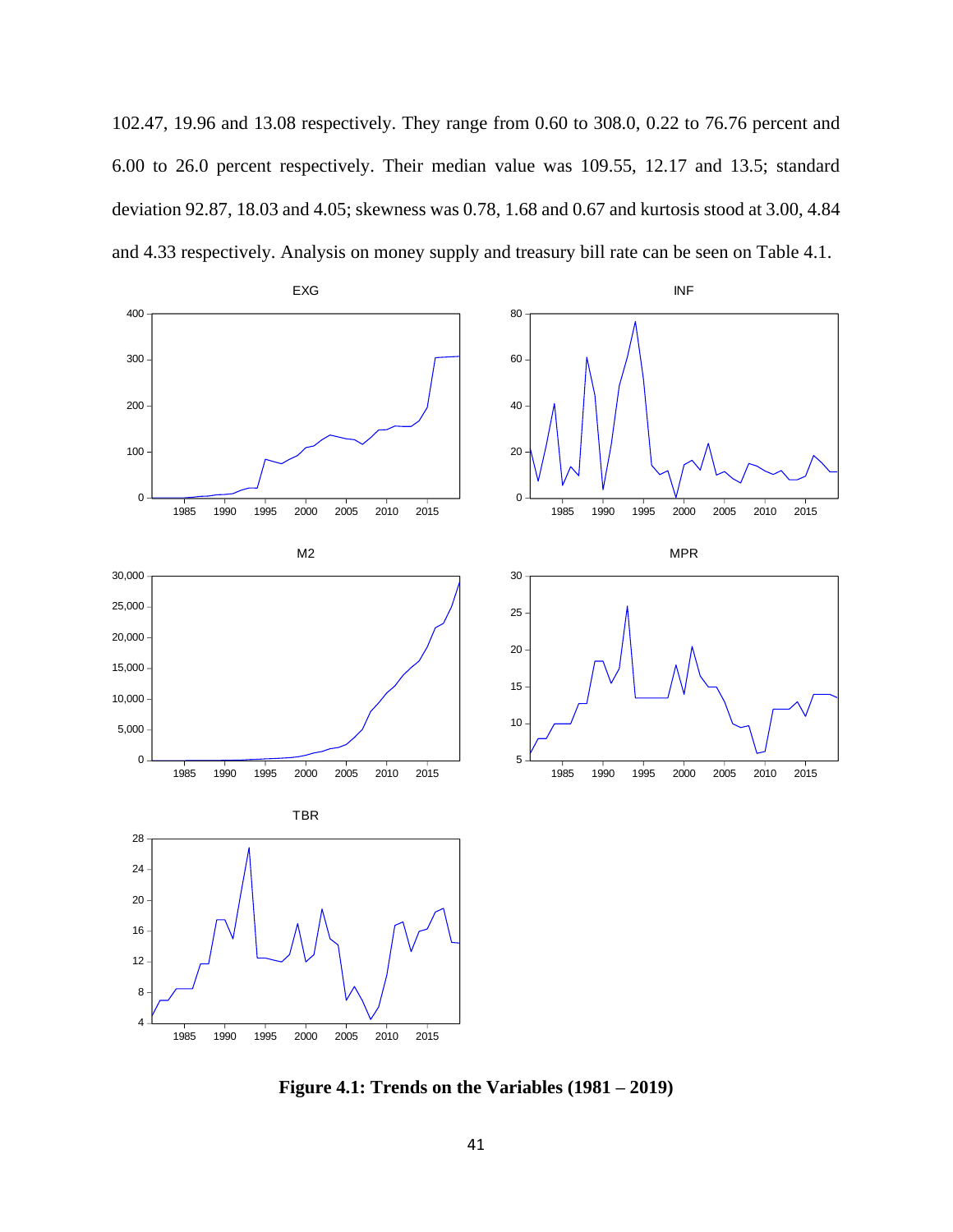There is high fluctuation in Inflation (INF), monetary policy rate (MPR) and treasury bill rate, with fluctuations in inflation rate is much higher as compared to either the MPR or the TBR. Trend in other variables can be observed in Figure 4.1.

#### **4.3 Unit Root Test**

The study tested for stationarity using Augmented Dickey Fuller (ADF) Unit root test so as to ascertain their order of integration. This is to avoid estimating spurious regression. The result of ADF unit root test is presented in table 4.2 below:

| <b>VARIABLES</b> | <b>ADF UNIT ROOT TEST</b> | <b>ORDER</b><br>OF |                   |        |                    |
|------------------|---------------------------|--------------------|-------------------|--------|--------------------|
|                  | <b>LEVEL</b>              |                    | <b>DIFFERENCE</b> |        | <b>INTEGRATION</b> |
|                  | t-stats                   | Prob               | t-stats           | Prob   |                    |
| <b>EXG</b>       | $-1.703928$               | 0.7299             | $-5.627956$       | 0.0002 | I(1)               |
| <b>INF</b>       | $-4.090604$               | 0.1140             | $-3.235340$       | 0.0063 | I(1)               |
| <b>MPR</b>       | $-3.242532$               | 0.0916             | $-8.515384$       | 0.0000 | I(1)               |
| <b>MS</b>        | 4.062497                  | 1.0000             | $-3.616262$       | 0.0420 | I(1)               |
| <b>TBR</b>       | $-2.964678$               | 0.1551             | $-6.792089$       | 0.0000 | I(1)               |

 **Table 4.2: Unit Root Test Results**

Source: Author's Computation with E-View 9.

From table 4.2 above, the Augmented Dickey Fuller (ADF), unit root test indicated that all the variables were stationary at first differences having found to be non-stationary at their levels at 5% level of significance. Since they are all stationary at 1st difference, hence, the need for long run analysis.

### **4.4 Co-integration Test**

Johansen cointegration technique was used to determine the long run relationship between the variables since all the variables are integrated to the same order I(1). The main aim behind this analysis is to prove and predict the existence of co-integration and the co-movement (long run relationship) between the variables in the series that is under consideration.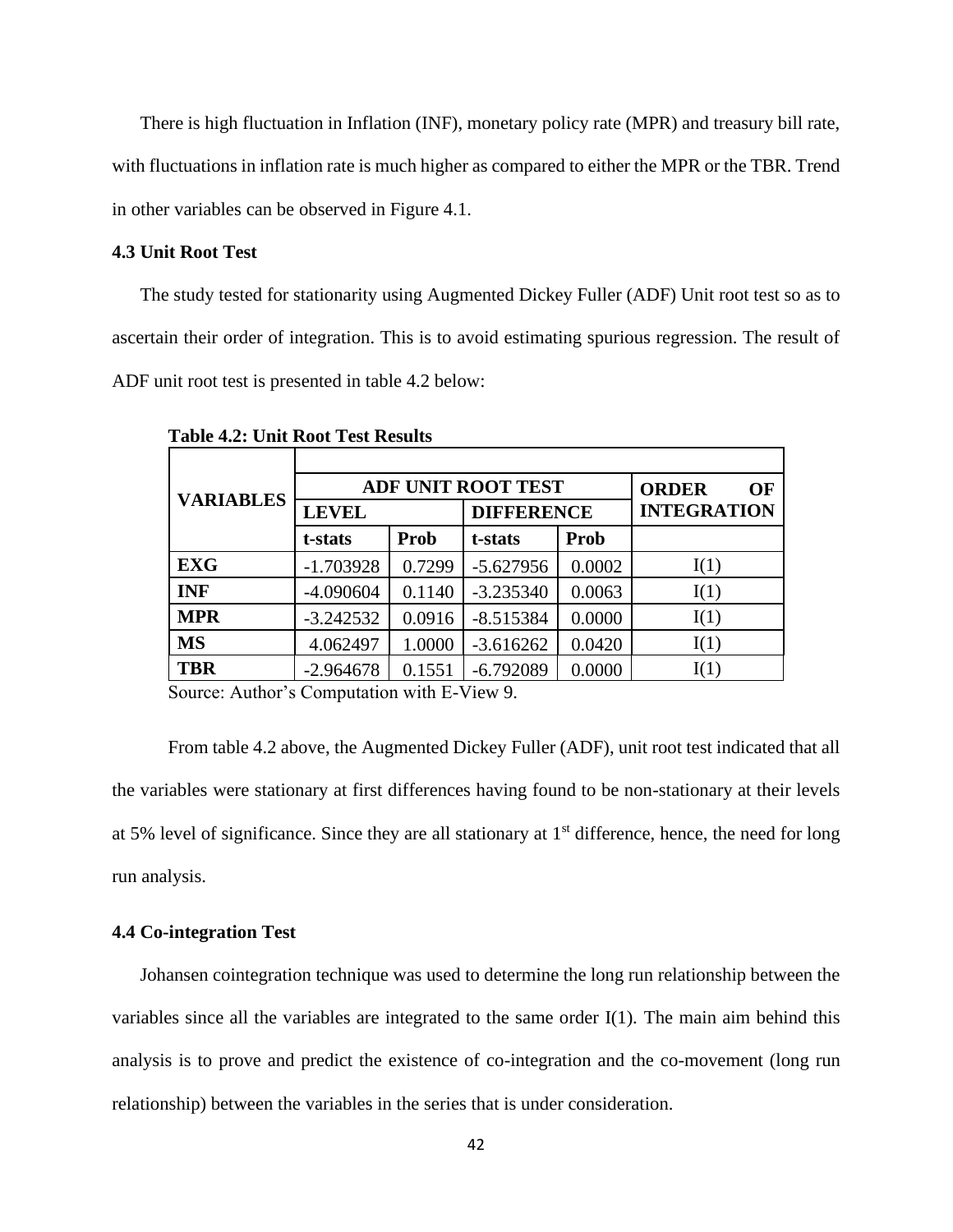**Table 4.3: Co-integration Test Results**

| <b>Hypothesized</b> | <b>Eigenval</b> | Trace            | 0.05<br><b>Critical</b> |           |
|---------------------|-----------------|------------------|-------------------------|-----------|
| No. of $CE(s)$      | <b>ue</b>       | <b>Statistic</b> | <b>Value</b>            | $Prob.**$ |
| None *              | 0.700257        | 107.0674         | 69.81889                | 0.0000    |
| At most $1*$        | 0.518276        | 62.48876         | 47.85613                | 0.0012    |
| At most $2 *$       | 0.391929        | 35.46453         | 29.79707                | 0.0100    |
| At most $3*$        | 0.271080        | 17.05840         | 15.49471                | 0.0289    |
| At most $4*$        | 0.134845        | 5.359320         | 3.841466                | 0.0206    |

**Unrestricted Cointegration Rank Test (Trace)**

Trace test indicates 5 cointegrating eqn(s) at the 0.05 level

\* denotes rejection of the hypothesis at the 0.05 level

\*\*MacKinnon-Haug-Michelis (1999) p-values

| <b>Hypothesized</b>                           |                                              | <b>Max-Eigen</b>                             | 0.05                                         |                                      |
|-----------------------------------------------|----------------------------------------------|----------------------------------------------|----------------------------------------------|--------------------------------------|
| No. of $CE(s)$                                | <b>Eigenval</b><br><b>ue</b>                 | <b>Statistic</b>                             | <b>Critical</b><br><b>Value</b>              | Prob.**                              |
| None *<br>At most 1<br>At most 2<br>At most 3 | 0.700257<br>0.518276<br>0.391929<br>0.271080 | 44.57866<br>27.02422<br>18.40613<br>11.69908 | 33.87687<br>27.58434<br>21.13162<br>14.26460 | 0.0018<br>0.0588<br>0.1154<br>0.1225 |
| At most $4*$                                  | 0.134845                                     | 5.359320                                     | 3.841466                                     | 0.0206                               |

**Unrestricted Cointegration Rank Test (Maximum Eigenvalue)**

Max-eigenvalue test indicates 1 cointegrating eqn(s) at the 0.05 level \* denotes rejection of the hypothesis at the 0.05 level

\*\*MacKinnon-Haug-Michelis (1999) p-values

**Source:** Author's Computation using E-Views 9

Table 4.3 shows the Unrestricted cointegration test result (Trace and Maximum Eigenvalue). The Johansen co-integration trace test result indicated 5 co-integrating equations at the 0.05 percent significance level between the variables. This denotes the rejection of the null hypothesis at 0.05% level. While the Maximum Eigenvalue test indicated 1 co-integrating equation at 0.05% level. Both tests result suggests that there exist a long-run relationship between the variables.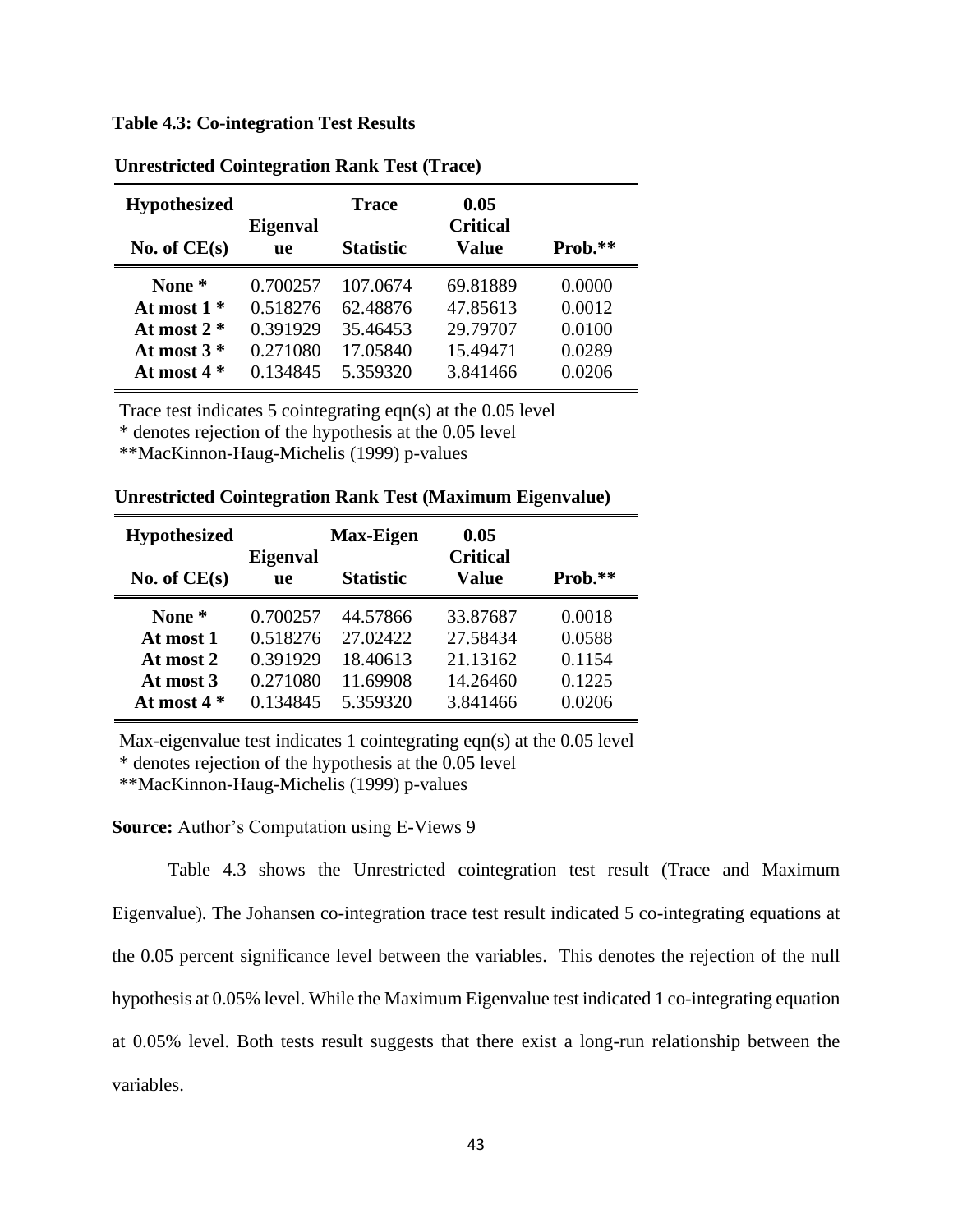### **4.5 Ordinary Least Square Result**

Table 4.4 present the Ordinary Least Square Regression result of the relationship between monetary policy variables (EXG, MPR, MS and TBR) and Inflation (INF) – the dependent Variable.

**Table 4.4: OLS Regression Result** Dependent Variable: LINF Method: Least Squares Date: 09/08/20 Time: 23:25 Sample: 1981 2019 Included observations: 39

| Variable                                                                                                                         | Coefficient                                                                         | Std. Error                                                                                                                           | t-Statistic          | Prob.                                                                |
|----------------------------------------------------------------------------------------------------------------------------------|-------------------------------------------------------------------------------------|--------------------------------------------------------------------------------------------------------------------------------------|----------------------|----------------------------------------------------------------------|
| LEXG<br><b>LMPR</b>                                                                                                              | $-1.168367$<br>3.675857                                                             | 4.746643<br>17.53425                                                                                                                 | 0.246146<br>0.209639 | 0.0070                                                               |
| LM <sub>2</sub>                                                                                                                  | 3.677137                                                                            | 3.628475                                                                                                                             | $-1.013411$          | 0.0352<br>0.0180                                                     |
| <b>LTBR</b><br>C                                                                                                                 | 8.946385<br>8.597838                                                                | 11.79662<br>33.85307                                                                                                                 | 0.758385<br>0.253975 | 0.0534<br>0.0010                                                     |
| R-squared<br>Adjusted R-squared<br>S.E. of regression<br>Sum squared resid<br>Log likelihood<br>F-statistic<br>Prob(F-statistic) | 0.713635<br>0.621122<br>16.90293<br>9714.108<br>$-162.9352$<br>2.309232<br>0.000868 | Mean dependent var<br>S.D. dependent var<br>Akaike info criterion<br>Schwarz criterion<br>Hannan-Quinn criter.<br>Durbin-Watson stat |                      | 19.96030<br>18.03008<br>8.612060<br>8.825337<br>8.688582<br>1.680904 |

Source: Author's Computation with E-Views 9.

Table 4.4 shows the OLS regression results. The R2 of 0.713635 which indicates 71 percent of total variation in the dependent variable can be explained by the explanatory variables. The adjusted R2 of 0.6211 or 62 percent, showed that the explanatory variables were robust in explaining the variation in inflation within the period. The Durbin-Watson statistic of 1.6809 which is close to 2.0 indicates no presence of autocorrelation in the data. Nonetheless, the Fstatistic has a value of 2.309 with probability value of 0.000868 which means, it is statistically significant at 5% and the model is a good fit. Therefore, the explanatory variables have a joint significant impact in determining the movement in inflation rate in Nigeria within the period 1981 - 2019.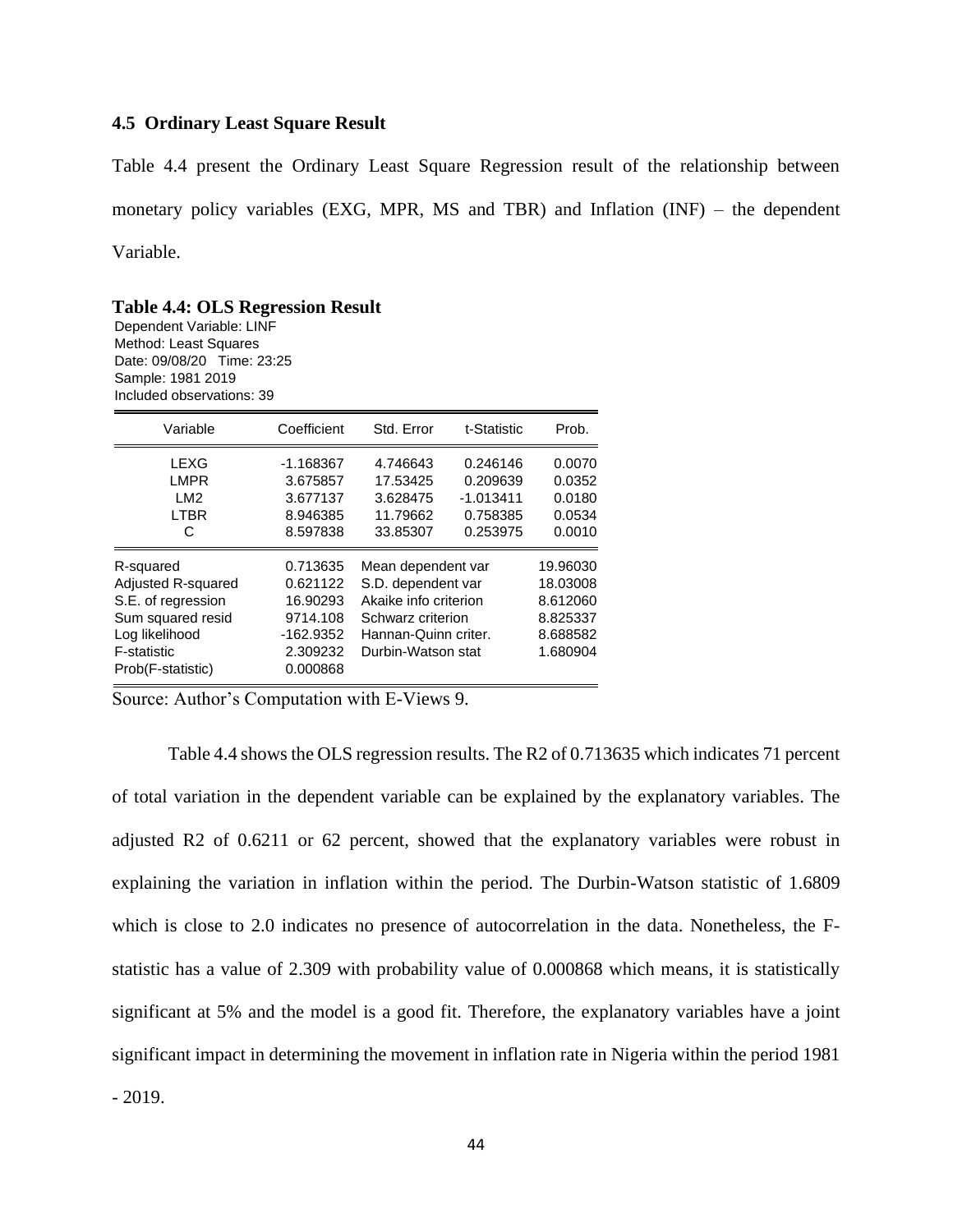The estimated coefficient of exchange rate (-1.168367) is rightly signed. It is negative and statistically significant. This is true for an import dependent country like Nigeria. This by implication means that a 1 percent depreciation in Naira exchange rate will increase inflation by 1.17 percent. This is in conformity with economic theory and the result obtained in the works of Odusanya and Atanda (2010) and Iya and Aminu (2014) for Nigeria. The estimated coefficient of monetary policy rate (3.675857) is rightly signed (positive) and statistically significant. A 1 percent increase in monetary policy rate will increase inflation by 3.68 percent. under investigation.

The coefficient of money supply (3.677) is positive as expected and statistically significant. A 1 percent increase in money supply will increase inflation by 3.68 percent. The estimated coefficient of treasury bill rate (8.946385) is rightly signed (positive) and statistically significant. A 1 percent increase in treasury bill rate will increase inflation by 8.95 percent. Therefore, relationship existed between inflation and monetary policy rate in Nigeria during the period

#### **4.6 Granger-Causality Test**

Table 4.5 shows the result of the Granger causality relationship between INF and the selected monetary policy variables. The decision rule is that we reject the null hypothesis if the p-value is less than 0.05 and the F-statistics is greater than 3.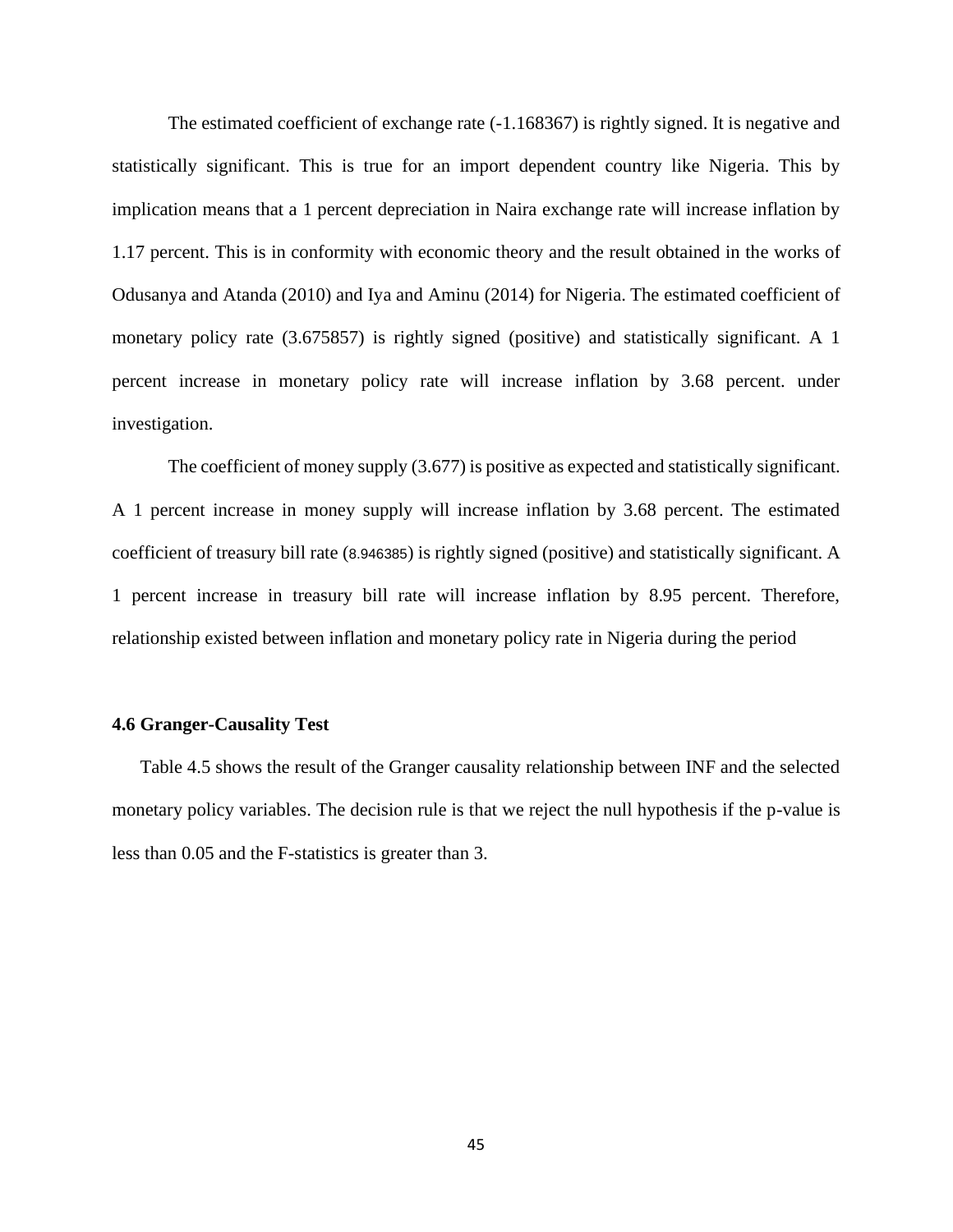## **Table 4.5: Granger Causality Test Result**

Pairwise Granger Causality Tests Date: 09/08/20 Time: 23:29 Sample: 1981 2019 Lags: 2

| Null Hypothesis:                 | Obs | <b>F-Statistic</b> | Prob.  |
|----------------------------------|-----|--------------------|--------|
| LM2 does not Granger Cause LINF  | 37  | 2.20237            | 0.1270 |
| LINF does not Granger Cause LM2  |     | 3.58098            | 0.0395 |
| LMPR does not Granger Cause LINF | 37  | 0.32980            | 0.7215 |
| LINF does not Granger Cause LMPR |     | 2.54293            | 0.0944 |
| LTBR does not Granger Cause LINF | 37  | 0.25803            | 0.7742 |
| LINF does not Granger Cause LTBR |     | 3.01446            | 0.0632 |
| LEXG does not Granger Cause LINF | 37  | 1.06804            | 0.3556 |
| LINF does not Granger Cause LEXG |     | 0.23848            | 0.7892 |
| LMPR does not Granger Cause LM2  | 37  | 2.34546            | 0.1121 |
| LM2 does not Granger Cause LMPR  |     | 0.55260            | 0.5808 |
| LTBR does not Granger Cause LM2  | 37  | 0.65570            | 0.5259 |
| LM2 does not Granger Cause LTBR  |     | 0.14809            | 0.8629 |
| LEXG does not Granger Cause LM2  | 37  | 2.84767            | 0.0727 |
| LM2 does not Granger Cause LEXG  |     | 0.77930            | 0.4672 |
| LTBR does not Granger Cause LMPR | 37  | 4.57056            | 0.0179 |
| LMPR does not Granger Cause LTBR |     | 0.67831            | 0.5146 |
| LEXG does not Granger Cause LMPR | 37  | 0.76432            | 0.4740 |
| LMPR does not Granger Cause LEXG |     | 6.96264            | 0.0031 |
| LEXG does not Granger Cause LTBR | 37  | 0.50019            | 0.6111 |
| LTBR does not Granger Cause LEXG |     | 5.61083            | 0.0082 |

Source: Author's Computation using E-Views 9.

Table 4.5 shows the result of the Granger causality analysis. The result shows that we reject the null hypothesis of LINF does not Granger Cause LM2, LTBR does not Granger Cause LMPR, LMPR does not Granger Cause LEXG and LTBR does not Granger Cause LEXG at 5% level of significance while the opposite cannot be rejected. This result indicates that there is a unidirectional causal relationship between LINF and LM2, LTBR and LMPR, LMPR and LEXG and LTBR and LEXG. The results show that changes in inflation will lead to a significant change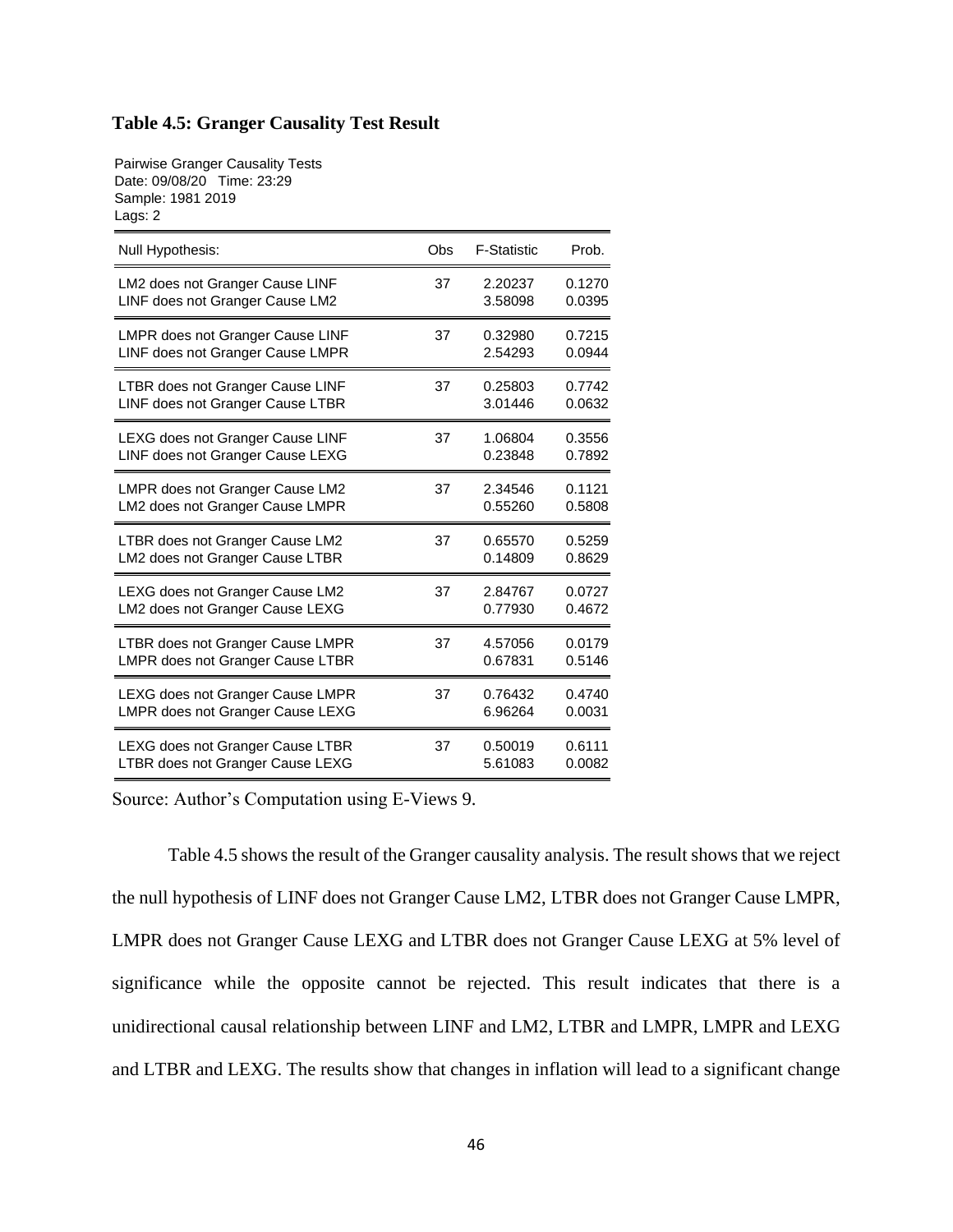in money supply but not vice versa. There was no case of bidirectional causality at 5% significance level.

#### **4.7 Test of Hypothesis**

The hypothesis of the research:

**H1:** There is a significant relationship between monetary policy and inflation growth in Nigeria. Regression analysis shows that monetary policy is positive and negative (as the case may be) and significant in explaining inflation growth in Nigeria. The findings show the significant impact monetary policy variables has on inflation growth. Hence, we reject the null hypothesis of the study that monetary policy has significant impact on inflation growth in Nigeria.

**H0**: Is there a causal relationship between monetary policy and inflation growth in Nigeria?

The Granger causality test results were used to determine the relationship between monetary policy and inflation growth and it shows a unidirectional causality from inflation to money supply and not vice-versa. This means that changes in inflation will cause growth in money supply in the economy, but money supply does not cause inflation. Hence, we cannot reject the null hypothesis that there is no causal relationship between monetary policy and inflation in Nigeria during the period under review.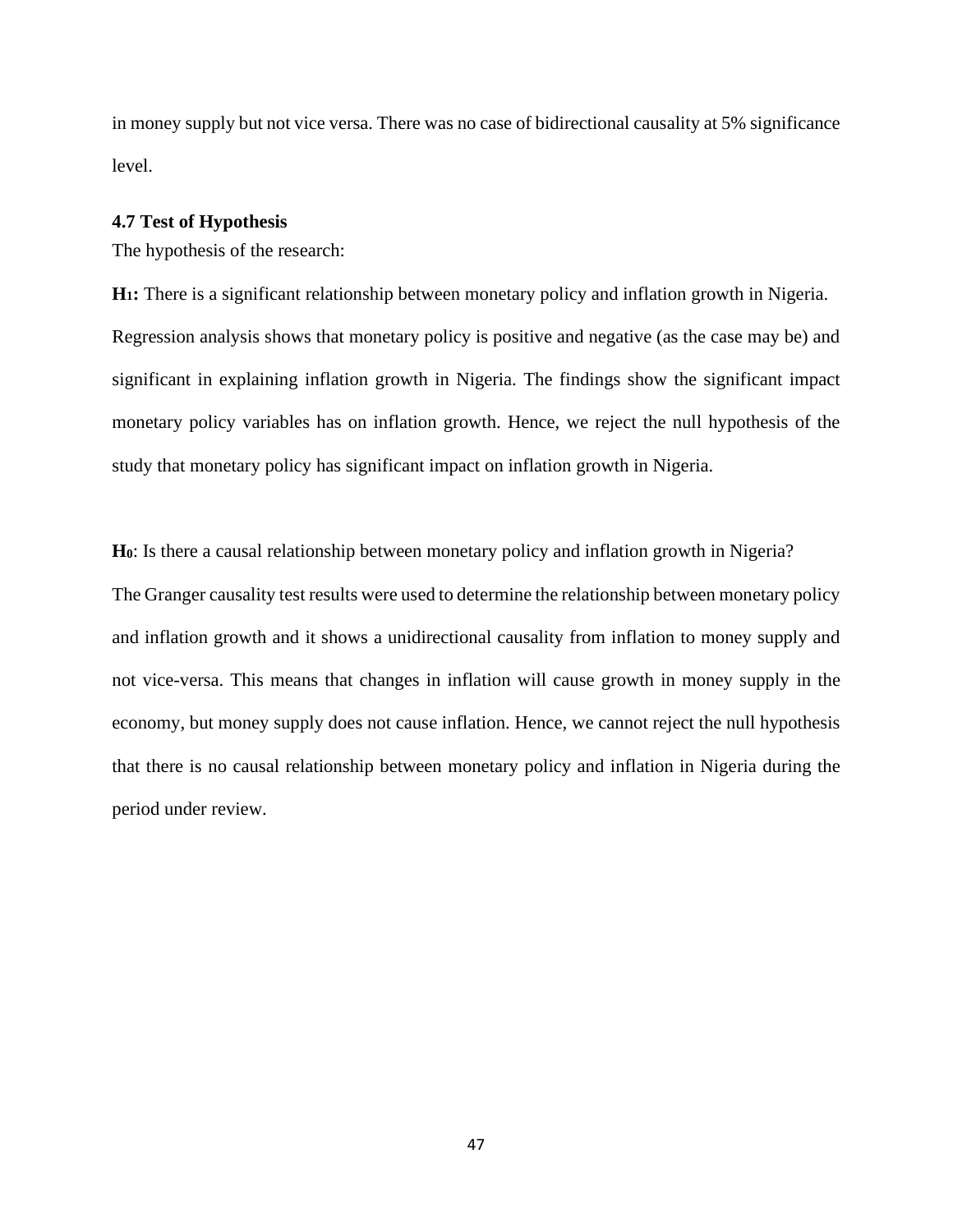#### **CHAPTER FIVE**

#### **SUMMARY, CONCLUSION AND RECOMMENDATIONS**

#### **5.1 Summary of Findings**

 The study analyzed the effectiveness of monetary policy variables on inflation in Nigeria between 1981 and 2019. The study introduced four predictor variables: monetary policy rate, money supply, exchange rate and treasury bills rate, in order to achieve robustness in the analysis of data and hypotheses testing. The study furthermore analyzed the relationship between monetary policy rate, money supply, exchange rate, treasury bills rate and inflation rate in Nigeria. The research made use of secondary data sourced from Central Bank of Nigeria (CBN) Statistical bulletin 2019 and the National Bureau of Statistics (NBS) on monetary policy rate, exchange rate, treasury bills rate, money supply and inflation. The Ordinary Least Square (OLS) and Granger Causality test techniques were employed in the data analysis.

The study commenced with the analysis of testing the variables of interest using Augmented Dickey Fuller (ADF) unit root test and the result indicates that the variables were non-stationary at level but was stationary at first differences. The Johansen co-integration test revealed the existence of long-run relationship between the variables. While the empirical result of the OLS test showed that monetary policy rate, money supply and treasury bill rates exert positive influence on inflation in Nigeria. Exchange rate depreciation leads to inflationary growth. This result is consistent with the prediction of economic theory. Specifically, the study found that;

1. The Augmented Dickey Fuller (ADF), unit root test indicated that all the variables were stationary at first differences having found to be non-stationary at their levels. Hence, the need for long run analysis since they are all stationary at 1<sup>st</sup> differences.

48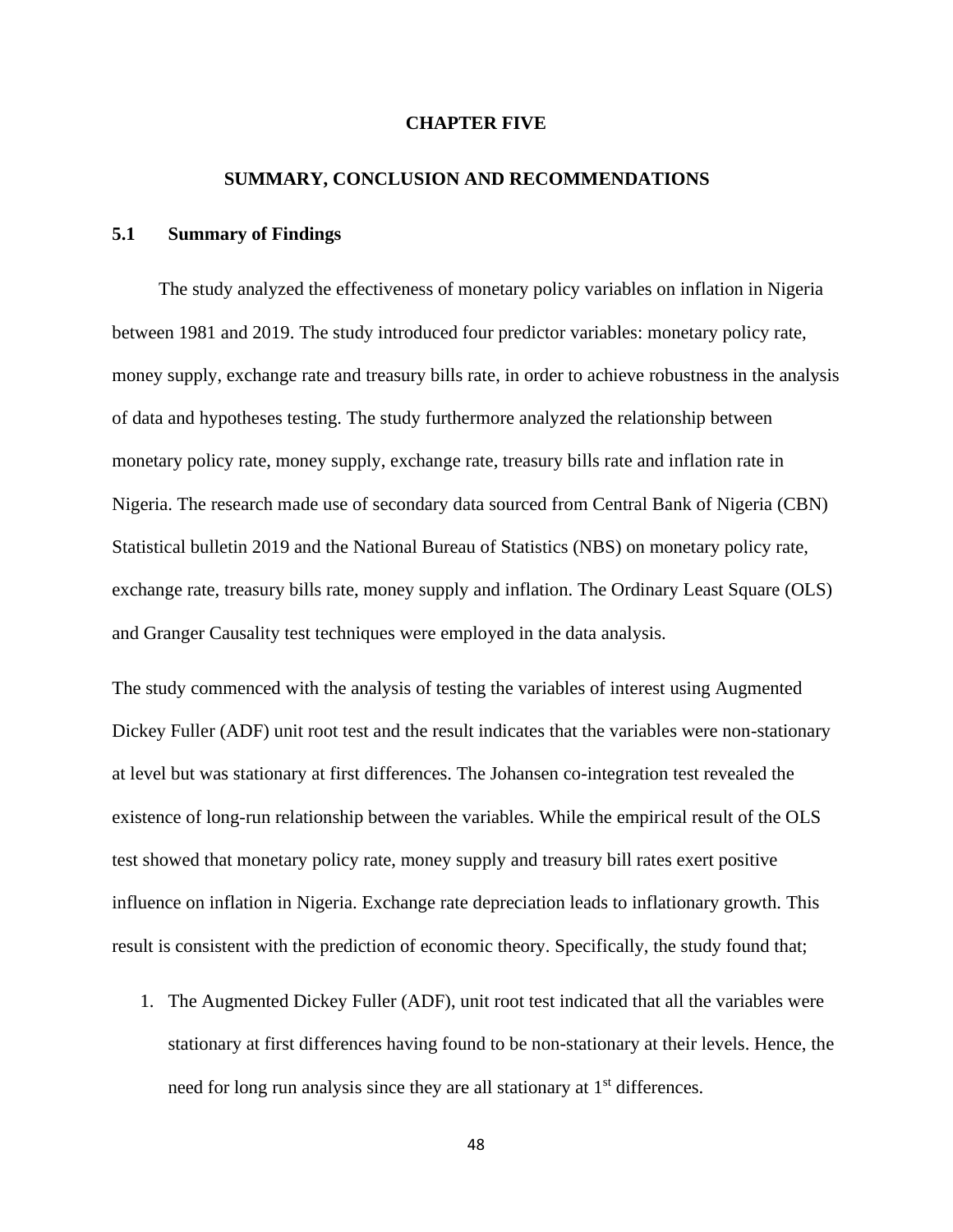- 2. The Johansen co-integration trace test result indicated 5 co-integrating equations at the 0.05 percent significance level between the variables. This denotes the rejection of the null hypothesis at 0.05% level. While the Maximum Eigenvalue test indicated 1 cointegrating equation at 0.05% level. Both tests result suggests that there exists a long-run relationship between the variables.
- 3. The OLS results indicated that the estimated coefficient of exchange rate (-1.168367) is rightly signed. It is negative and statistically significant. This by implication means that a 1 percent depreciation in Naira exchange rate will increase inflation by 1.17 percent; The estimated coefficient of monetary policy rate (3.675857) is rightly signed (positive) and statistically significant. A 1 percent increase in monetary policy rate will increase inflation by 3.68 percent. The coefficient of money supply (3.677) is positive as expected and statistically significant. A 1 percent increase in money supply will increase inflation by 3.68 percent. The estimated coefficient of treasury bill rate (8.946385) is rightly signed (positive) and statistically significant. A 1 percent increase in treasury bill rate will increase inflation by 8.95 percent. Therefore, relationship existed between inflation and monetary policy rate in Nigeria during the period.
- 4. The Granger causality analysis result shows that we reject the null hypothesis of LINF does not Granger Cause LM2, LTBR does not Granger Cause LMPR, LMPR does not Granger Cause LEXG and LTBR does not Granger Cause LEXG at 5% level of significance while the opposite cannot be rejected. This result indicates that there is a unidirectional causal relationship between LINF and LM2, LTBR and LMPR, LMPR and LEXG and LTBR and LEXG. The results show that changes in inflation will lead to a significant change in money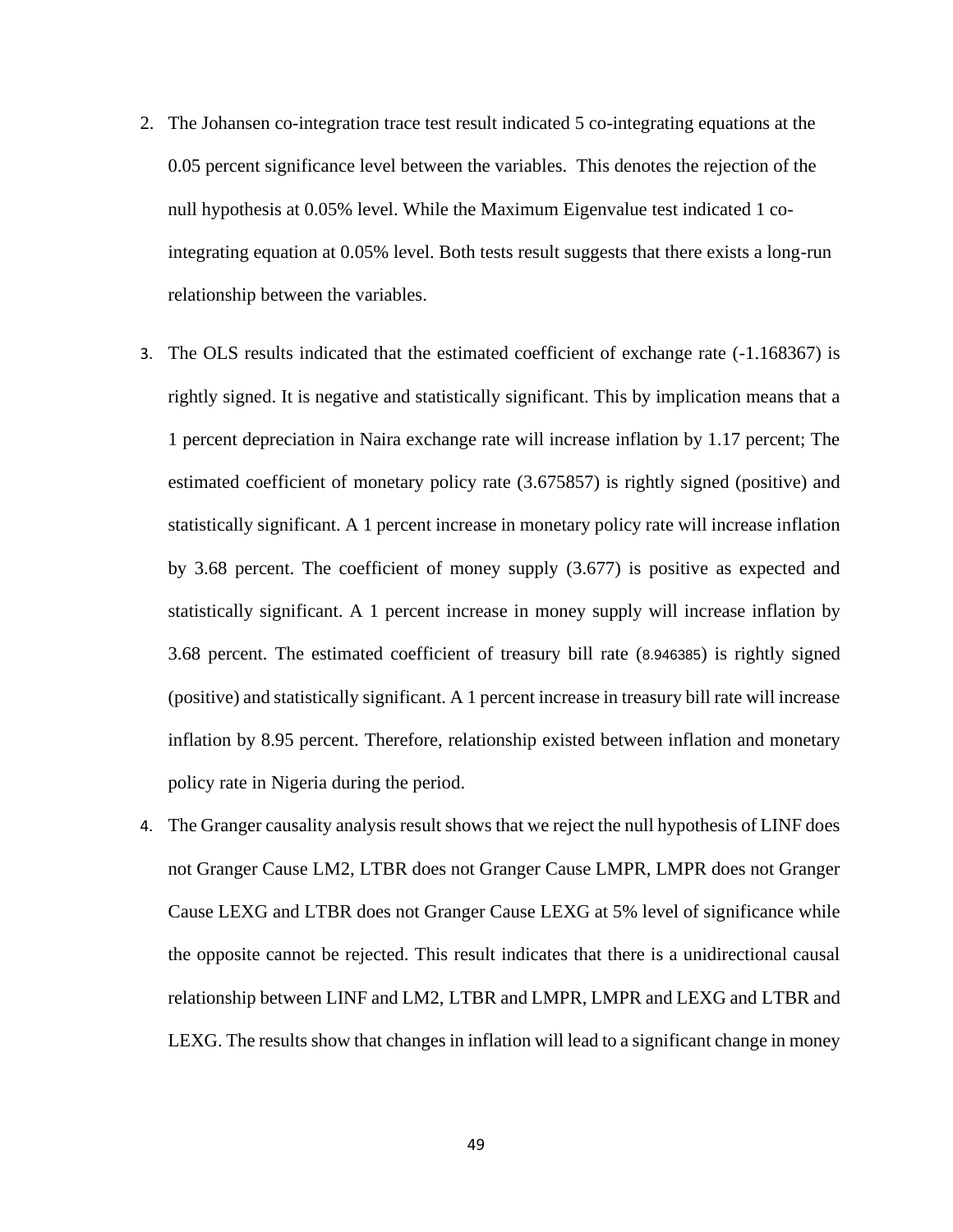supply but not vice versa. There was no case of bidirectional causality at 5% significance level.

#### **5.2 Conclusion**

The focus of this study was on the effectiveness of monetary policy on inflation in Nigerian economy. Monetary policy rate, money supply, treasury bills rate and exchange rate were used as the determinant of inflation. The empirical result showed that money supply, treasury bills rate, monetary policy rate and exchange rate had influence on inflation within the period under consideration.

## **5.3 Recommendations**

Based on the results and conclusion, the study made the following recommendations:

- a. This study has identified that the major driver of inflation is expected inflation. It is thereby recommended that government should handle and manage information on crucial macroeconomic variables relating to control of inflationary pressures.
- b. Secondly, the Central Bank should identify practical means of contracting money supply in the system and make better use of exchange rate to lessen inflation. The study discovered that annual Treasury bill rate through open market operation as proxy has not been effective in influencing inflation. Hence, schemes to make it more effective should be implemented perhaps through competitive rates.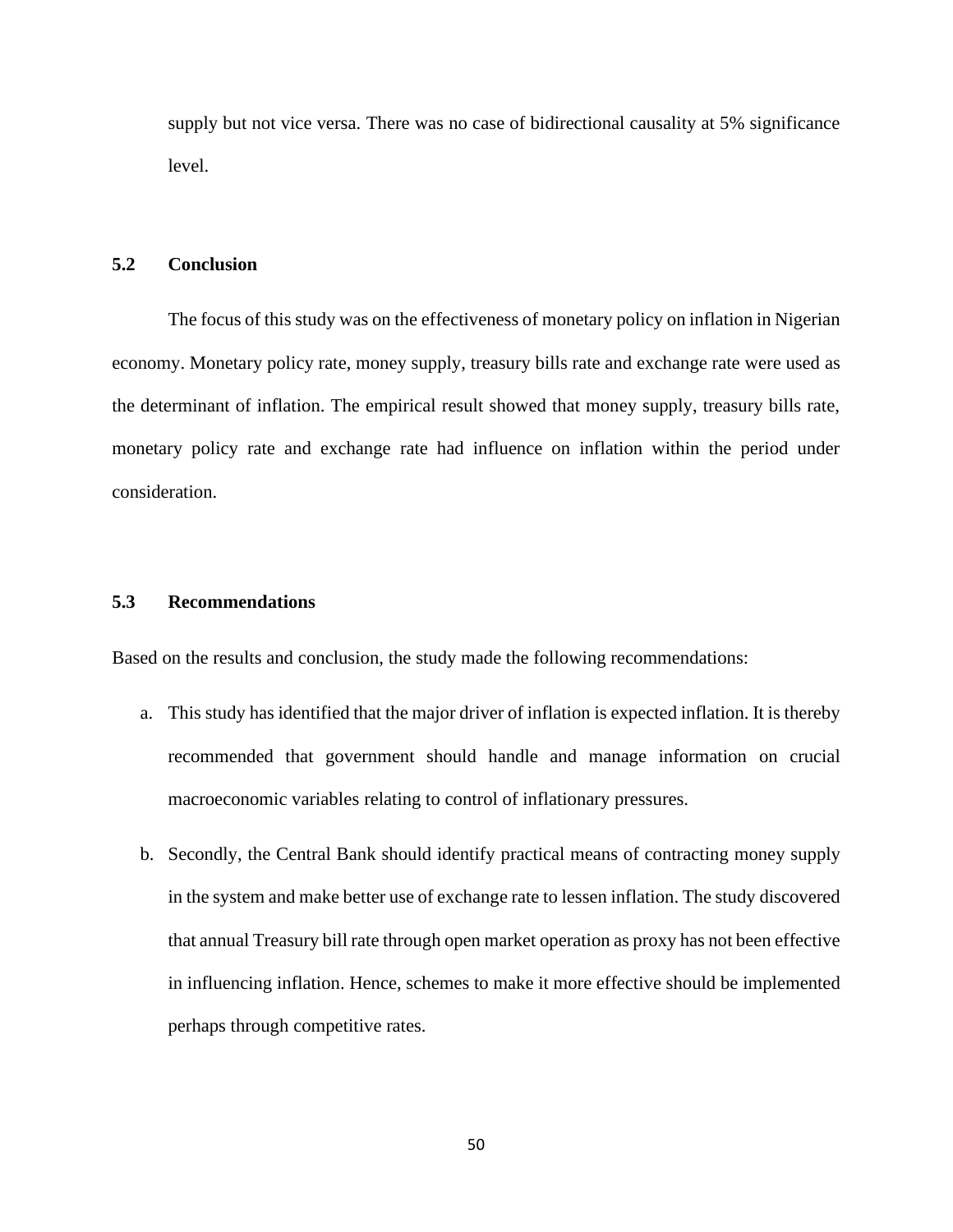- c. The monetary authority should re-evaluate the effectiveness and potency of monetary policy rate as a tool to curb inflation in Nigeria during and after the study period especially now that the occurrence of COVID-19 pandemic has shown the world the need to exercise a lot of caution in formulating policies in Nigeria and globally.
- d. The Central Bank should assess policies before implementation particularly regarding treasury bills rate.
- e. Finally, the Central Bank should clearly elucidate the objectives its policies and ensure appropriate control and management of monetary policy variables.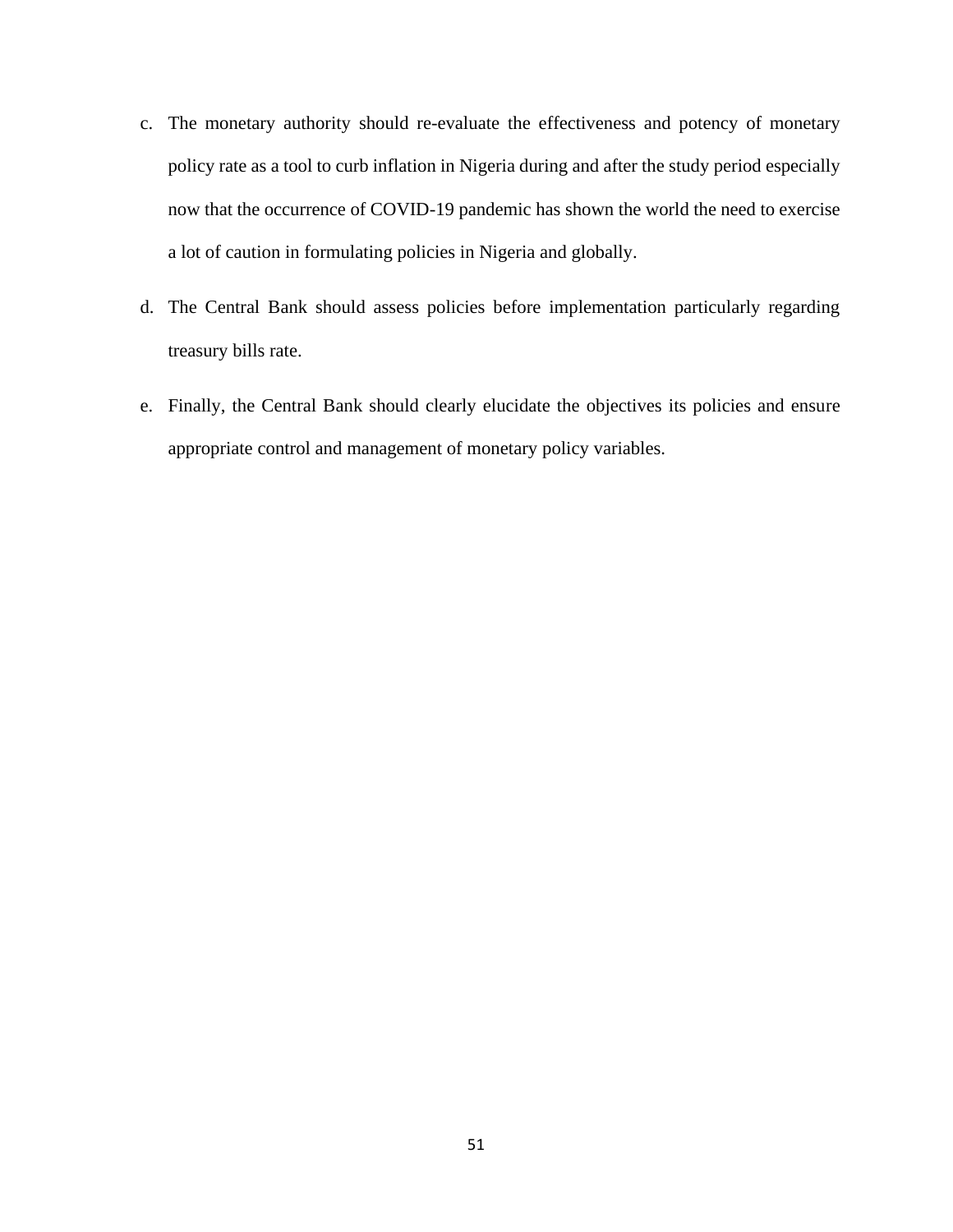## **References**

- Abiola Adeola Kumapayi, Joseph Ufuoma Nana, Bright Onoriode Ohwofasa (2012) "Impact of Inflation on Monetary Policy and Economic Development in Nigerian, 1980- 2010. Evidence from Empirical Data" Asian Journal of Empirical Research Vol. 2, No. 2, pp. 28-39
- Ahiabor, G. (2013). The Effects of Monetary Policy on Inflation in Ghana. *Developing Country Studies*, *3*(12), 82-89.
- Asuquo, A. (2012). Inflation accounting and control through monetary policy measures in Nigeria: Multi-regression analysis (1973-2010). IOSR Journal of Business and Management, 1(2), 53-62.
- Adodo, F., Akindutire, O., & Ogunyemi, J. (2018). MONETARY POLICY AND CONTROL OF INFLATION IN NIGERIA. *International Journal Of Management, IT & Engineering*, *8*(12), 154-170.
- Anowor, O.F. & Okorie, G.C. (2016). A reassessment of the impact of monetary policy on economic growth: Study of Nigeria. International Journal of Developing and Emerging Economies, 4(1), 82-90
- Ajie, H.A. and S.G. Nenbee (2010). Monetary Policy and Stock Prices in Nigeria, 1980 2008: An Econometric Analysis. The International Journal Series on Tropical Issues, 11(2):183 194, July.
- Alchian, A.A. and B. Klein (1973) "On a Correct Measure of Inflation", Journal of Money, Credit and Banking 5(1), 173-191.
- Asterious, D. and Hall, S.G. (2007). Applied Econometrics: A Modern Approach, London: Palgrave and Macmillan
- Brooks, C. (2008). Introductory Econometrics for Finance (2nd), New York: Cambridge University Press
- Bakare, A. (2011). An empirical study of the determinants of money supply growth and its effects on inflation rate in Nigeria. *Journal Of Research In International Business And Management*, *1*(5), 124-129.
- Bassey, G. E. & Essien, E. B. (2014). Inflation Targeting framework for Monetary Policy in Nigeria: Issues, Problems and Prospects. Journal of Economics and Sustainable Development (JESD) Vol. 5, No. 8, pp. 88 – 101
- Bryan, M.F., S.G. Cecchetti and G. O'Sullivan (2002) "Asset Prices in the Measurement of Inflation". NBER working paper, 8700
- Chinaemerem, C. O. & Akujuobi, L. E. (2012). Inflation Targeting and Monetary Policy Instruments: Evidence from Nigeria and Ghana. Arabian Journal of Business and Management Review.Vol. 1, No.11, pp. 52 – 81
- Chimobi, O. P. and U. C. Uche (2010). Money, Price and Output: A Causality Test for Nigeria. American Journal of Scientific Research, 8, 78-87.
- Chaudhry, I.S., Ismail, R., Farooq, F. & Murtaza, G. (2015). Monetary policy and its inflationary pressure in Pakistan. Pakistan Economic and Social Review, 53(2), 251-268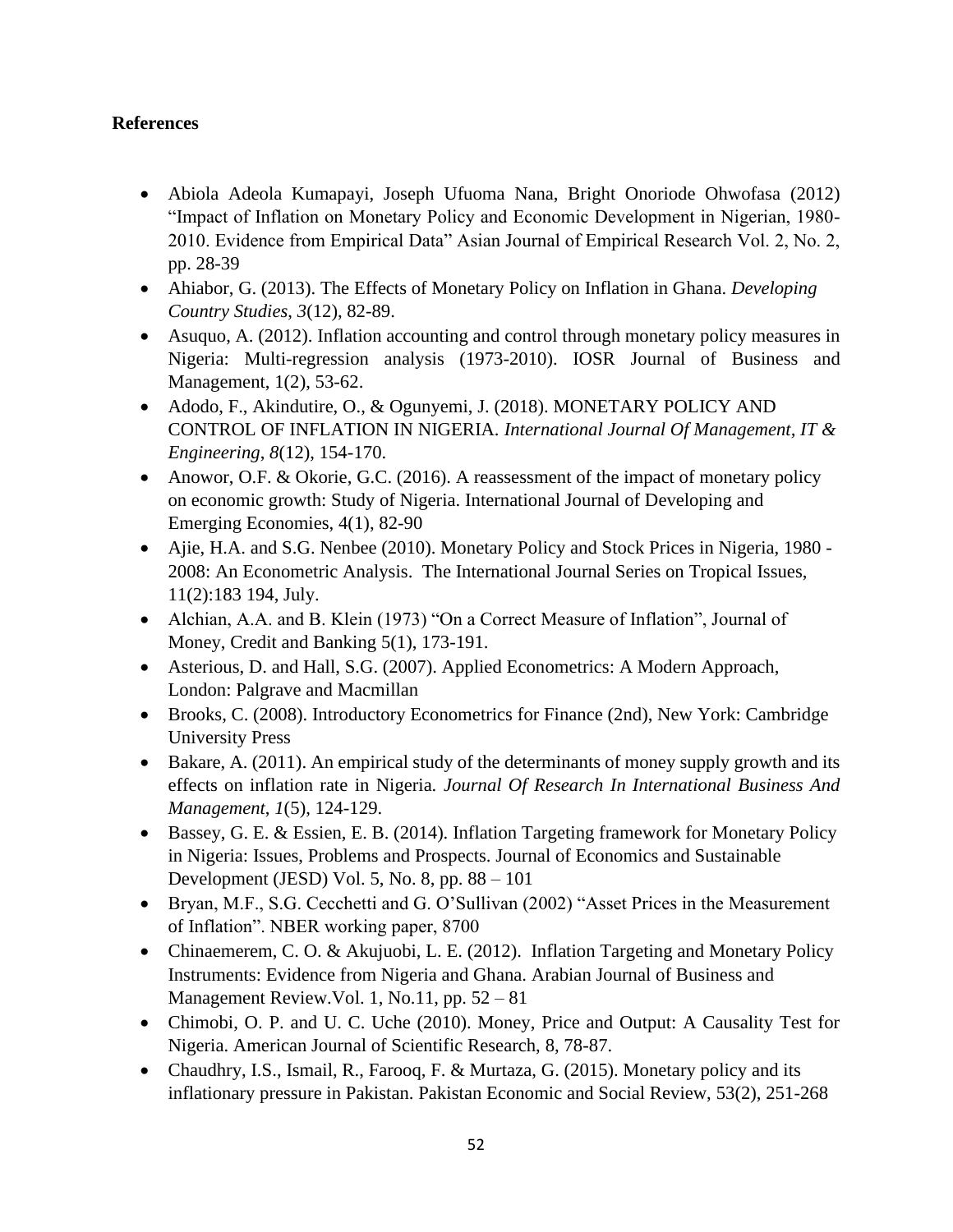- Central Bank of Nigeria. (2006). *HOW DOES THE MONETARY POLICY DECISIONS OF THE CENTRAL BANK OF NIGERIA AFFECT YOU? PART TWO*. Nigeria: Central Bank of Nigeria.
- Central Bank of Nigeria (2019). CBN Statistical Bulletin. Abuja, 2015
- Christiano, L. J., & Fitzgerald, T. J. (2003). The band pass filter. International Economic Review, 44, 435–465
- Danjuma, I., Jibrin, S. M. & Blessing, S. E. (2012). An Assessment of the Effectiveness of Monetary Policy in Combating Inflation Pressure on the Nigerian Economy.Erudite Journal of Business Administration and Management (EJBAM), Vol. 1(1), pp. 7 – 16
- Dania, Evelyn N. (2013) "Determinants of Inflation in Nigeria (1970 2010)". The Business & Management Review, vol. 3. No. 2. Pp. 106-114
- Dornbusch, R. et al (1996). Macroeconomic. Sydney: The McGraw-Hill Companies, Inc.
- Dornbusch, R. & Fischer, S. (1994). Macroeconomics. New York: McGraw-Hill, Inc. pp. 209. 6th edition
- Enu, Patrick and Havi, Emmanuel Dodzi K. (2014) "Macroeconomic Determinants of Inflation in Ghana: A Co-integration Approach". International Journal of Academic Research and Social Sciences, vol.4. No.7. Pp. 95-110
- F.N. Emerenini, & C.N. Eke, C (2014), The impact of monetary policy rate on inflation Nigeria, Journal of Economics and Sustainable Development, 5, (28), 2014
- Friedman, M. (1969). The Role of Monetary Policy. The Optimum Quantity of Money, ed. Milton Friedman. Chicago: Aldine.
- Fabian, E.M. & Charles, E.N. (2014). The impact of monetary policy rate on inflation in Nigeria. Journal of Economics and Sustainable Development, 5(28), 146-153.
- Fisher, I. (1911) "The Purchasing Power of Money". The Macmillan Company, New York, USA.
- Friedman, M. (1968). The Quantity Theory of Money. International Encyclopaedia of Social Sciences. London, Corwell Collier and Macmillan, Inc. Vol. 10
- Gbadebo, A.D. & Muhammed, N. (2015). Monetary policy and inflation control in Nigeria. Journal of Economics and Sustainable Development, 6(8), 108-115.
- Goodhart, C. (2001) "What Weights Should be Given to Asset Prices in the Measurement of Inflation?", The Economic Journal 11, 335-356.
- Hossain, E, Ghosh, B.C. and Islam, K. (2012). Inflation and Economic Growth in Bangladesh, Journal of Arts, Science & Commerce, 4(2)
- Hossain, Tanjil and Islam, Nazrul (2013) "Economic Analysis of the Determinants of Inflation in Bangladesh". The International Journal of Social Sciences, vol. 11. No. 1. Pp. 29-36
- Islam, R., Ghani, A.BA., Mahyudin, E. & Manickam, N. (2017). Determinants of Factors that Affecting Inflation in Malaysia. International Journal of Economics and Financial Issues, 7(2), 355-364.
- Ifeakachukwu Nwosa, P., & Olasunkanmi Oseni, I. (2012). Monetary Policy, Exchange Rate and Inflation Rate in Nigeria A Co-integration and Multi-Variate Vector Error Correction Model Approach. *Research Journal Of Finance And Accounting*, *3*(3), 62-69.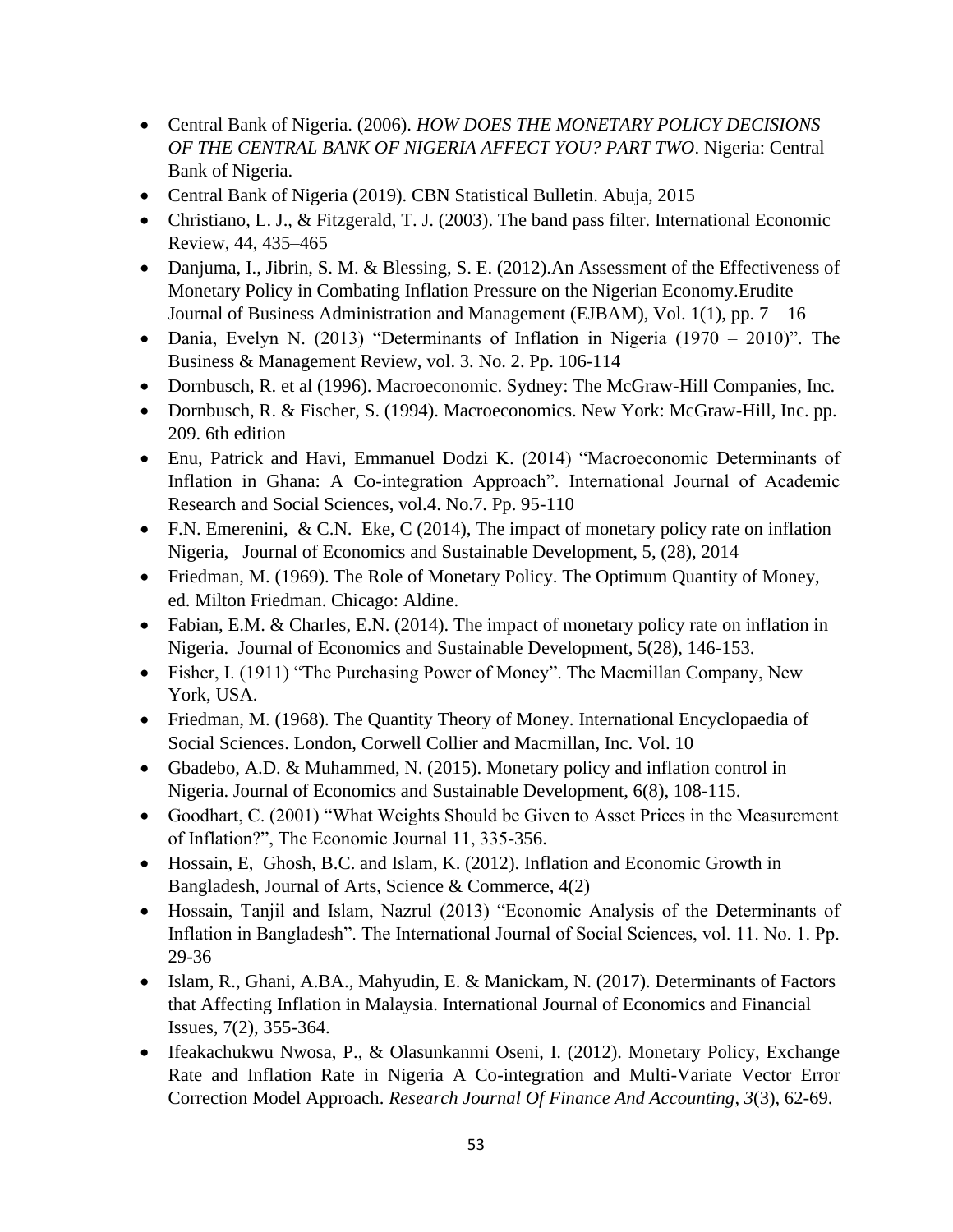- Imoughele, L., Ismaila, M. (2016). MONETARY POLICY, INFLATION AND ECONOMIC GROWTH IN NIGERIA: EXPLORING THE CO-INTEGRATION AND CAUSALITY RELATIONSHIP. *Global Journal Of Research In Business & Management*, *4*(1), 236-245.
- Iya, I. B. and Aminu, U (2014) "An Empirical Analysis if Determinants of Inflation in Nigeria". Journal of Economics and Sustainable Development, vol. 5. No. 1. Pp. 140-150
- Kirkpatrick, C. H. & Nixon, F. I. (1976). The Origins of Inflation in Less developed Countries: A Selected Review. In Parkin, M. &Zis, G. (eds.), Inflation in Open Economies. Manchester University Press
- Maku, Adejoke O. and Adelowokan, Oluwaseyi A. (2013) "Dynamic of Inflation in Nigeria: An Autoregressive Approach". European Journal of Humanities and Social Sciences, vol. 22. No.1.
- Mohamed, I. (2016): The Impacts of Monetary Policies on Inflation Rates in Sudan (1970–2014). International Journal of Advance Research in Management, Engineering and Technology 1(1), P. 75-81
- Masha I. S. N., Essien M. L., Musa D., Akpan B. and M. O. Abeng (2004). Theoretical Issues in Financial Intermediation, Financial Markets, Macroeconomic Management and Monetary Policy. In Nnanna, O. J., Englama A. and F. O. Odoko (eds) CBN. Financial Markets in Nigeria, pp.  $7 - 27$
- Myrdal, G. (1968). Asian Drama: An Inquiry into the Poverty of Nations. Penguin: Hormondsworth
- Nenbee, S., & Madume, J. (2011). THE IMPACT OF MONETARY POLICY ON NIGERIA'S MACROECONOMIC STABILITY. *International Journal Of Economic Development Research And Investment*, *2*(2), 174-183.
- Ngerebo-A, T.A. (2016). Monetary policy and inflation in Nigeria. International Journal of Finance and Accounting, 5(2), 67-76
- Nasko, A.M. (2016). Impact of Monetary policy on the economic growth of Nigeria. Pyrex Journal of Business and Finance Management Research, 2(10), 163-179.
- Onyeiwu, C. (2012). Monetary Policy and Economic Growth of Nigeria. Journal of Economics and Sustainable Development, 3 (7). 62-71
- Oyinpyere Apere, T., & Moses Karimo, T. (2014). Monetary Policy Effectiveness, Output Growth and Inflation in Nigeria. *International Journal Of Economics, Finance And Management*, *3*(6), 301-307.
- Okwori, J., & Abu, J. (2017). Monetary Policy and Inflation Targeting in Nigeria. *International Journal Of Economics And Financial Management*, *2*(3), 1-12.
- Okwori, J. & Abu, J. (2015). Determinants of Money Supply in Nigeria. Journal of Economic and Social Research (JESR). Vol. 6, No. 1, pp. 77 – 103
- Odior, E. S. O. (2012). Inflation Targeting in an Emerging Market: VAR and Impulse Response Function Approach.European Scientific Journal. Vol. 8, No. 6, pp. 79 – 98
- Odusanya, Ibrahim A and Atanda, Akinwande A. (2010) "Analysis of Inflation ant its Determinants in Nigeria". Pakistan Journal of Social Sciences, vol.7. No.2. Pp. 97-100S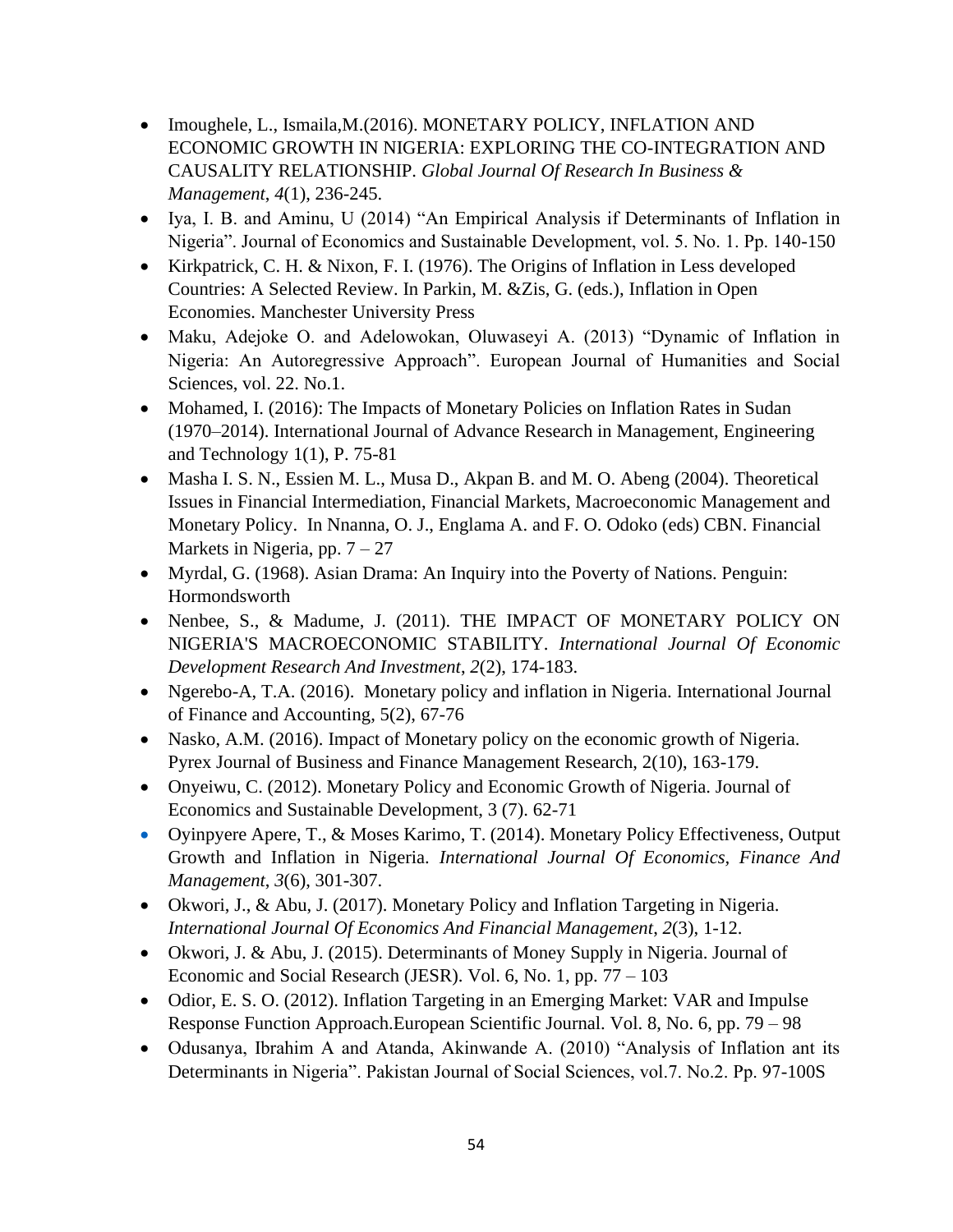- Philip, N.O., Christopher, D.Z. & Pius, O.A. (2014). Effectiveness of monetary policy in reducing inflation in Nigeria (1970-2013). Journal of Economics and Sustainable Development, 5(13), 73-81
- Riti, J. S. & Kamah, M. (2015). Inflation Targeting and Economic Growth in Nigeria: A Vector Auto Regressive (VAR) Approach. European Journal of Contemporary Economics and Management. Vol. 2, No. 1, pp.  $42 - 63$
- Ratnasiri, H.P.G.S. (2009) "The Main Determinants of Inflation in Sri Lanka: A VAR Based Analysis". Central Bank of Sri Lanka-Staff Studies, vol.39. No.1&2. Pp. 1-14
- Salunkhe, B., & Patnaik, A. (2017). THE IMPACT OF MONETARY POLICY ON OUTPUT AND INFLATION IN INDIA: A FREQUENCY DOMAIN ANALYSIS1. *ECONOMIC ANNALS*, *62*(212), 113-154.
- Sola, O., & Peter, A. (2012). Money Supply and Inflation in Nigeria: Implications for National Development. *Scientific Research*, *4*(3), 161-170.
- Tékam Oumbé Honoré. Monetary Policy and Inflation: Empirical Evidence from Cameroon. International Journal of Economics, Finance and Management Sciences. Vol. 6, No. 5, 2018, pp. 200-207. doi: 10.11648/j.ijefm.20180605.11
- Tonprebofa Waikumo Okotori. "The Dynamics of Monetary Policy and Inflation in Nigeria." IOSR Journal of Economics and Finance (IOSR-JEF) , vol. 10, no. 2, 2019, pp. 37-49
- Umaru, A., & Abdulrahman, A. (2012). Effect of Inflation on the Growth and Development of the Nigerian Economy (An Empirical Analysis). *International Journal Of Business And Social Science*, *3*(10), 180-191.
- Wuyah Yunana, T., Michael, B., & James Essein, A. (2015). Impact of Monetary Policy on Inflationary Process in Nigeria. *European Journal Of Business And Management*, *7*(31), 62-68
- Zayyanu Bello, M. & Abdullahi Saulawa, M. (2013). Relationship between Inflation, Money Supply, Interest Rate and Income Growth (Rgdp) in Nigeria 1980-2010. an Empirical Investigation. *Journal Of Economics And Sustainable Development*, *4*(8), 4-13.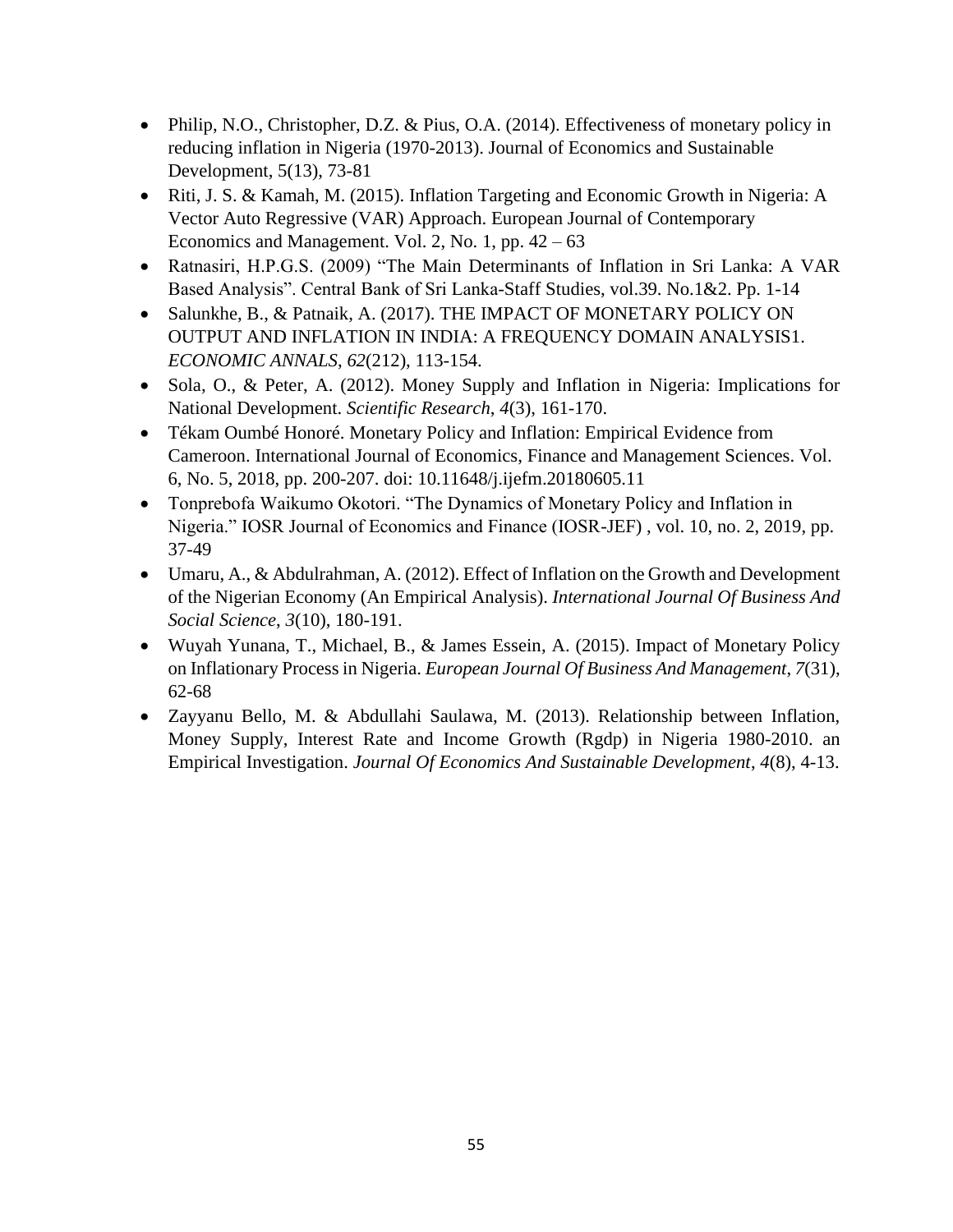## **APPENDIX**

## **DATA FOR THE STUDY**

|              | <i>D'AIRT</i> ON THE 91 CD I |            |           |            |            |
|--------------|------------------------------|------------|-----------|------------|------------|
| <b>Years</b> | <b>EXG</b>                   | <b>MPR</b> | <b>MS</b> | <b>INF</b> | <b>TBR</b> |
| 1981         | 0.60                         | 6.00       | 14.47     | 21.54613   | 5.00       |
| 1982         | 0.70                         | 8.00       | 15.79     | 7.330331   | 7.00       |
| 1983         | 0.70                         | 8.00       | 17.69     | 23.02843   | 7.00       |
| 1984         | 0.80                         | 10.00      | 20.11     | 41.14562   | 8.50       |
| 1985         | 0.90                         | 10.00      | 22.3      | 5.487196   | 8.50       |
| 1986         | 2.00                         | 10.00      | 23.81     | 13.67347   | 8.50       |
| 1987         | 4.00                         | 12.75      | 27.57     | 9.694794   | 11.75      |
| 1988         | 4.50                         | 12.75      | 38.36     | 61.21113   | 11.75      |
| 1989         | 7.40                         | 18.5       | 45.9      | 44.67005   | 17.50      |
| 1990         | 8.00                         | 18.5       | 47.42     | 3.614035   | 17.50      |
| 1991         | 9.90                         | 15.5       | 75.4      | 22.9597    | 15.00      |
| 1992         | 17.30                        | 17.5       | 111.11    | 48.80198   | 21.00      |
| 1993         | 22.10                        | 26         | 165.34    | 61.26226   | 26.90      |
| 1994         | 21.9                         | 13.5       | 230.29    | 76.75887   | 12.50      |
| 1995         | 84.58                        | 13.5       | 289.09    | 51.58756   | 12.50      |
| 1996         | 79.6                         | 13.5       | 345.85    | 14.31      | 12.25      |
| 1997         | 74.63                        | 13.5       | 413.28    | 10.21      | 12.00      |
| 1998         | 84.37                        | 13.5       | 488.15    | 11.91      | 12.95      |
| 1999         | 92.53                        | 18         | 628.95    | 0.22       | 17.00      |
| 2000         | 109.55                       | 14         | 878.46    | 14.53      | 12.00      |
| 2001         | 113.45                       | 20.5       | 1269.32   | 16.49      | 12.95      |
| 2002         | 126.9                        | 16.5       | 1505.96   | 12.17      | 18.88      |
| 2003         | 137                          | 15         | 1952.92   | 23.81      | 15.02      |
| 2004         | 132.85                       | 15         | 2131.82   | 10.01      | 14.21      |
| 2005         | 129                          | 13         | 2637.91   | 11.57      | 7.00       |
| 2006         | 127                          | 10         | 3797.91   | 8.55       | 8.80       |
| 2007         | 116.8                        | 9.5        | 5127.4    | 6.56       | 6.91       |
| 2008         | 131.25                       | 9.75       | 8008.2    | 15.06      | 4.50       |
| 2009         | 148.1                        | 6          | 9411.11   | 13.93      | 6.13       |
| 2010         | 148.81                       | 6.25       | 11034.94  | 11.82      | 10.25      |
| 2011         | 156.7                        | 12         | 12172.49  | 10.28      | 16.75      |
| 2012         | 155.76                       | 12         | 13893.22  | 11.98      | 17.20      |
| 2013         | 155.74                       | 12         | 15154.64  | 7.96       | 13.34      |
| 2014         | 168                          | 13         | 16238.52  | 8          | 15.99      |
| 2015         | 197                          | 11         | 18525.22  | 9.55       | 16.28      |
| 2016         | 305                          | 14         | 21624.63  | 18.55      | 18.50      |
| 2017         | 306                          | 14         | 22363.43  | 15.37      | 18.98      |
| 2018         | 307                          | 14         | 25079.72  | 11.44      | 14.55      |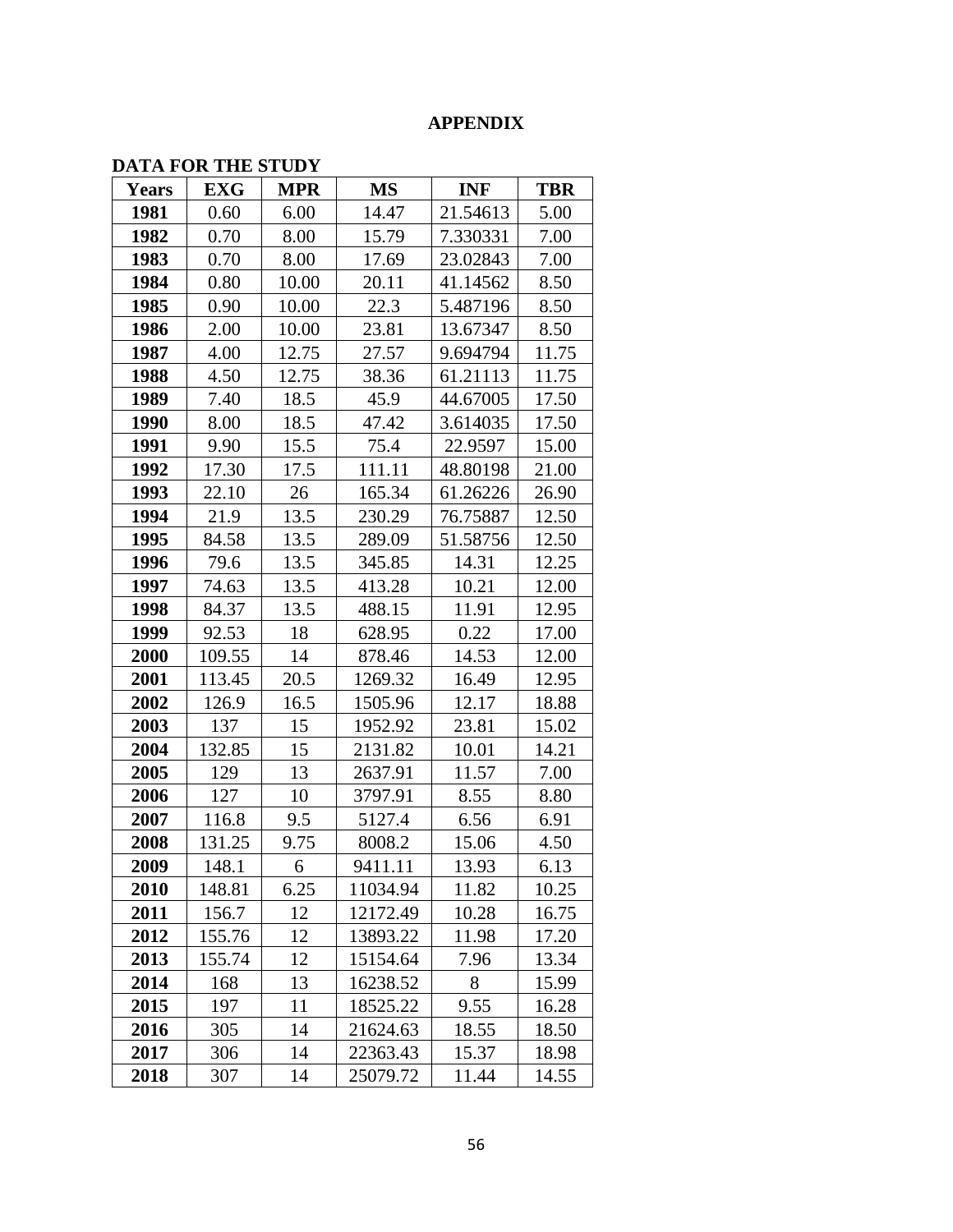| 2019 |  | 308.0   13.50   29,137.80 | 11.4 |  |
|------|--|---------------------------|------|--|

#### **DESCRIPTIVE STATISTICS**

|                 | EXG      | <b>INF</b> | <b>MPR</b> | MS           | <b>TBR</b> |
|-----------------|----------|------------|------------|--------------|------------|
| Mean            | 102.4723 | 19.96030   | 13.07692   | 5768.372     | 13.02017   |
| Median          | 109.5500 | 12.17000   | 13.50000   | 878.4600     | 12.95083   |
| Maximum         | 308,0000 | 76.75887   | 26.00000   | 29137.80     | 26.90000   |
| Minimum         | 0.600000 | 0.220000   | 6.000000   | 14.47000     | 4.500000   |
| Std. Dev.       | 92.86848 | 18.03008   | 4.046666   | 8369.833     | 4.868224   |
| <b>Skewness</b> | 0.783123 | 1.682079   | 0.669289   | 1.354266     | 0.343590   |
| Kurtosis        | 3.000935 | 4.843408   | 4.332329   | 3.579402     | 3.122500   |
|                 |          |            |            |              |            |
| Jarque-Bera     | 3.986329 | 23.91304   | 5.796199   | 12.46677     | 0.791736   |
| Probability     | 0.136264 | 0.000006   | 0.055128   | 0.001963     | 0.673096   |
|                 |          |            |            |              |            |
| Sum             | 3996.420 | 778.4516   | 510.0000   | 224966.5     | 507.7867   |
| Sum Sq. Dev.    | 327733.1 | 12353.18   | 622.2692   | $2.66E + 09$ | 900.5849   |
|                 |          |            |            |              |            |
| Observations    | 39       | 39         | 39         | 39           | 39         |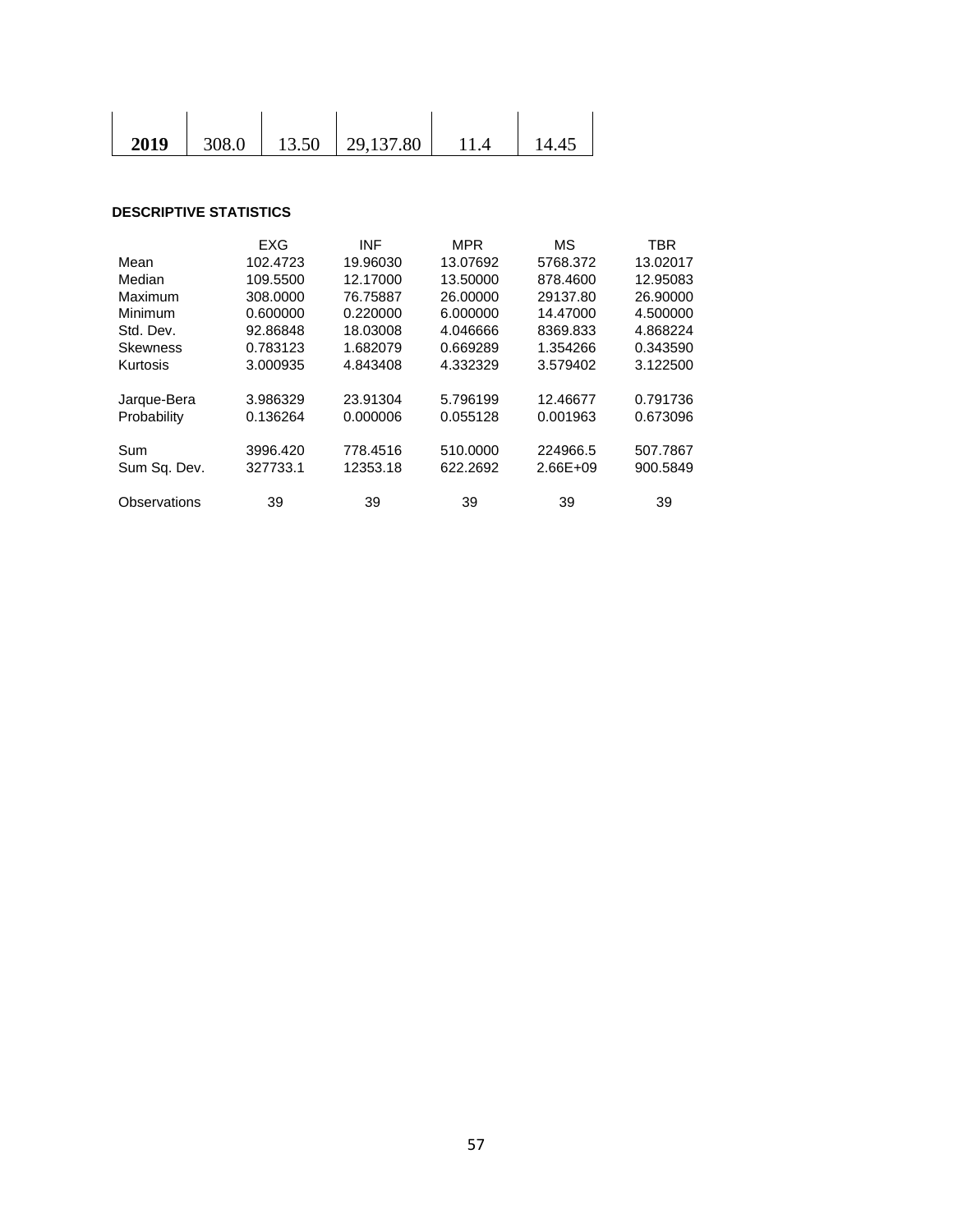**TREND ON THE VARIABLES**

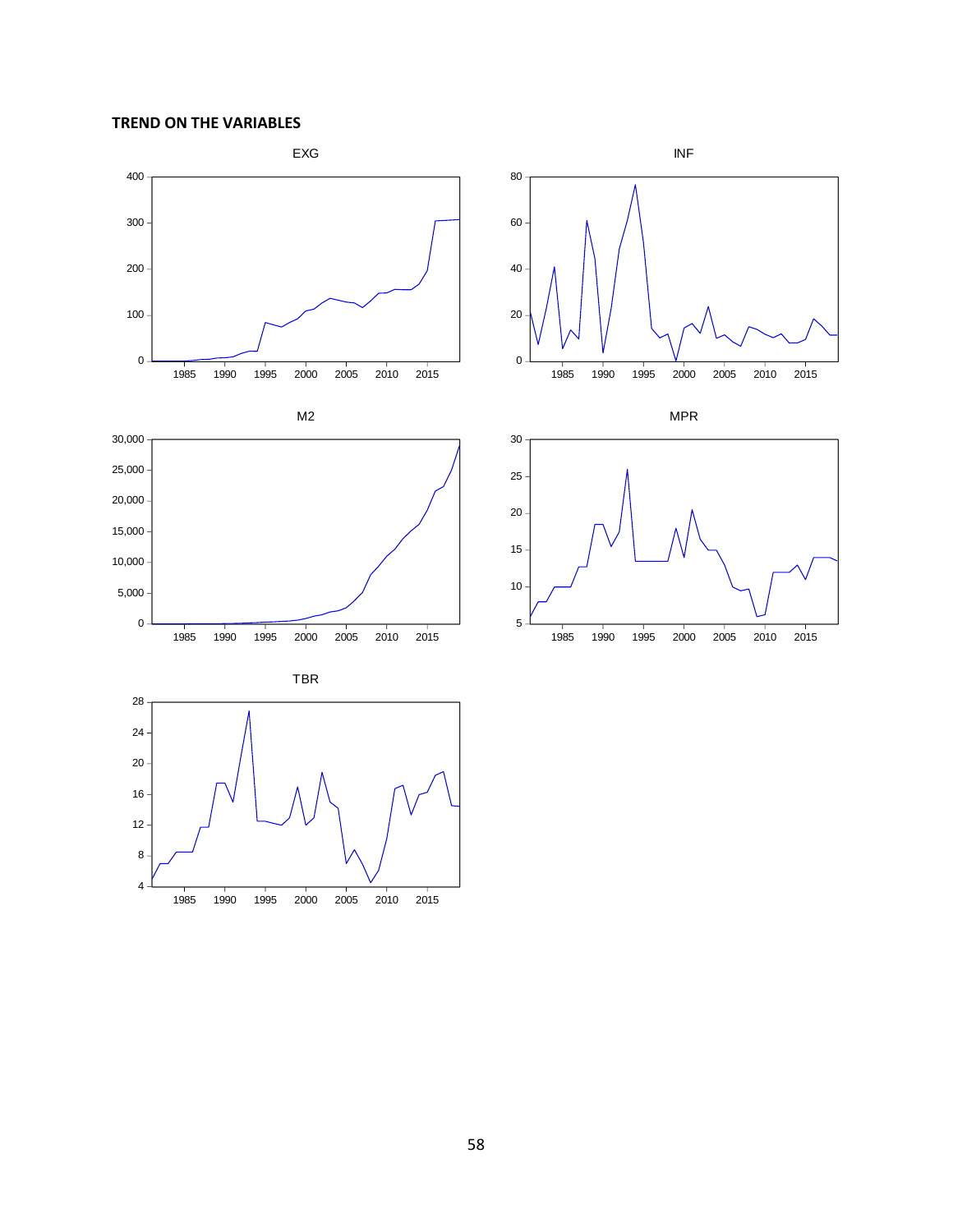#### **ADF UNIT ROOT TEST**

Levels

#### Null Hypothesis: EXG has a unit root Exogenous: Constant, Linear Trend Lag Length: 0 (Automatic - based on SIC, maxlag=9)

|                                        |           | t-Statistic | Prob.* |
|----------------------------------------|-----------|-------------|--------|
| Augmented Dickey-Fuller test statistic |           | $-1.703928$ | 0.7299 |
| Test critical values:                  | 1% level  | $-4.219126$ |        |
|                                        | 5% level  | $-3.533083$ |        |
|                                        | 10% level | $-3.198312$ |        |

\*MacKinnon (1996) one-sided p-values.

Augmented Dickey-Fuller Test Equation Dependent Variable: D(EXG) Method: Least Squares Date: 09/08/20 Time: 16:58 Sample (adjusted): 1982 2019 Included observations: 38 after adjustments

| Variable                                                                                                                         | Coefficient                                                                       | Std. Error                                                                                                                           | t-Statistic                          | Prob.                                                                |
|----------------------------------------------------------------------------------------------------------------------------------|-----------------------------------------------------------------------------------|--------------------------------------------------------------------------------------------------------------------------------------|--------------------------------------|----------------------------------------------------------------------|
| $EXG(-1)$<br>@TREND("1981")                                                                                                      | $-0.177255$<br>$-8.810669$<br>1.748982                                            | 0.104027<br>8.145052<br>0.820657                                                                                                     | -1.703928<br>$-1.081720$<br>2.131197 | 0.0973<br>0.2868<br>0.0402                                           |
| R-squared<br>Adjusted R-squared<br>S.E. of regression<br>Sum squared resid<br>Log likelihood<br>F-statistic<br>Prob(F-statistic) | 0.129215<br>0.079456<br>19.75836<br>13663.75<br>-165.7331<br>2.596810<br>0.088806 | Mean dependent var<br>S.D. dependent var<br>Akaike info criterion<br>Schwarz criterion<br>Hannan-Quinn criter.<br>Durbin-Watson stat |                                      | 8.089474<br>20.59343<br>8.880687<br>9.009970<br>8.926685<br>1.756965 |

#### Ist Difference

Null Hypothesis: D(EXG) has a unit root Exogenous: Constant, Linear Trend Lag Length: 0 (Automatic - based on SIC, maxlag=9)

|                                        |           | t-Statistic | Prob.* |
|----------------------------------------|-----------|-------------|--------|
| Augmented Dickey-Fuller test statistic |           | -5.627956   | 0.0002 |
| Test critical values:                  | 1% level  | $-4.226815$ |        |
|                                        | 5% level  | -3.536601   |        |
|                                        | 10% level | $-3.200320$ |        |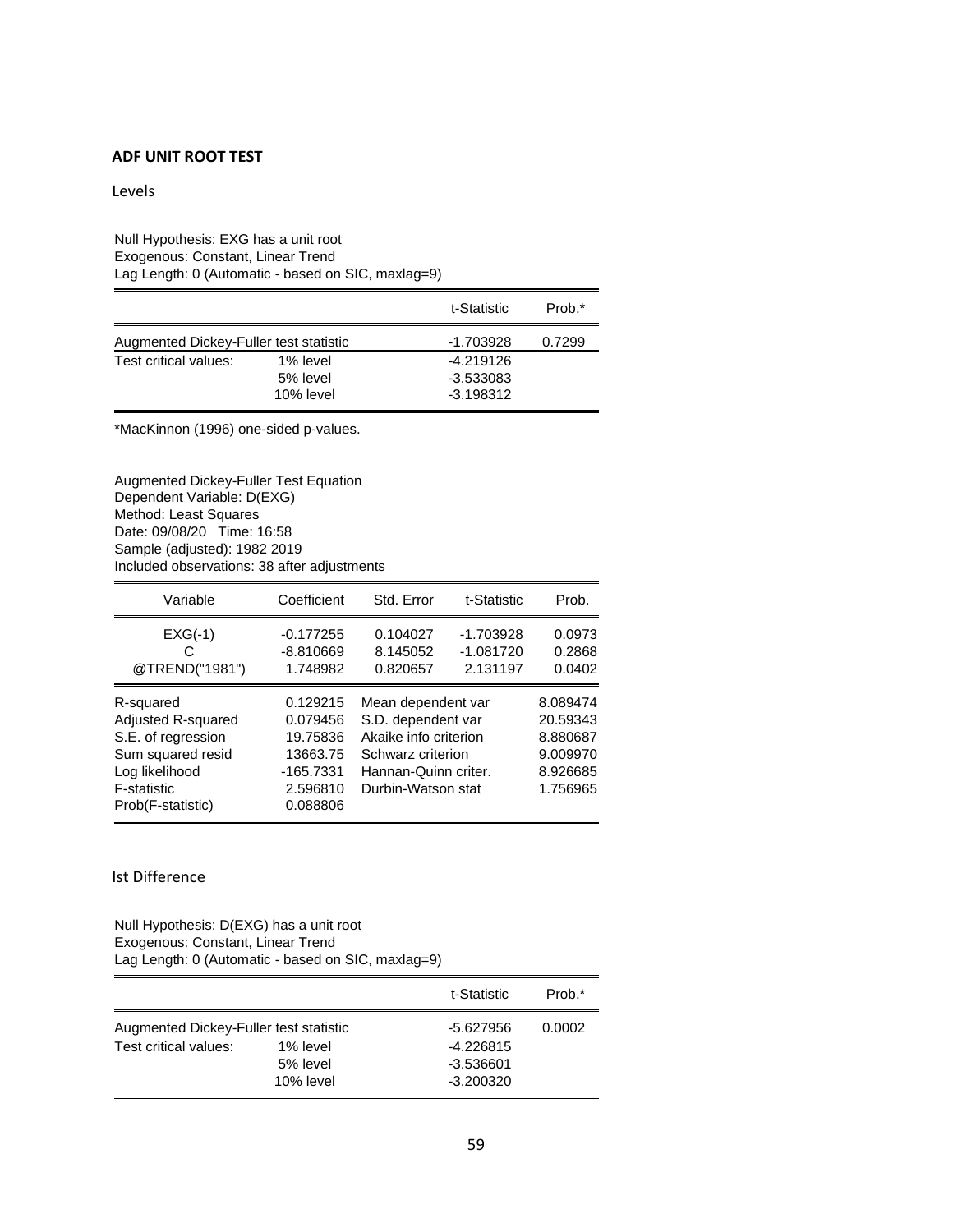Augmented Dickey-Fuller Test Equation Dependent Variable: D(EXG,2) Method: Least Squares Date: 09/08/20 Time: 16:58 Sample (adjusted): 1983 2019 Included observations: 37 after adjustments

| Variable                                                                                                                         | Coefficient                                                                         | Std. Error                                                                                                                           | t-Statistic                            | Prob.                                                                |
|----------------------------------------------------------------------------------------------------------------------------------|-------------------------------------------------------------------------------------|--------------------------------------------------------------------------------------------------------------------------------------|----------------------------------------|----------------------------------------------------------------------|
| $D(EXG(-1))$<br>@TREND("1981")                                                                                                   | $-0.973424$<br>$-0.507289$<br>0.429631                                              | 0.172962<br>7.287675<br>0.333052                                                                                                     | $-5.627956$<br>$-0.069609$<br>1.289981 | 0.0000<br>0.9449<br>0.2058                                           |
| R-squared<br>Adjusted R-squared<br>S.E. of regression<br>Sum squared resid<br>Log likelihood<br>F-statistic<br>Prob(F-statistic) | 0.482643<br>0.452210<br>20.85447<br>14786.90<br>$-163.3264$<br>15.85932<br>0.000014 | Mean dependent var<br>S.D. dependent var<br>Akaike info criterion<br>Schwarz criterion<br>Hannan-Quinn criter.<br>Durbin-Watson stat |                                        | 0.024324<br>28.17683<br>8.990618<br>9.121233<br>9.036666<br>1.978300 |

#### Levels

Null Hypothesis: INF has a unit root Exogenous: Constant, Linear Trend Lag Length: 1 (Automatic - based on SIC, maxlag=9)

|                                        |           | t-Statistic | Prob.* |
|----------------------------------------|-----------|-------------|--------|
| Augmented Dickey-Fuller test statistic |           | -4.090604   | 0.1140 |
| Test critical values:                  | 1% level  | $-4.226815$ |        |
|                                        | 5% level  | $-4.091601$ |        |
|                                        | 10% level | $-3.200320$ |        |

\*MacKinnon (1996) one-sided p-values.

Augmented Dickey-Fuller Test Equation Dependent Variable: D(INF) Method: Least Squares Date: 09/08/20 Time: 17:00 Sample (adjusted): 1983 2019 Included observations: 37 after adjustments

| Variable           | Coefficient | Std. Error         | t-Statistic | Prob.    |
|--------------------|-------------|--------------------|-------------|----------|
|                    |             |                    |             |          |
| $INF(-1)$          | $-0.680384$ | 0.166329           | $-4.090604$ | 0.0003   |
| $D(INF(-1))$       | 0.264004    | 0.162410           | 1.625541    | 0.1136   |
|                    | 24.16239    | 7.470317           | 3.234453    | 0.0028   |
| @TREND("1981")     | $-0.513568$ | 0.249061           | $-2.062017$ | 0.0472   |
| R-squared          | 0.342398    | Mean dependent var |             | 0.109991 |
|                    |             |                    |             |          |
| Adjusted R-squared | 0.282616    | S.D. dependent var |             | 17.42911 |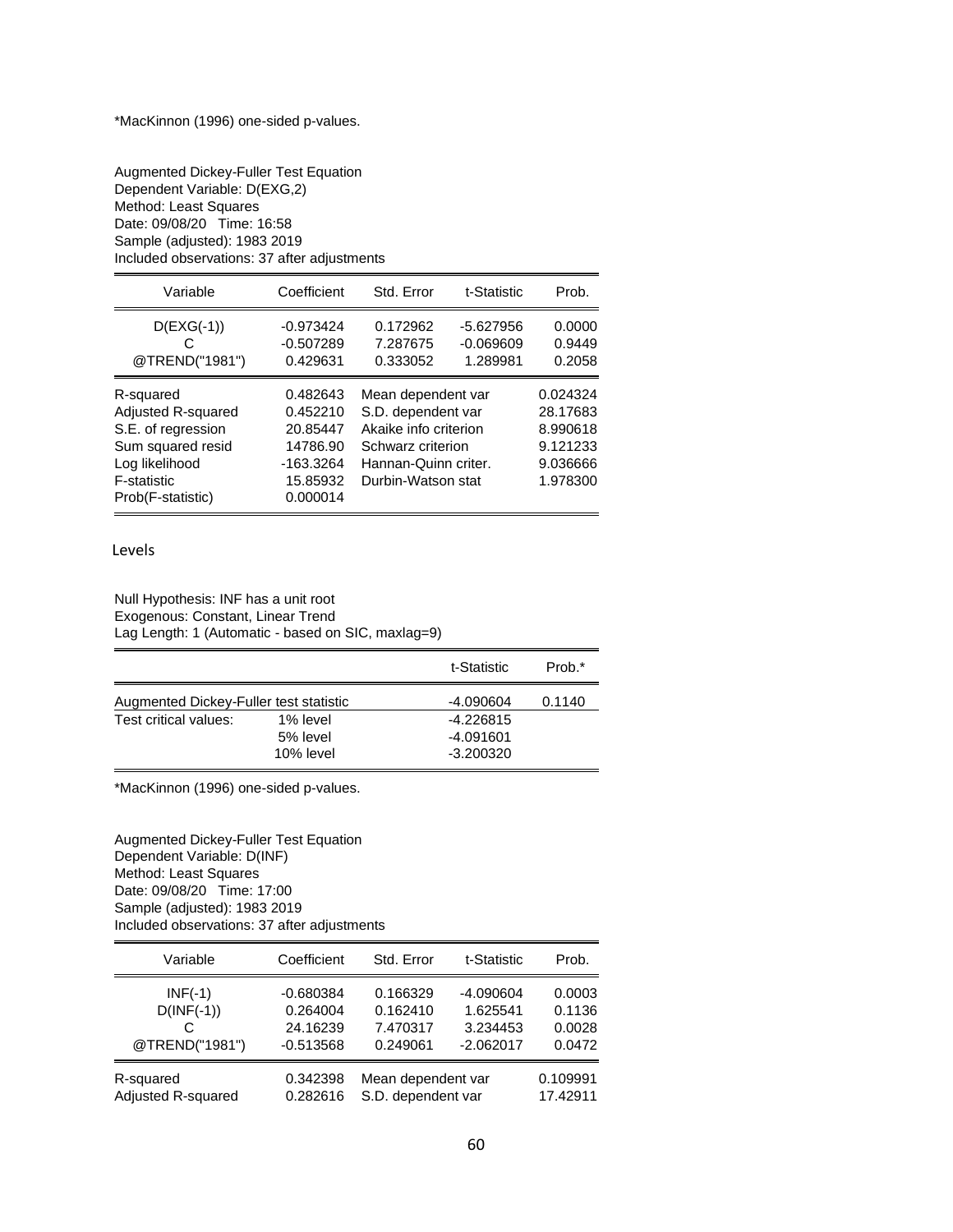| S.E. of regression |          | 14.76219 Akaike info criterion | 8.323822 |
|--------------------|----------|--------------------------------|----------|
| Sum squared resid  | 7191.438 | Schwarz criterion              | 8.497975 |
| Log likelihood     |          | -149.9907 Hannan-Quinn criter. | 8.385219 |
| F-statistic        |          | 5.727449 Durbin-Watson stat    | 1.968177 |
| Prob(F-statistic)  | 0.002862 |                                |          |

1 st Diff

Null Hypothesis: D(INF) has a unit root Exogenous: Constant, Linear Trend Lag Length: 6 (Automatic - based on SIC, maxlag=9)

|                                        |           | t-Statistic | Prob.* |
|----------------------------------------|-----------|-------------|--------|
| Augmented Dickey-Fuller test statistic |           | -3.235340   | 0.0063 |
| Test critical values:                  | 1% level  | -4.284580   |        |
|                                        | 5% level  | $-3.162882$ |        |
|                                        | 10% level | -3.015267   |        |

\*MacKinnon (1996) one-sided p-values.

Augmented Dickey-Fuller Test Equation Dependent Variable: D(INF,2) Method: Least Squares Date: 09/08/20 Time: 17:00 Sample (adjusted): 1989 2019 Included observations: 31 after adjustments

| Variable                                                                                                                                               | Coefficient                                                                                                    | Std. Error                                                                                                                           | t-Statistic                                                                                                    | Prob.                                                                                  |
|--------------------------------------------------------------------------------------------------------------------------------------------------------|----------------------------------------------------------------------------------------------------------------|--------------------------------------------------------------------------------------------------------------------------------------|----------------------------------------------------------------------------------------------------------------|----------------------------------------------------------------------------------------|
| $D(INF(-1))$<br>$D(INF(-1), 2)$<br>$D(INF(-2), 2)$<br>$D(INF(-3), 2)$<br>$D(INF(-4), 2)$<br>$D(INF(-5), 2)$<br>$D(INF(-6), 2)$<br>C.<br>@TREND("1981") | $-2.200736$<br>1.146271<br>0.652581<br>0.565392<br>0.220614<br>0.161312<br>0.124031<br>$-5.404173$<br>0.149849 | 0.680218<br>0.613919<br>0.544543<br>0.438185<br>0.336033<br>0.229146<br>0.143999<br>6.631815<br>0.270012                             | $-3.235340$<br>1.867136<br>1.198400<br>1.290303<br>0.656527<br>0.703970<br>0.861335<br>$-0.814886$<br>0.554970 | 0.0038<br>0.0753<br>0.2435<br>0.2103<br>0.5183<br>0.4888<br>0.3983<br>0.4239<br>0.5845 |
| R-squared<br>Adjusted R-squared<br>S.E. of regression<br>Sum squared resid<br>Log likelihood<br>F-statistic<br>Prob(F-statistic)                       | 0.740098<br>0.645589<br>13.15720<br>3808.461<br>-118.5575<br>7.830930<br>0.000059                              | Mean dependent var<br>S.D. dependent var<br>Akaike info criterion<br>Schwarz criterion<br>Hannan-Quinn criter.<br>Durbin-Watson stat |                                                                                                                | -1.663108<br>22.10089<br>8.229515<br>8.645834<br>8.365225<br>1.122859                  |

Levels

Null Hypothesis: MPR has a unit root Exogenous: Constant, Linear Trend Lag Length: 0 (Automatic - based on SIC, maxlag=9)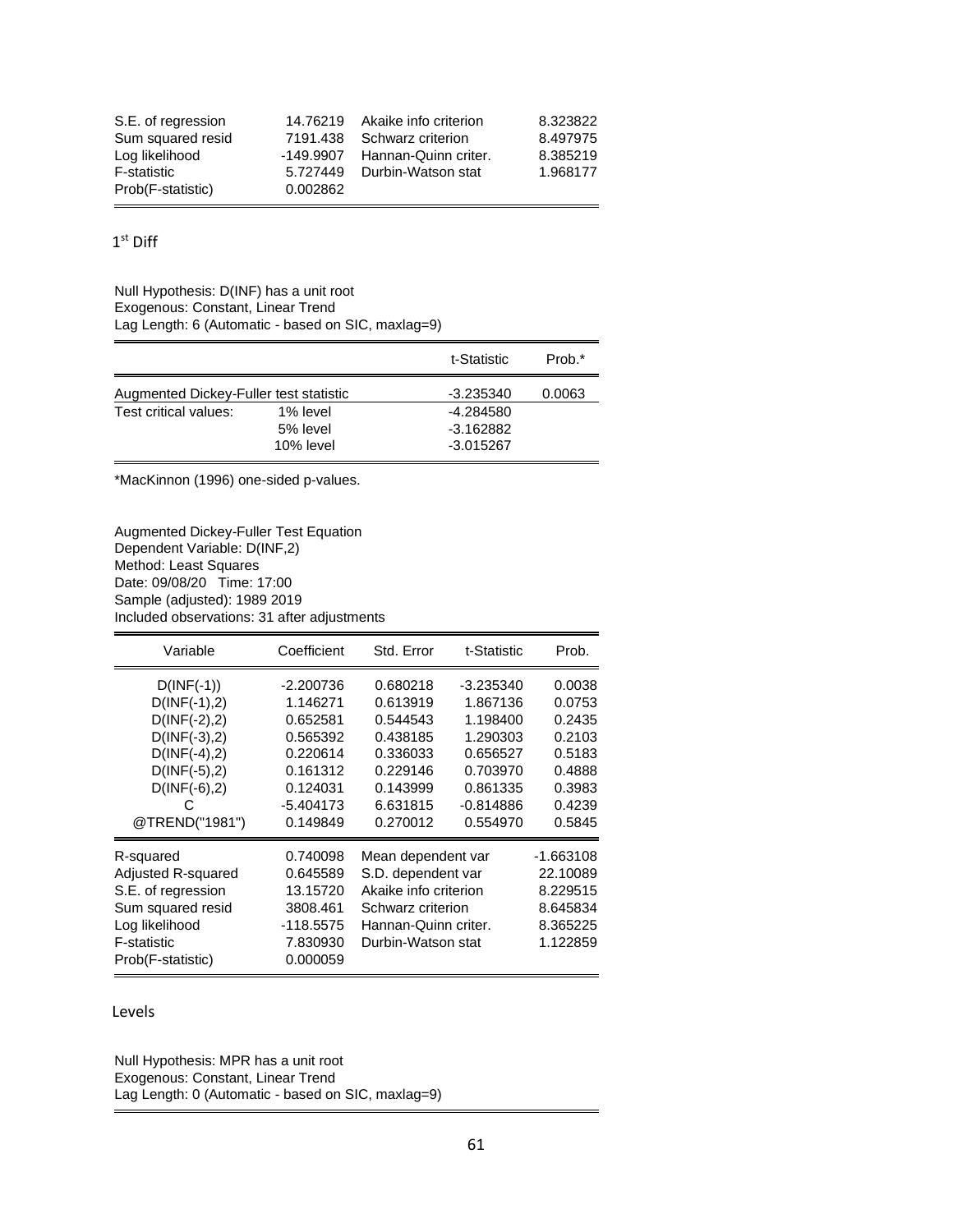|                                        |           | t-Statistic | Prob.* |
|----------------------------------------|-----------|-------------|--------|
| Augmented Dickey-Fuller test statistic |           | -3.242532   | 0.0916 |
| Test critical values:                  | 1% level  | $-4.219126$ |        |
|                                        | 5% level  | $-3.533083$ |        |
|                                        | 10% level | $-3.198312$ |        |

\*MacKinnon (1996) one-sided p-values.

Augmented Dickey-Fuller Test Equation Dependent Variable: D(MPR) Method: Least Squares Date: 09/08/20 Time: 17:01 Sample (adjusted): 1982 2019 Included observations: 38 after adjustments

| Variable                                                                                                                                | Coefficient                                                                         | Std. Error                                                                                                                           | t-Statistic                            | Prob.                                                                |
|-----------------------------------------------------------------------------------------------------------------------------------------|-------------------------------------------------------------------------------------|--------------------------------------------------------------------------------------------------------------------------------------|----------------------------------------|----------------------------------------------------------------------|
| $MPR(-1)$<br>C<br>@TREND("1981")                                                                                                        | $-0.411723$<br>6.156912<br>$-0.029746$                                              | 0.126976<br>1.969247<br>0.046850                                                                                                     | $-3.242532$<br>3.126532<br>$-0.634924$ | 0.0026<br>0.0035<br>0.5296                                           |
| R-squared<br>Adjusted R-squared<br>S.E. of regression<br>Sum squared resid<br>Log likelihood<br><b>F-statistic</b><br>Prob(F-statistic) | 0.237163<br>0.193572<br>3.166861<br>351.0154<br>$-96.16130$<br>5.440686<br>0.008761 | Mean dependent var<br>S.D. dependent var<br>Akaike info criterion<br>Schwarz criterion<br>Hannan-Quinn criter.<br>Durbin-Watson stat |                                        | 0.197368<br>3.526520<br>5.219016<br>5.348299<br>5.265014<br>2.296164 |

### $1^{\text{st}}$  Diff

Null Hypothesis: D(MPR) has a unit root Exogenous: Constant, Linear Trend Lag Length: 0 (Automatic - based on SIC, maxlag=9)

|                                        |                                   | t-Statistic                               | Prob.* |
|----------------------------------------|-----------------------------------|-------------------------------------------|--------|
| Augmented Dickey-Fuller test statistic |                                   | -8.515384                                 | 0.0000 |
| Test critical values:                  | 1% level<br>5% level<br>10% level | $-4.226815$<br>$-3.536601$<br>$-3.200320$ |        |

\*MacKinnon (1996) one-sided p-values.

Augmented Dickey-Fuller Test Equation Dependent Variable: D(MPR,2) Method: Least Squares Date: 09/08/20 Time: 17:02 Sample (adjusted): 1983 2019 Included observations: 37 after adjustments

| Variable | Coefficient | Std. Error | t-Statistic | Prob. |
|----------|-------------|------------|-------------|-------|
|          |             |            |             |       |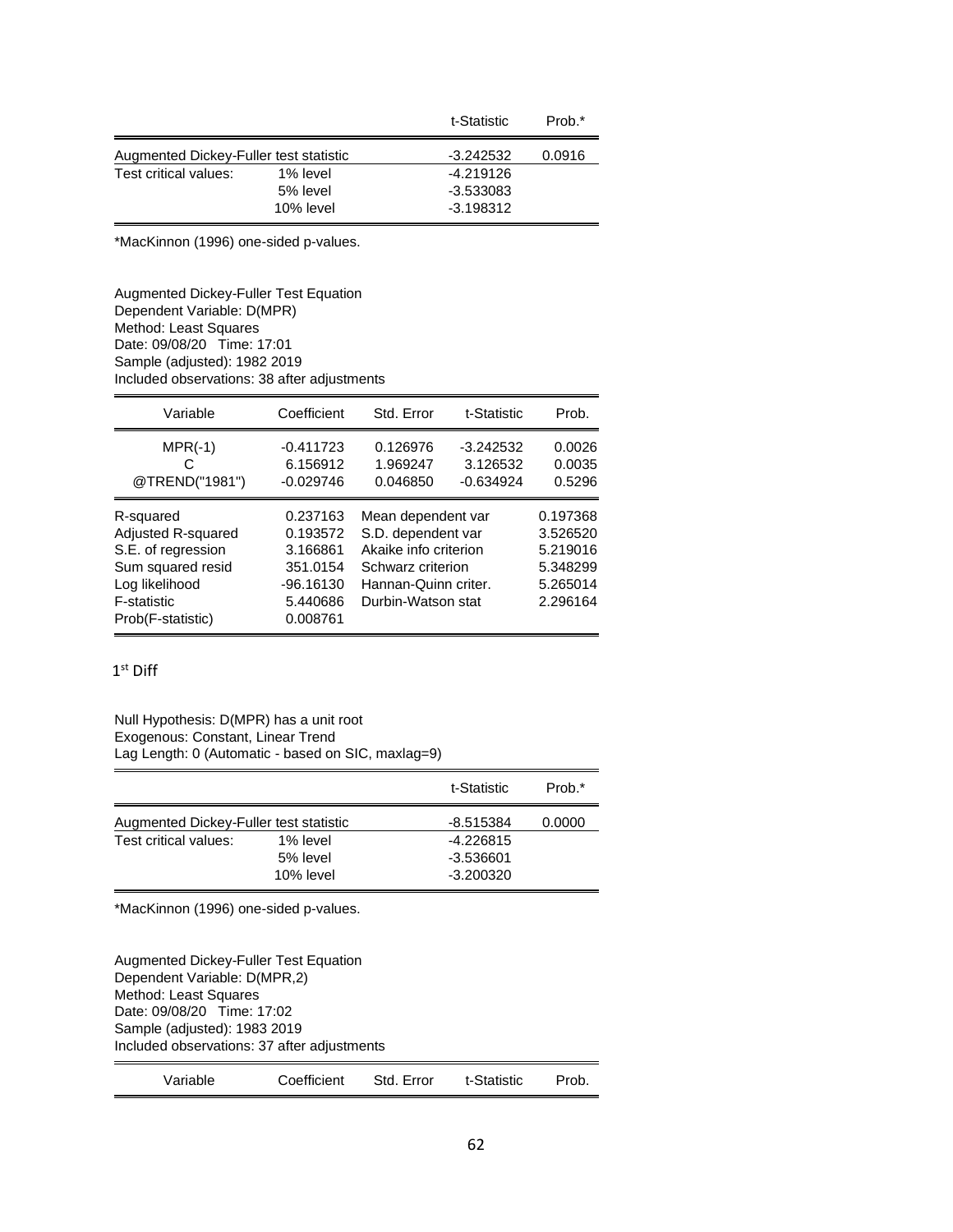| $D(MPR(-1))$<br>@TREND("1981")                                                                                                   | $-1.359618$<br>0.877876<br>$-0.032574$                                            | 0.159666<br>1.197074<br>0.052707                                                                                                     | $-8.515384$<br>0.733351<br>$-0.618009$ | 0.0000<br>0.4684<br>0.5407                                              |
|----------------------------------------------------------------------------------------------------------------------------------|-----------------------------------------------------------------------------------|--------------------------------------------------------------------------------------------------------------------------------------|----------------------------------------|-------------------------------------------------------------------------|
| R-squared<br>Adjusted R-squared<br>S.E. of regression<br>Sum squared resid<br>Log likelihood<br>F-statistic<br>Prob(F-statistic) | 0.680813<br>0.662038<br>3.411131<br>395.6178<br>-96.33704<br>36.26038<br>0.000000 | Mean dependent var<br>S.D. dependent var<br>Akaike info criterion<br>Schwarz criterion<br>Hannan-Quinn criter.<br>Durbin-Watson stat |                                        | $-0.067568$<br>5.867652<br>5.369570<br>5.500185<br>5.415618<br>2.160838 |

#### Levels

Null Hypothesis: MS has a unit root Exogenous: Constant, Linear Trend Lag Length: 9 (Automatic - based on SIC, maxlag=9)

|                                        |           | t-Statistic | Prob.* |
|----------------------------------------|-----------|-------------|--------|
| Augmented Dickey-Fuller test statistic |           | 4.062497    | 1.0000 |
| Test critical values:                  | 1% level  | -4.309824   |        |
|                                        | 5% level  | $-3.574244$ |        |
|                                        | 10% level | $-3.221728$ |        |

\*MacKinnon (1996) one-sided p-values.

Augmented Dickey-Fuller Test Equation Dependent Variable: D(MS) Method: Least Squares Date: 09/08/20 Time: 17:03 Sample (adjusted): 1991 2019 Included observations: 29 after adjustments

| Variable           | Coefficient | Std. Error            | t-Statistic | Prob.    |
|--------------------|-------------|-----------------------|-------------|----------|
| $MS(-1)$           | 0.414336    | 0.101990              | 4.062497    | 0.0008   |
| $D(MS(-1))$        | $-0.021062$ | 0.168640              | -0.124893   | 0.9021   |
| $D(MS(-2))$        | $-0.159764$ | 0.168065              | $-0.950609$ | 0.3551   |
| $D(MS(-3))$        | $-0.856229$ | 0.344344              | -2.486552   | 0.0236   |
| $D(MS(-4))$        | 0.078580    | 0.237028              | 0.331521    | 0.7443   |
| $D(MS(-5))$        | $-0.781255$ | 0.237618              | -3.287865   | 0.0043   |
| $D(MS(-6))$        | -1.329389   | 0.352803              | -3.768079   | 0.0015   |
| $D(MS(-7))$        | 0.513690    | 0.276846              | 1.855512    | 0.0809   |
| $D(MS(-8))$        | 0.259580    | 0.279040              | 0.930263    | 0.3653   |
| $D(MS(-9))$        | $-2.267809$ | 0.474517              | -4.779192   | 0.0002   |
| С                  | -736.1682   | 475.2245              | -1.549096   | 0.1398   |
| @TREND("1981")     | 54.63209    | 28.28766              | 1.931304    | 0.0703   |
| R-squared          | 0.904187    | Mean dependent var    |             | 1003.117 |
| Adjusted R-squared | 0.842190    | S.D. dependent var    |             | 1100.150 |
| S.E. of regression | 437.0379    | Akaike info criterion |             | 15.29142 |
| Sum squared resid  | 3247036.    | Schwarz criterion     |             | 15.85720 |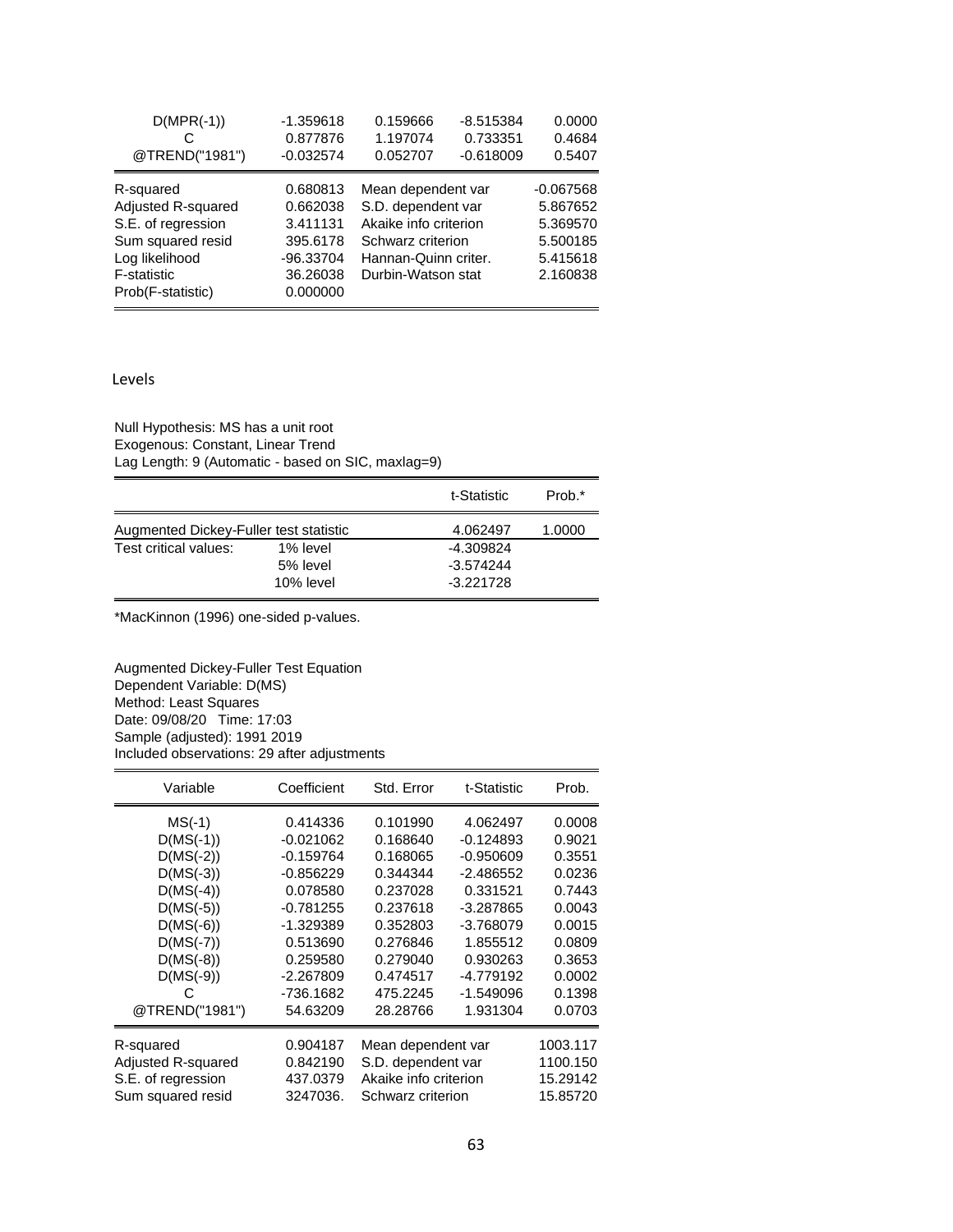| Log likelihood    |          | -209.7256 Hannan-Quinn criter. | 15.46862 |
|-------------------|----------|--------------------------------|----------|
| F-statistic       |          | 14.58441 Durbin-Watson stat    | 2.146557 |
| Prob(F-statistic) | 0.000001 |                                |          |

 $1^{\text{st}}$  Diff

Null Hypothesis: D(MS) has a unit root Exogenous: Constant, Linear Trend Lag Length: 0 (Automatic - based on SIC, maxlag=9)

|                                        |           | t-Statistic | Prob.* |
|----------------------------------------|-----------|-------------|--------|
| Augmented Dickey-Fuller test statistic |           | -3.616262   | 0.0420 |
| Test critical values:                  | 1% level  | -4.226815   |        |
|                                        | 5% level  | -3.536601   |        |
|                                        | 10% level | $-3.200320$ |        |

\*MacKinnon (1996) one-sided p-values.

Augmented Dickey-Fuller Test Equation Dependent Variable: D(MS,2) Method: Least Squares Date: 09/08/20 Time: 17:04 Sample (adjusted): 1983 2019 Included observations: 37 after adjustments

| Variable                                                                                                                                | Coefficient                                                                         | Std. Error                                                                                                                           | t-Statistic                            | Prob.                                                                |
|-----------------------------------------------------------------------------------------------------------------------------------------|-------------------------------------------------------------------------------------|--------------------------------------------------------------------------------------------------------------------------------------|----------------------------------------|----------------------------------------------------------------------|
| $D(MS(-1))$<br>@TREND("1981")                                                                                                           | $-0.688235$<br>-568.6078<br>57.22436                                                | 0.190317<br>252.3315<br>15.94897                                                                                                     | $-3.616262$<br>$-2.253416$<br>3.587966 | 0.0010<br>0.0308<br>0.0010                                           |
| R-squared<br>Adjusted R-squared<br>S.E. of regression<br>Sum squared resid<br>Log likelihood<br><b>F-statistic</b><br>Prob(F-statistic) | 0.298394<br>0.257123<br>628.5483<br>13432480<br>$-289.3427$<br>7.230131<br>0.002419 | Mean dependent var<br>S.D. dependent var<br>Akaike info criterion<br>Schwarz criterion<br>Hannan-Quinn criter.<br>Durbin-Watson stat |                                        | 109.6422<br>729.2564<br>15.80231<br>15.93292<br>15.84836<br>1.844900 |

Levels

Null Hypothesis: TBR has a unit root Exogenous: Constant, Linear Trend Lag Length: 0 (Automatic - based on SIC, maxlag=9)

|                                        |           | t-Statistic | Prob.* |
|----------------------------------------|-----------|-------------|--------|
| Augmented Dickey-Fuller test statistic |           | -2.964678   | 0.1551 |
| Test critical values:                  | 1% level  | $-4.219126$ |        |
|                                        | 5% level  | $-3.533083$ |        |
|                                        | 10% level | $-3.198312$ |        |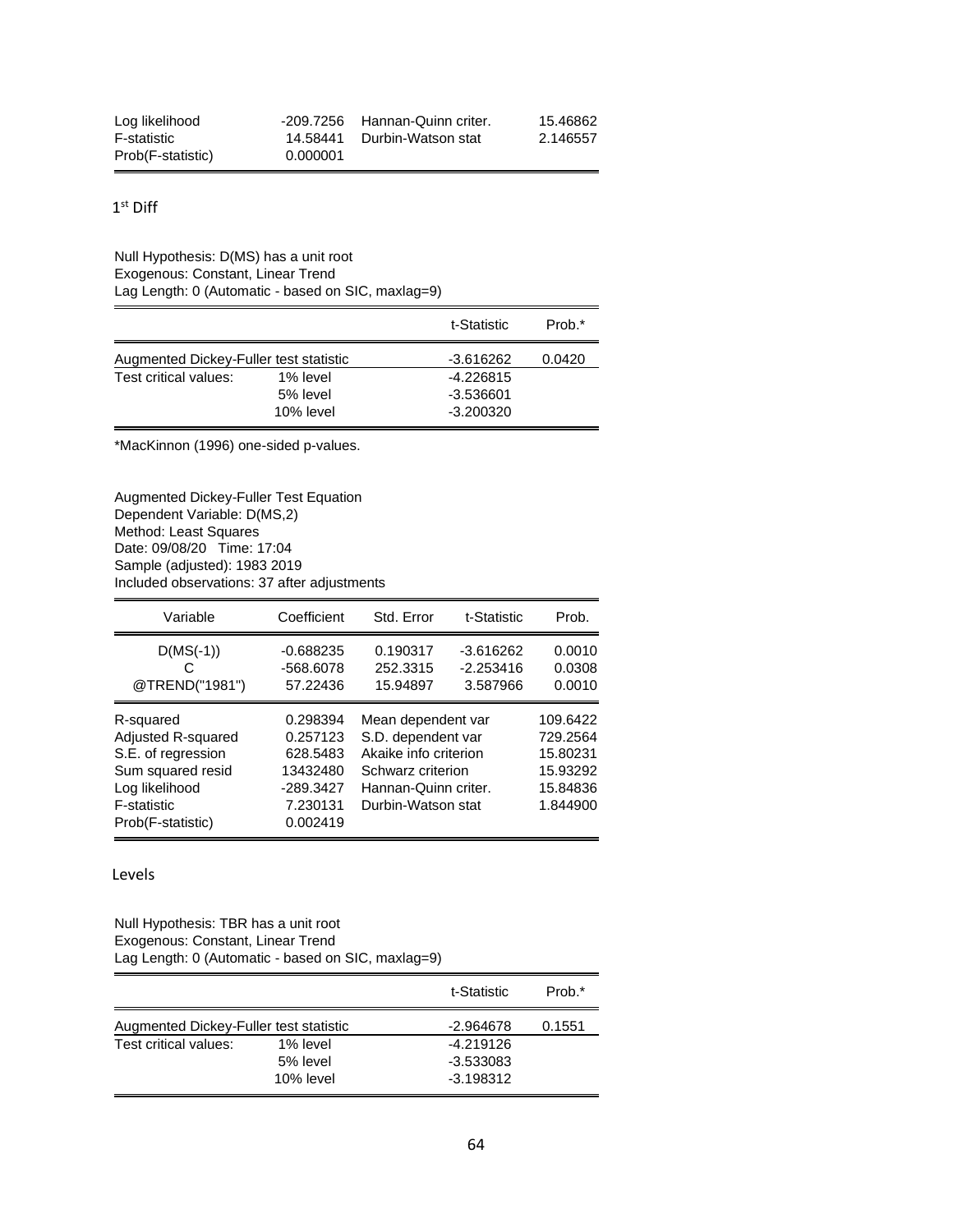Augmented Dickey-Fuller Test Equation Dependent Variable: D(TBR) Method: Least Squares Date: 09/08/20 Time: 17:05 Sample (adjusted): 1982 2019 Included observations: 38 after adjustments

| Variable                                                                                                                         | Coefficient                                                                         | Std. Error                                                                                                                           | t-Statistic                         | Prob.                                                                |
|----------------------------------------------------------------------------------------------------------------------------------|-------------------------------------------------------------------------------------|--------------------------------------------------------------------------------------------------------------------------------------|-------------------------------------|----------------------------------------------------------------------|
| $TBR(-1)$<br>C<br>@TREND("1981")                                                                                                 | $-0.376582$<br>4.880430<br>0.013192                                                 | 0.127023<br>1.840565<br>0.056325                                                                                                     | $-2.964678$<br>2.651593<br>0.234212 | 0.0054<br>0.0120<br>0.8162                                           |
| R-squared<br>Adjusted R-squared<br>S.E. of regression<br>Sum squared resid<br>Log likelihood<br>F-statistic<br>Prob(F-statistic) | 0.205536<br>0.160139<br>3.689099<br>476.3307<br>$-101.9617$<br>4.527443<br>0.017836 | Mean dependent var<br>S.D. dependent var<br>Akaike info criterion<br>Schwarz criterion<br>Hannan-Quinn criter.<br>Durbin-Watson stat |                                     | 0.248684<br>4.025469<br>5.524298<br>5.653581<br>5.570296<br>1.968053 |

### 1 st Diff

Null Hypothesis: D(TBR) has a unit root Exogenous: Constant, Linear Trend Lag Length: 0 (Automatic - based on SIC, maxlag=9)

|                                        |           | t-Statistic | Prob.* |
|----------------------------------------|-----------|-------------|--------|
| Augmented Dickey-Fuller test statistic |           | -6.792089   | 0.0000 |
| Test critical values:                  | 1% level  | $-4.226815$ |        |
|                                        | 5% level  | -3.536601   |        |
|                                        | 10% level | $-3.200320$ |        |

\*MacKinnon (1996) one-sided p-values.

Augmented Dickey-Fuller Test Equation Dependent Variable: D(TBR,2) Method: Least Squares Date: 09/08/20 Time: 17:05 Sample (adjusted): 1983 2019 Included observations: 37 after adjustments

| Variable                                              | Coefficient                            | Std. Error                                                        | t-Statistic                            | Prob.                               |
|-------------------------------------------------------|----------------------------------------|-------------------------------------------------------------------|----------------------------------------|-------------------------------------|
| $D(TBR(-1))$<br>@TREND("1981")                        | $-1.150016$<br>0.778344<br>$-0.026914$ | 0.169317<br>1.449778<br>0.063829                                  | $-6.792089$<br>0.536871<br>$-0.421651$ | 0.0000<br>0.5949<br>0.6759          |
| R-squared<br>Adjusted R-squared<br>S.E. of regression | 0.575755<br>0.550799<br>4.133263       | Mean dependent var<br>S.D. dependent var<br>Akaike info criterion |                                        | $-0.056757$<br>6.166983<br>5.753616 |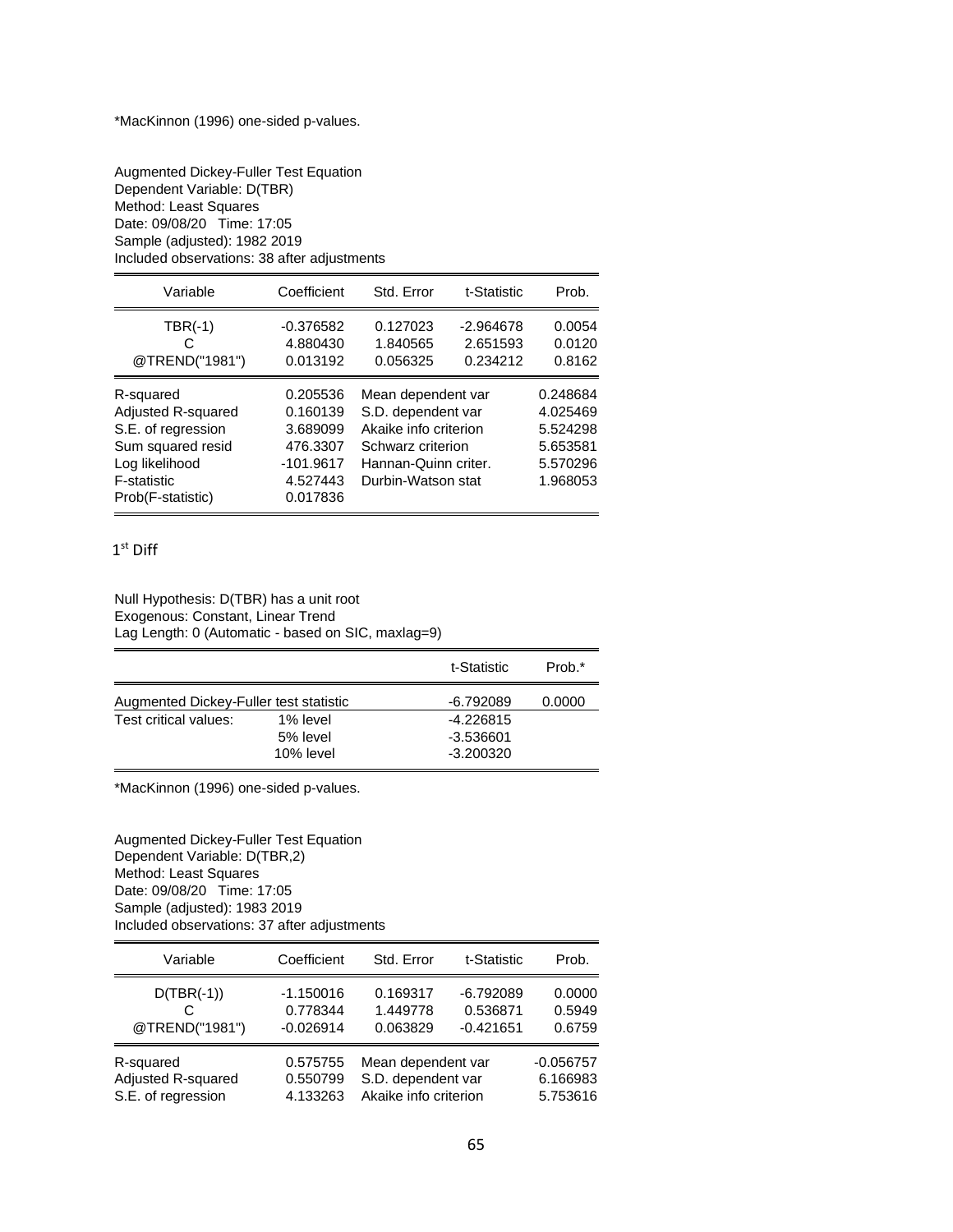| Sum squared resid |          | 580.8514 Schwarz criterion     | 5.884231 |
|-------------------|----------|--------------------------------|----------|
| Log likelihood    |          | -103.4419 Hannan-Quinn criter. | 5.799664 |
| F-statistic       |          | 23.07116 Durbin-Watson stat    | 2.070316 |
| Prob(F-statistic) | 0.000000 |                                |          |

Cointegration test

Date: 09/08/20 Time: 23:28 Sample (adjusted): 1983 2019 Included observations: 37 after adjustments Trend assumption: Linear deterministic trend Series: LINF LM2 LMPR LTBR LEXG Lags interval (in first differences): 1 to 1

Unrestricted Cointegration Rank Test (Trace)

| Hypothesized<br>No. of $CE(s)$ | Eigenvalue | Trace<br><b>Statistic</b> | 0.05<br><b>Critical Value</b> | Prob.** |
|--------------------------------|------------|---------------------------|-------------------------------|---------|
| None *                         | 0.700257   | 107.0674                  | 69.81889                      | 0.0000  |
| At most 1 *                    | 0.518276   | 62.48876                  | 47.85613                      | 0.0012  |
| At most 2 *                    | 0.391929   | 35.46453                  | 29.79707                      | 0.0100  |
| At most 3 *                    | 0.271080   | 17.05840                  | 15.49471                      | 0.0289  |
| At most 4 *                    | 0.134845   | 5.359320                  | 3.841466                      | 0.0206  |

Trace test indicates 5 cointegrating eqn(s) at the 0.05 level

\* denotes rejection of the hypothesis at the 0.05 level

\*\*MacKinnon-Haug-Michelis (1999) p-values

Unrestricted Cointegration Rank Test (Maximum Eigenvalue)

| Hypothesized<br>No. of $CE(s)$                               | Eigenvalue                                               | Max-Eigen<br><b>Statistic</b>                            | 0.05<br><b>Critical Value</b>                            | Prob.**                                        |
|--------------------------------------------------------------|----------------------------------------------------------|----------------------------------------------------------|----------------------------------------------------------|------------------------------------------------|
| None *<br>At most 1<br>At most 2<br>At most 3<br>At most 4 * | 0.700257<br>0.518276<br>0.391929<br>0.271080<br>0.134845 | 44.57866<br>27.02422<br>18.40613<br>11.69908<br>5.359320 | 33.87687<br>27.58434<br>21.13162<br>14.26460<br>3.841466 | 0.0018<br>0.0588<br>0.1154<br>0.1225<br>0.0206 |

Max-eigenvalue test indicates 1 cointegrating eqn(s) at the 0.05 level

\* denotes rejection of the hypothesis at the 0.05 level

\*\*MacKinnon-Haug-Michelis (1999) p-values

Unrestricted Cointegrating Coefficients (normalized by b'\*S11\*b=I):

| LINF        | LM <sub>2</sub> | LMPR.    | LTBR        | LEXG        |  |
|-------------|-----------------|----------|-------------|-------------|--|
| 0.856719    | 0.310483        | 6.383822 | $-5.191583$ | 0.111011    |  |
| 0.235156    | 1.061837        | 6.055585 | -1.467878   | $-1.597086$ |  |
| $-1.130633$ | 0.618575        | 5.595572 | $-3.216811$ | $-0.694114$ |  |
| $-0.166402$ | $-1.004134$     | 0.984514 | 0.074232    | 1.170547    |  |
| 0.122670    | $-0.490117$     | 0.169217 | $-2.124515$ | 0.323911    |  |

Unrestricted Adjustment Coefficients (alpha):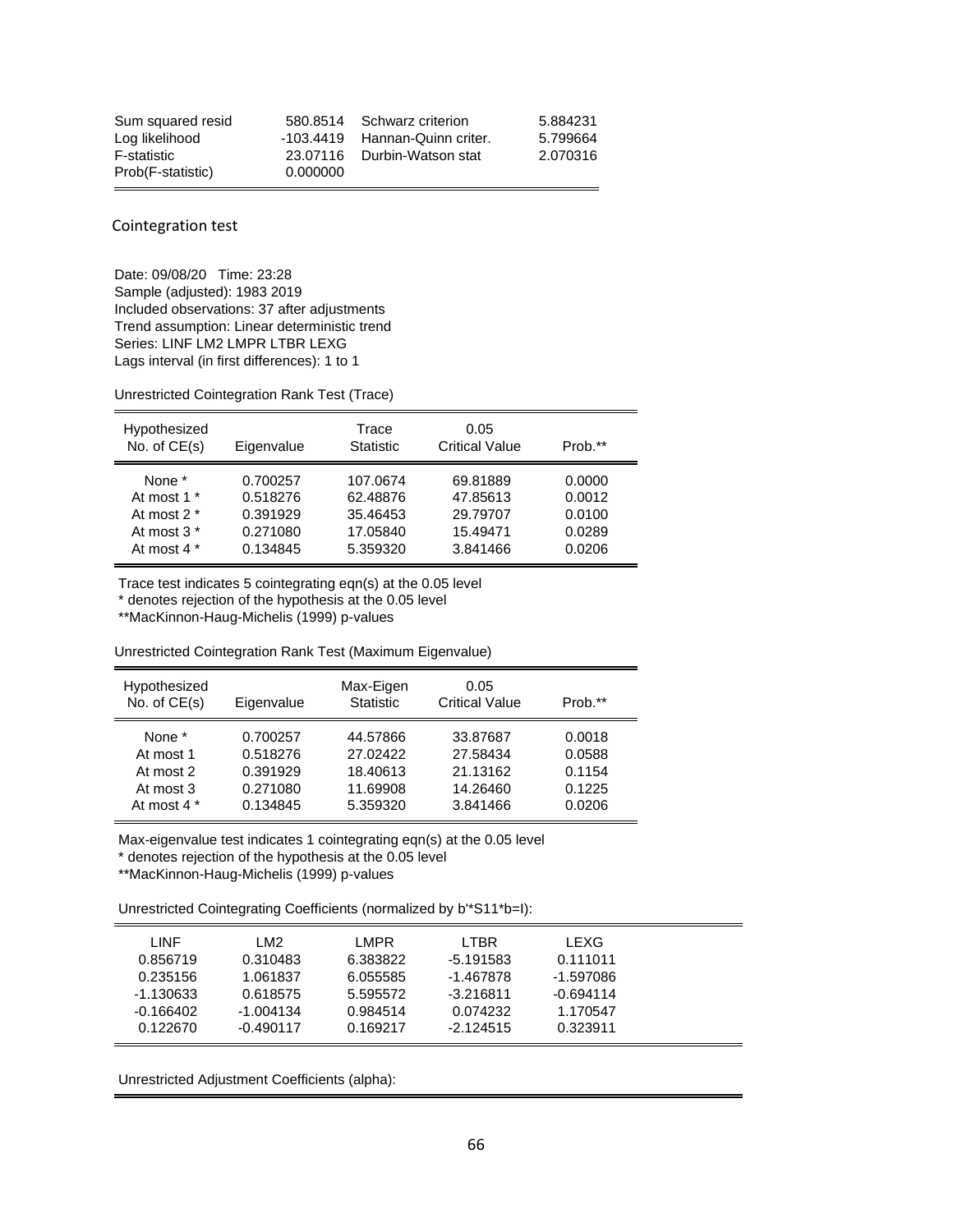| D(LINF)<br>D(LM2)            | $-0.583742$<br>$-0.018771$ | 0.064906<br>0.003201                                                                 | 0.517566<br>0.033029 | $-0.087523$<br>0.042466 | $-0.087954$<br>0.004146 |
|------------------------------|----------------------------|--------------------------------------------------------------------------------------|----------------------|-------------------------|-------------------------|
| D(LMPR)                      | $-0.100480$                | $-0.073212$                                                                          | $-0.045066$          | 0.007267                | 0.021465                |
| D(LTBR)                      | $-0.008724$                | $-0.067978$                                                                          | 0.002807             | $-0.060878$             | 0.078824                |
| D(LEXG)                      | $-0.124898$                | 0.109335                                                                             | $-0.046818$          | $-0.027399$             | 0.037140                |
|                              |                            |                                                                                      |                      |                         |                         |
| 1 Cointegrating Equation(s): |                            | Log likelihood                                                                       | 15.41850             |                         |                         |
| <b>LINF</b>                  | LM <sub>2</sub>            | Normalized cointegrating coefficients (standard error in parentheses)<br><b>LMPR</b> | <b>LTBR</b>          | <b>LEXG</b>             |                         |
| 1.000000                     | 0.362409                   | 7.451477                                                                             | $-6.059843$          | 0.129577                |                         |
|                              | (0.23547)                  | (1.45997)                                                                            | (0.91436)            | (0.29452)               |                         |
|                              |                            | Adjustment coefficients (standard error in parentheses)                              |                      |                         |                         |
| D(LINF)                      | $-0.500103$                |                                                                                      |                      |                         |                         |
|                              | (0.15028)                  |                                                                                      |                      |                         |                         |
| D(LM2)                       | $-0.016082$                |                                                                                      |                      |                         |                         |
|                              | (0.01543)                  |                                                                                      |                      |                         |                         |
| D(LMPR)                      | $-0.086083$                |                                                                                      |                      |                         |                         |
|                              | (0.02396)                  |                                                                                      |                      |                         |                         |
| D(LTBR)                      | $-0.007474$                |                                                                                      |                      |                         |                         |
|                              | (0.04100)                  |                                                                                      |                      |                         |                         |
|                              | $-0.107003$                |                                                                                      |                      |                         |                         |
| D(LEXG)                      | (0.03439)                  |                                                                                      |                      |                         |                         |
|                              |                            |                                                                                      |                      |                         |                         |
|                              |                            |                                                                                      |                      |                         |                         |
| 2 Cointegrating Equation(s): |                            | Log likelihood                                                                       | 28.93061             |                         |                         |
|                              |                            | Normalized cointegrating coefficients (standard error in parentheses)                |                      |                         |                         |
| <b>LINF</b>                  | LM2                        | <b>LMPR</b>                                                                          | <b>LTBR</b>          | <b>LEXG</b>             |                         |
| 1.000000                     | 0.000000                   | 5.854569                                                                             | $-6.043934$          | 0.733542                |                         |
|                              |                            | (1.36739)                                                                            | (0.99981)            | (0.10176)               |                         |
| 0.000000                     | 1.000000                   | 4.406372                                                                             | $-0.043899$          | $-1.666528$             |                         |
|                              |                            | (1.51870)                                                                            | (1.11045)            | (0.11302)               |                         |
|                              |                            |                                                                                      |                      |                         |                         |
|                              |                            | Adjustment coefficients (standard error in parentheses)                              |                      |                         |                         |
| D(LINF)                      | $-0.484840$                | $-0.112322$                                                                          |                      |                         |                         |
|                              | (0.15548)                  | (0.19362)                                                                            |                      |                         |                         |
| D(LM2)                       | $-0.015329$                | $-0.002429$                                                                          |                      |                         |                         |
|                              | (0.01599)                  | (0.01992)                                                                            |                      |                         |                         |
| D(LMPR)                      | $-0.103299$                | $-0.108936$                                                                          |                      |                         |                         |
|                              | (0.02182)                  | (0.02717)                                                                            |                      |                         |                         |
| D(LTBR)                      | $-0.023459$                | $-0.074890$                                                                          |                      |                         |                         |
|                              | (0.04106)                  | (0.05114)                                                                            |                      |                         |                         |
| D(LEXG)                      | $-0.081292$                | 0.077317                                                                             |                      |                         |                         |
|                              | (0.03094)                  | (0.03852)                                                                            |                      |                         |                         |
|                              |                            |                                                                                      |                      |                         |                         |
|                              |                            |                                                                                      |                      |                         |                         |
| 3 Cointegrating Equation(s): |                            | Log likelihood                                                                       | 38.13367             |                         |                         |
|                              |                            | Normalized cointegrating coefficients (standard error in parentheses)                |                      |                         |                         |
| LINF                         | LM <sub>2</sub>            | <b>LMPR</b>                                                                          | <b>LTBR</b>          | <b>LEXG</b>             |                         |
| 1.000000                     | 0.000000                   | 0.000000                                                                             | 0.140010             | 0.014080                |                         |
|                              |                            |                                                                                      | (0.44560)            | (0.09109)               |                         |
| 0.000000                     | 1.000000                   | 0.000000                                                                             | 4.610373             | $-2.208023$             |                         |
|                              |                            |                                                                                      | (0.91219)            | (0.18647)               |                         |
| 0.000000                     | 0.000000                   | 1.000000                                                                             | $-1.056259$          | 0.122889                |                         |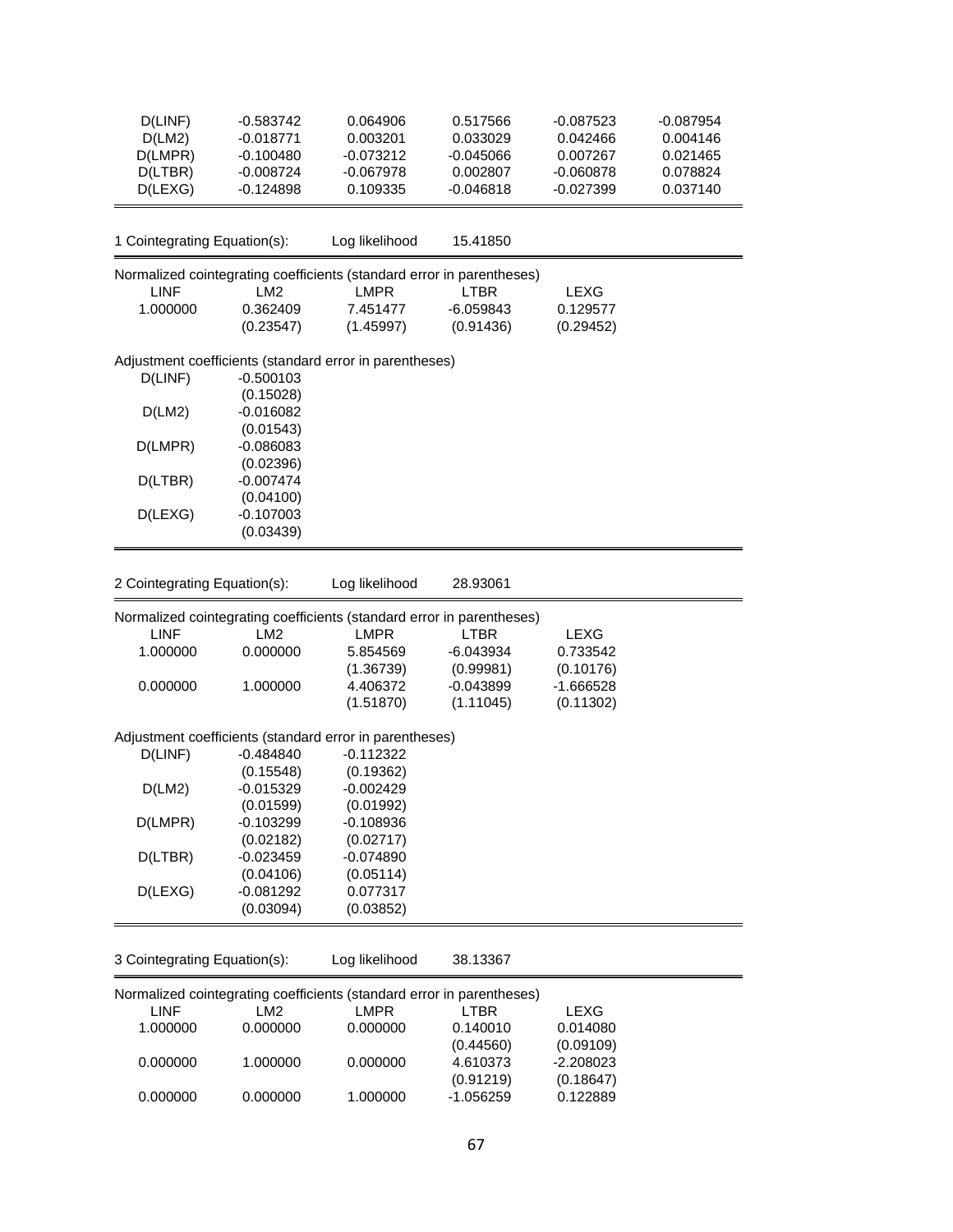(0.10816) (0.02211)

|                              |             | Adjustment coefficients (standard error in parentheses)               |             |             |  |
|------------------------------|-------------|-----------------------------------------------------------------------|-------------|-------------|--|
| D(LINF)                      | $-1.070017$ | 0.207832                                                              | $-0.437378$ |             |  |
|                              | (0.21182)   | (0.18671)                                                             | (1.53608)   |             |  |
| D(LM2)                       | $-0.052672$ | 0.018002                                                              | 0.084367    |             |  |
|                              | (0.02439)   | (0.02150)                                                             | (0.17689)   |             |  |
| D(LMPR)                      | $-0.052346$ | $-0.136813$                                                           | $-1.336958$ |             |  |
|                              | (0.03328)   | (0.02933)                                                             | (0.24131)   |             |  |
| D(LTBR)                      | $-0.026633$ | $-0.073154$                                                           | $-0.451634$ |             |  |
|                              | (0.06646)   | (0.05858)                                                             | (0.48196)   |             |  |
| D(LEXG)                      | $-0.028358$ | 0.048357                                                              | $-0.397211$ |             |  |
|                              | (0.04854)   | (0.04279)                                                             | (0.35201)   |             |  |
|                              |             |                                                                       |             |             |  |
| 4 Cointegrating Equation(s): |             | Log likelihood                                                        | 43.98321    |             |  |
|                              |             | Normalized cointegrating coefficients (standard error in parentheses) |             |             |  |
| <b>LINF</b>                  | LM2         | <b>LMPR</b>                                                           | <b>LTBR</b> | <b>LEXG</b> |  |
| 1.000000                     | 0.000000    | 0.000000                                                              | 0.000000    | 0.042370    |  |
|                              |             |                                                                       |             | (0.08190)   |  |
| 0.000000                     | 1.000000    | 0.000000                                                              | 0.000000    | $-1.276455$ |  |
|                              |             |                                                                       |             | (0.13440)   |  |
| 0.000000                     | 0.000000    | 1.000000                                                              | 0.000000    | $-0.090538$ |  |
|                              |             |                                                                       |             | (0.03611)   |  |
| 0.000000                     | 0.000000    | 0.000000                                                              | 1.000000    | $-0.202059$ |  |
|                              |             |                                                                       |             | (0.04502)   |  |
|                              |             | Adjustment coefficients (standard error in parentheses)               |             |             |  |
| D(LINF)                      | $-1.055453$ | 0.295717                                                              | $-0.523546$ | 1.263859    |  |
|                              | (0.21197)   | (0.23680)                                                             | (1.53381)   | (0.91991)   |  |
| D(LM2)                       | $-0.059739$ | $-0.024640$                                                           | 0.126176    | $-0.010342$ |  |
|                              | (0.02184)   | (0.02440)                                                             | (0.15803)   | (0.09478)   |  |
| D(LMPR)                      | $-0.053555$ | $-0.144111$                                                           | $-1.329803$ | 0.774624    |  |
|                              | (0.03344)   | (0.03736)                                                             | (0.24199)   | (0.14513)   |  |
| D(LTBR)                      | $-0.016502$ | $-0.012025$                                                           | $-0.511569$ | 0.131527    |  |
|                              | (0.06494)   | (0.07255)                                                             | (0.46990)   | (0.28182)   |  |
| D(LEXG)                      | $-0.023799$ | 0.075869                                                              | $-0.424186$ | 0.636498    |  |
|                              | (0.04833)   | (0.05398)                                                             | (0.34967)   | (0.20972)   |  |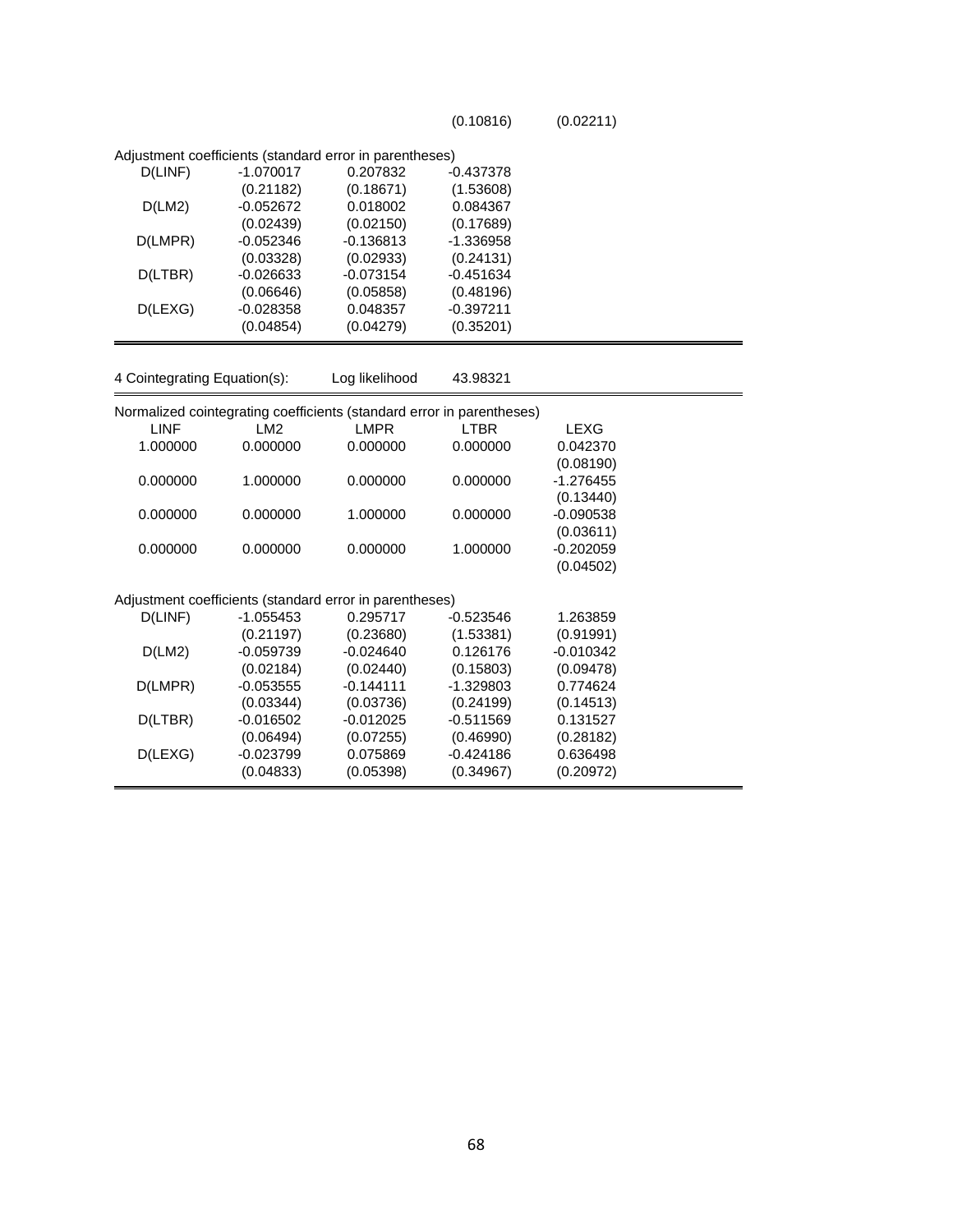## **ORDINARY LEAST SQUARE**

Dependent Variable: LINF Method: Least Squares Date: 09/08/20 Time: 23:25 Sample: 1981 2019 Included observations: 39

| Variable                                                                                                                         | Coefficient                                                                         | Std. Error                                                                                                                           | t-Statistic                                                 | Prob.                                                                |
|----------------------------------------------------------------------------------------------------------------------------------|-------------------------------------------------------------------------------------|--------------------------------------------------------------------------------------------------------------------------------------|-------------------------------------------------------------|----------------------------------------------------------------------|
| LEXG<br><b>LMPR</b><br>LM <sub>2</sub><br><b>LTBR</b><br>C                                                                       | $-1.168367$<br>3.675857<br>3.677137<br>8.946385<br>8.597838                         | 4.746643<br>17.53425<br>3.628475<br>11.79662<br>33.85307                                                                             | 0.246146<br>0.209639<br>$-1.013411$<br>0.758385<br>0.253975 | 0.0070<br>0.0352<br>0.0180<br>0.0534<br>0.0010                       |
| R-squared<br>Adjusted R-squared<br>S.E. of regression<br>Sum squared resid<br>Log likelihood<br>F-statistic<br>Prob(F-statistic) | 0.713635<br>0.621122<br>16.90293<br>9714.108<br>$-162.9352$<br>2.309232<br>0.000868 | Mean dependent var<br>S.D. dependent var<br>Akaike info criterion<br>Schwarz criterion<br>Hannan-Quinn criter.<br>Durbin-Watson stat |                                                             | 19.96030<br>18.03008<br>8.612060<br>8.825337<br>8.688582<br>1.680904 |